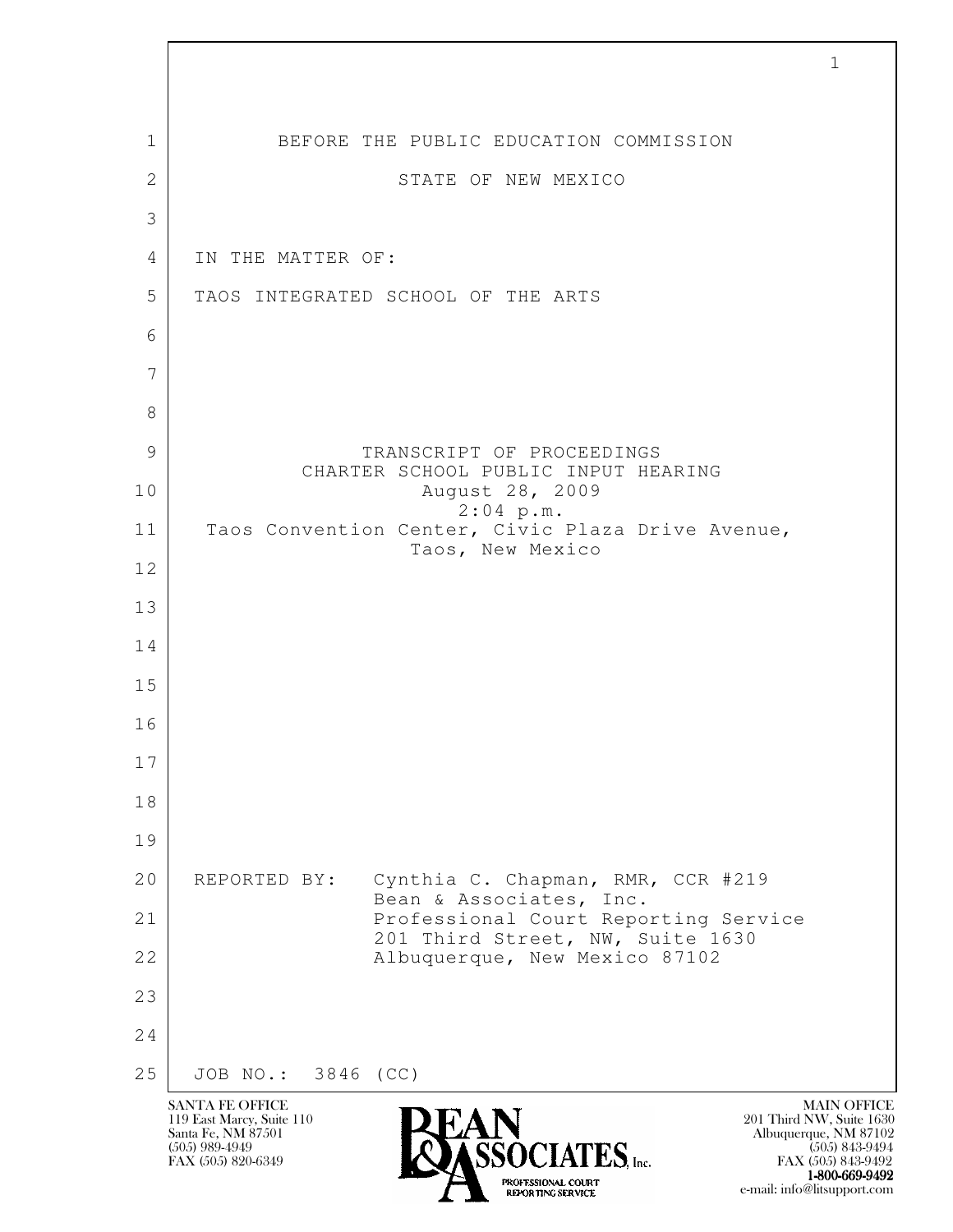| $\mathbf{1}$    | A P P E A R A N C E S                                                                                                                                                                                                                  |
|-----------------|----------------------------------------------------------------------------------------------------------------------------------------------------------------------------------------------------------------------------------------|
| $\overline{2}$  | COMMISSIONERS:                                                                                                                                                                                                                         |
| 3               | MS. CATHERINE SMITH, Chair                                                                                                                                                                                                             |
| 4               | MR. M. ANDREW GARRISON, Vice Chair<br>MS. MILLIE POGNA, Secretary<br>MS. KATHRYN KRIVITZKY                                                                                                                                             |
| 5               | MS. CAROLYN SHEARMAN<br>MR. JEFF CARR                                                                                                                                                                                                  |
| 6               | STAFF:                                                                                                                                                                                                                                 |
| $7\phantom{.0}$ | DR. DON DURAN                                                                                                                                                                                                                          |
| 8               | MR. SAM OBENSHAIN<br>MR. MICHAEL C DE BACA                                                                                                                                                                                             |
| 9               | MR. RUDOLPH ARNOLD, Attorney for PED<br>MS. PATRICIA BUSTAMANTE, Attorney for PEC                                                                                                                                                      |
| 10              | MS. MARJORIE GILLESPIE                                                                                                                                                                                                                 |
| 11              |                                                                                                                                                                                                                                        |
| 12              |                                                                                                                                                                                                                                        |
| 13              |                                                                                                                                                                                                                                        |
| 14              |                                                                                                                                                                                                                                        |
| 15              |                                                                                                                                                                                                                                        |
| 16              |                                                                                                                                                                                                                                        |
| 17              |                                                                                                                                                                                                                                        |
| 18              |                                                                                                                                                                                                                                        |
| 19              |                                                                                                                                                                                                                                        |
| 20              |                                                                                                                                                                                                                                        |
| 21              |                                                                                                                                                                                                                                        |
| 22              |                                                                                                                                                                                                                                        |
| 23              |                                                                                                                                                                                                                                        |
| 24              |                                                                                                                                                                                                                                        |
| 25              | <b>SANTA FE OFFICE</b><br><b>MAIN OFFICE</b>                                                                                                                                                                                           |
|                 | 201 Third NW, Suite 1630<br>119 East Marcy, Suite 110<br><b>LAIN</b><br>ASSOCIATES, <sub>Inc.</sub><br>Santa Fe, NM 87501<br>Albuquerque, NM 87102<br>$(505)$ 989-4949<br>$(505)$ 843-9494<br>FAX (505) 820-6349<br>FAX (505) 843-9492 |

2

1-800-669-9492 EXPORTING SERVICE e-mail: info@litsupport.com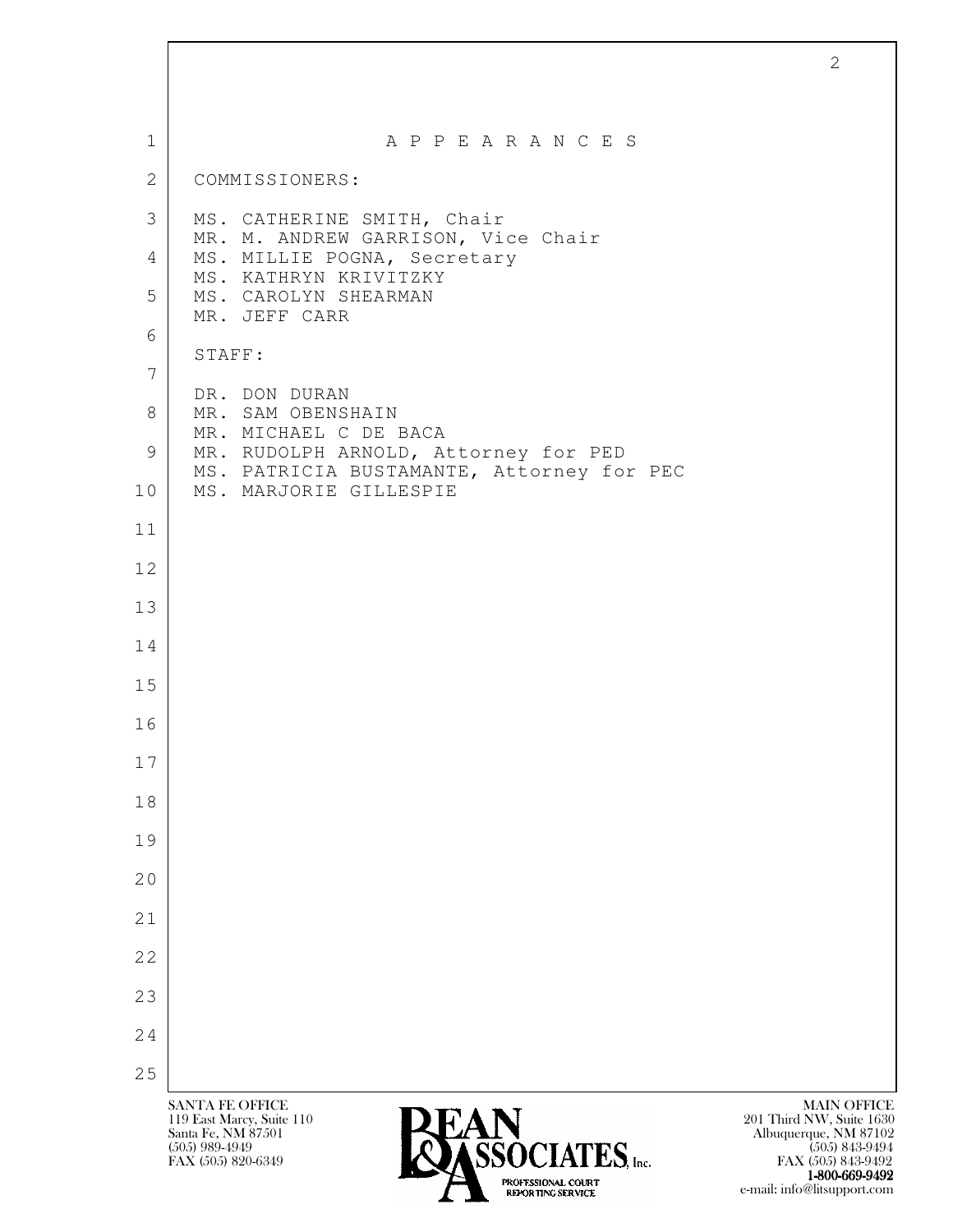| $\mathbf{1}$ | THE CHAIR: I call this meeting to order.             |
|--------------|------------------------------------------------------|
| 2            | of the Public Education Commission charter school -- |
| 3            | charter school public input hearing in -- I've got   |
| 4            | even the wrong page here; here we go -- in Taos,     |
| 5            | New Mexico, on August the 28th, 2009. And I am       |
| 6            | going to ask that we do what we have been doing the  |
| 7            | last few days -- all week, as a matter of fact -- as |
| 8            | far as roll call is concerned, and I'm going to ask  |
| 9            | Commissioners to introduce themselves, and we will   |
| 10           | be able to ascertain the roll from that.             |
| 11           | Ms. Shearman, would you begin, please?               |
| 12           | MS. SHEARMAN: I'd be happy to. Good                  |
| 13           | afternoon. I'm Carolyn Shearman I represent          |
| 14           | District 9, which is the far eastern edge of the     |
| 15           | state. And I live in Artesia.                        |
| 16           | MS. KRIVITZKY: Good morning -- good                  |
| 17           | afternoon. Sorry. I'm still on the bus. My name      |
| 18           | is Kathryn Krivitzky, and I'm from District 3, which |
| 19           | is central Albuquerque.                              |
| 20           | THE CHAIR: Andrew?                                   |
| 21           | MR. GARRISON: Good afternoon, everybody.             |
| 22           | Andrew Garrison. I'm District 1, which is the west   |
| 23           | side of Albuquerque. And I live in Albuquerque.      |
| 24           | THE CHAIR: And I'm Catherine Smith,                  |
| 25           | District 6, which is the southwest corner of         |

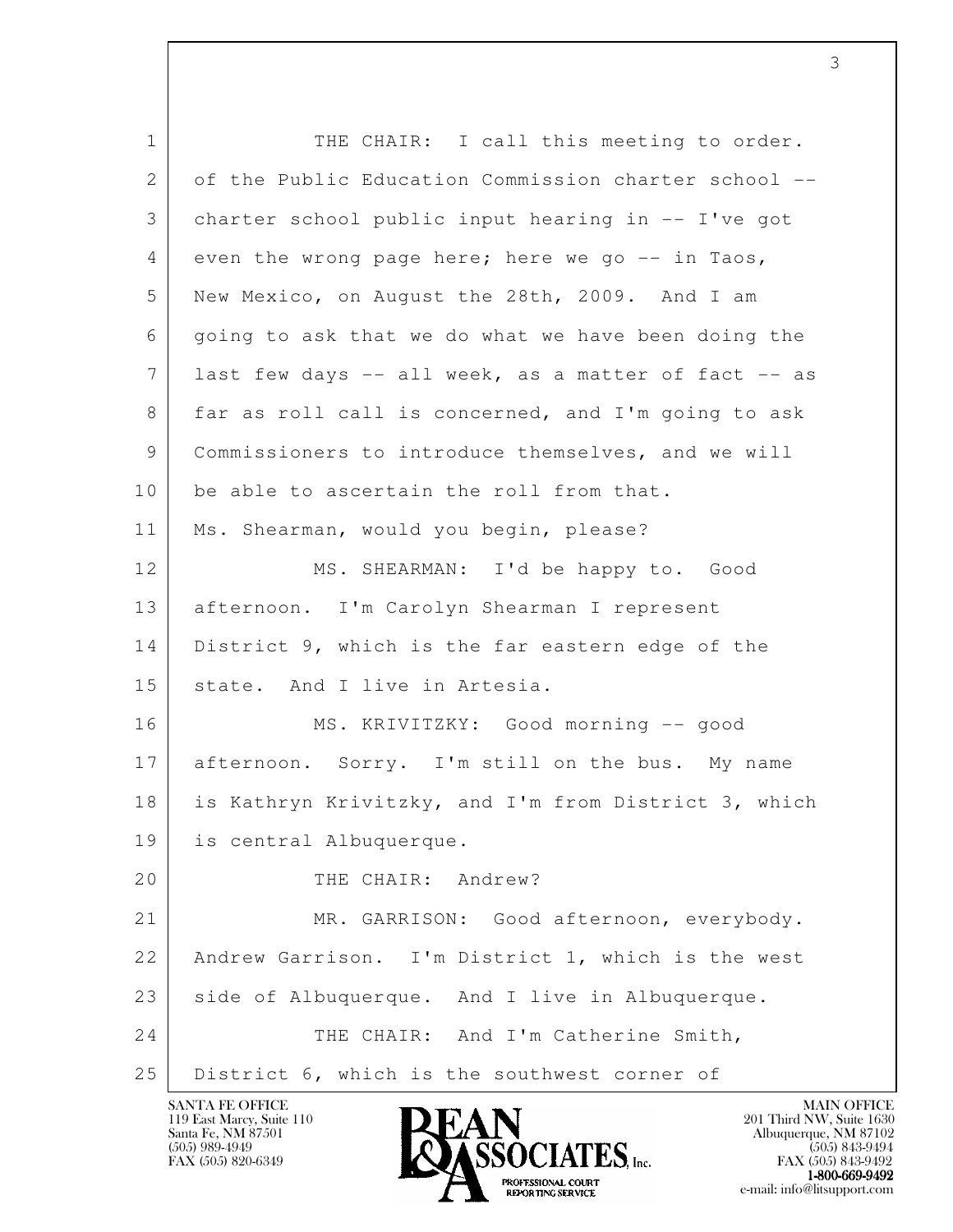1 New Mexico, with the exception of Doña Ana and 2 Sierra Counties. And then we do have a quorum 3 | necessary for the presentation of -- of this hear --4 presentation at this hearing.

 5 This is the first time this week that we 6 have not had a quorum of the Commission. We became 7 very acutely aware, over the last two years, that we 8 perhaps would have difficulty having a quorum. The 9 Attorney General verbally gave us an opinion that a 10 quorum was based on the full contingent of ten 11 | members of the Commission, whether we had ten 12 members seated on that Commission or not.

13 We got down, I believe, to seven members 14 once, and we were having real strong thoughts about 15 whether we were going to be able to find six people 16 who would stay with us all week long. So the 17 legislature was very kind and recognized that as a 18 potential problem for all of us, for the folks who 19 were going to make the presentations for the -- the 20 charter schools and for us as Commissioners. So 21 they changed the law.

l 22 The law has changed this last year saying 23 that we could have a minimum of three people. And 24 | we are exceeding that this afternoon by one. We 25 had -- we met earlier in Santa Fe. And I think we

119 East Marcy, Suite 110<br>Santa Fe, NM 87501



FAX (505) 843-9492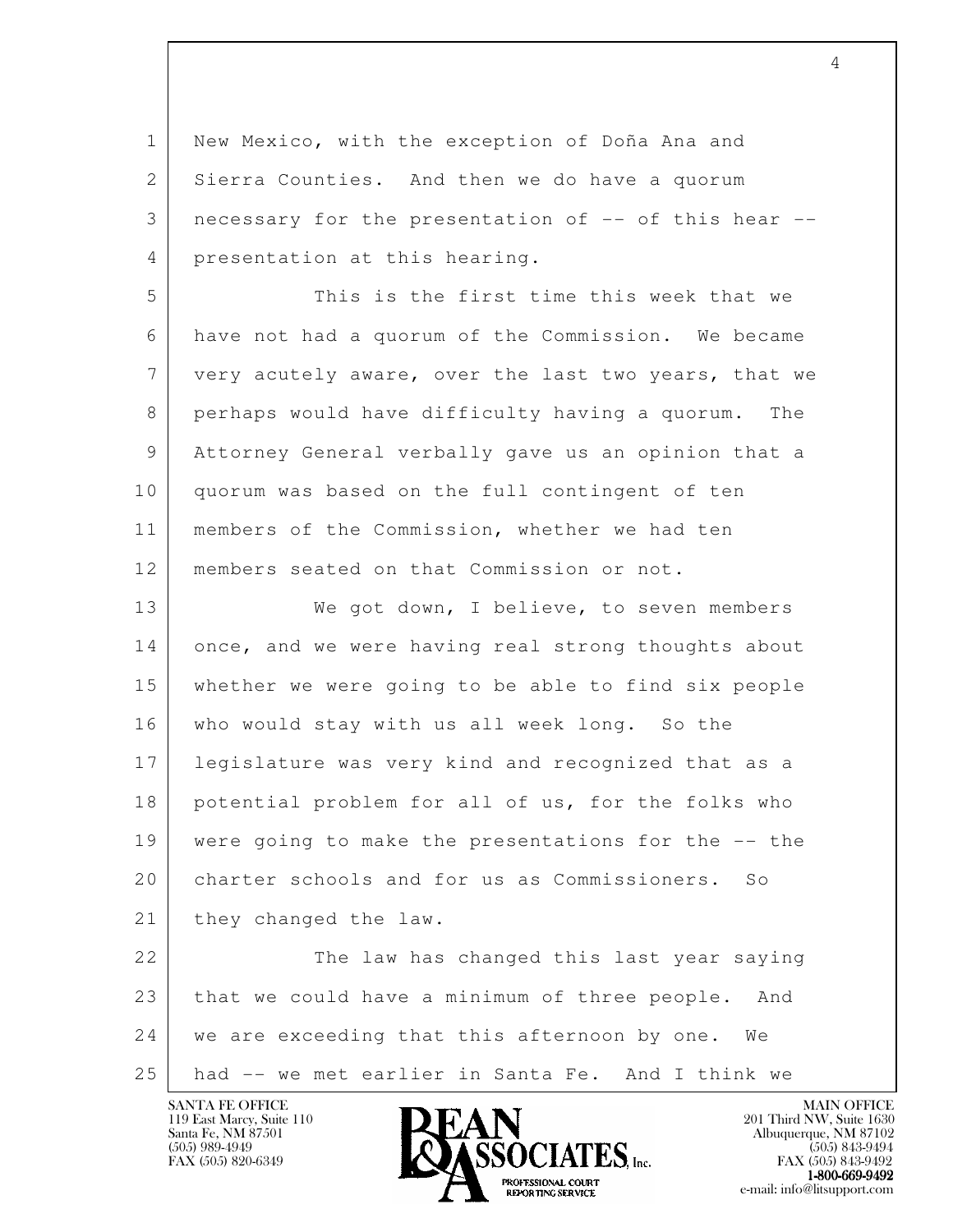l 1 had seven people there. At any rate, we do have 2 | what is required by the law. And so our roll call 3 is complete. I'm going to -- let's see. Has 4 everybody done the pledge that's here? 5 MS. SHEARMAN: I have not. 6 THE CHAIR: Would you lead us, then, 7 Ms. Shearman? All of us please rise for the Pledge 8 and the salute to the New Mexico flag. 9 (Pledge of Allegiance and 10 Salute to the New Mexico Flag.) 11 THE CHAIR: Thank you very much. 12 Dr. Duran, at this time, I would be very pleased for 13 you to introduce your staff. 14 DR. DURAN: Thank you, Madam Chairperson. 15 It's always a pleasure to be up here. Taos is a 16 favorite place of all of us, so thank you for your 17 hospitality. I'd like to introduce Sam Obenshain, 18 who is over there; our attorney who is Rudolph 19 Arnold, Marjorie Gillespie from Albuquerque, the 20 infamous Dr. Michael C de Baca, the electric fingers 21 of Cindy Chapman, who will be taking all this down, 22 and the attorney for the PEC, Ms. Bustamante. 23 THE CHAIR: Thank you, Dr. Duran, very, 24 | very much. At this time, I'm to Item 4 of the 25 | agenda. It is a statement for the hearing.

119 East Marcy, Suite 110<br>Santa Fe, NM 87501

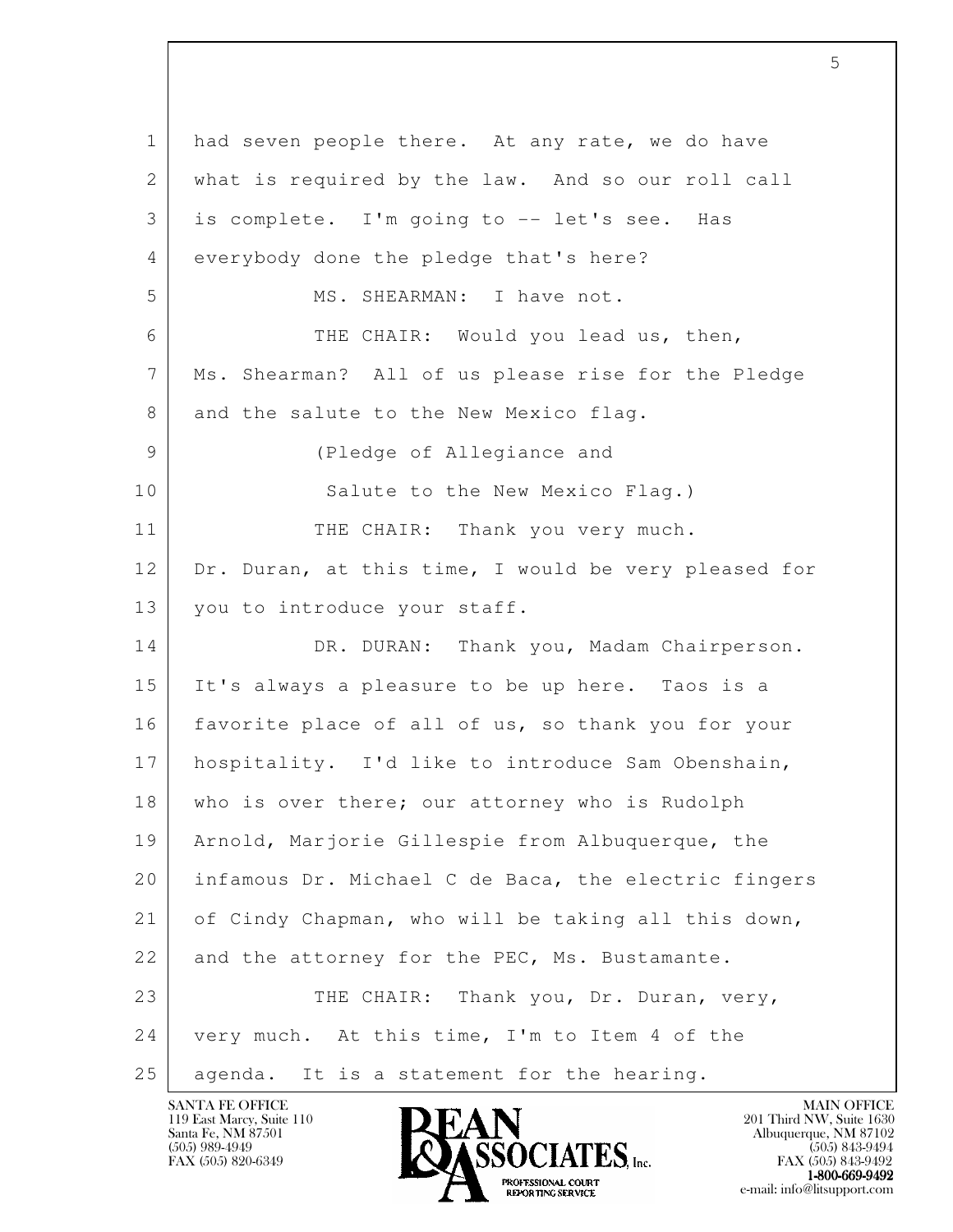l 1 The purpose of this hearing is to solicit 2 both written and oral input on the proposed charter. 3 In accordance with the Charter Schools Act, "The 4 Commission shall receive applications for initial 5 chartering and renewals of charter for charter 6 schools that want to be chartered by the State and 7 approve or disapprove those charter applications." 8 End of quote. This is a citation from 22-8B-16, 9 New Mexico Statutes Annotated, 1978. 10 In addition, the Charter Schools Act 11 | states that, quote, "The chartering authority shall 12 hold at least one public hearing in the school 13 district in which the charter school is proposed to 14 be located to obtain information and community input 15 to assist in its decision whether to grant a charter 16 | school application. Community input may include 17 written or oral comments in favor of, or in 18 opposition to, the application from the Applicant, 19 | the local community, and, for State-chartered 20 schools, the local school board and school district 21 in whose geographic boundaries the charter school is 22 proposed to be located." End of quote. And this is 23 a citation from 22-8B-6, New Mexico Statutes 24 Annotated, 1978.

119 East Marcy, Suite 110<br>Santa Fe, NM 87501



25 The Applicant for today -- for this

FAX (505) 843-9492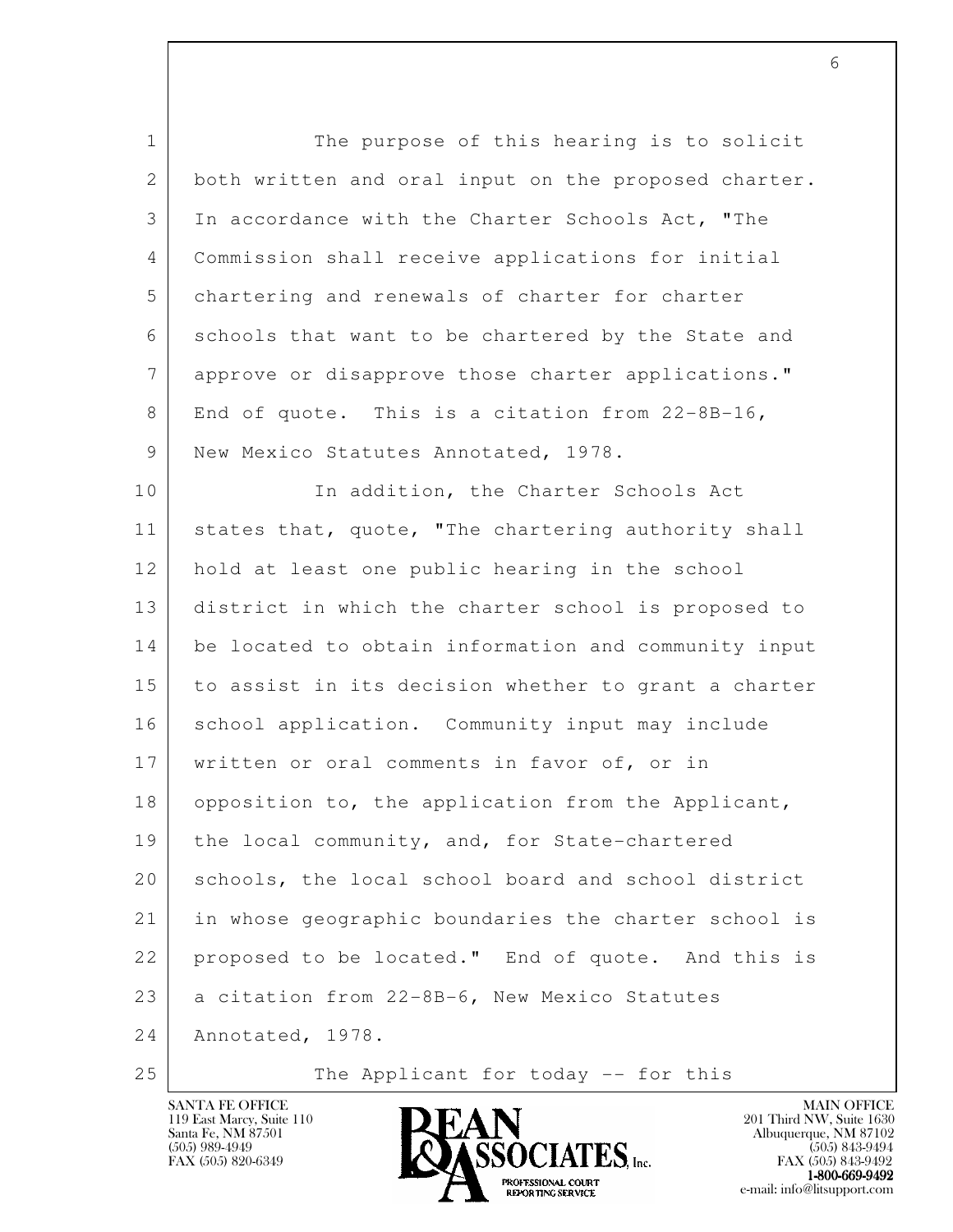| $\mathbf{1}$ | afternoon will be the Taos Integrated School of the  |
|--------------|------------------------------------------------------|
| 2            | Arts. In a moment, I will ask the applicants to      |
| 3            | make a presentation. And please, for the record,     |
| 4            | state the name of the school, the name or names of   |
| 5            | the founder or founders of the school, the proposed  |
| 6            | grade levels to be served and membership projection  |
| 7            | of the school. We ask that you state for the record  |
| 8            | a brief description of the school, the reasons you   |
| 9            | believe this school will benefit the children and    |
| 10           | the citizens of this community, and any other        |
| 11           | information that you would like the Commission to    |
| 12           | know about your application. You will have 15        |
| 13           | minutes, so please be as precise as you can during   |
| 14           | this time.                                           |
| 15           | You may now begin -- well, actually, in              |
| 16           | just one moment. I have one more direction to give   |
| 17           | you, please. And my direction will hold for the      |
| 18           | entire hearing. And that is when you make a          |
| 19           | presentation or make a comment, initially, that you  |
| 20           | give to our recorder your name and spell it for her, |
| 21           | please, so that there's not any question in the      |
| 22           | record.                                              |
| 23           | So at this time, I'm going to ask the Taos           |
| 24           | Integrated School of the Arts to come forward.       |
| 25           | Thank you.                                           |

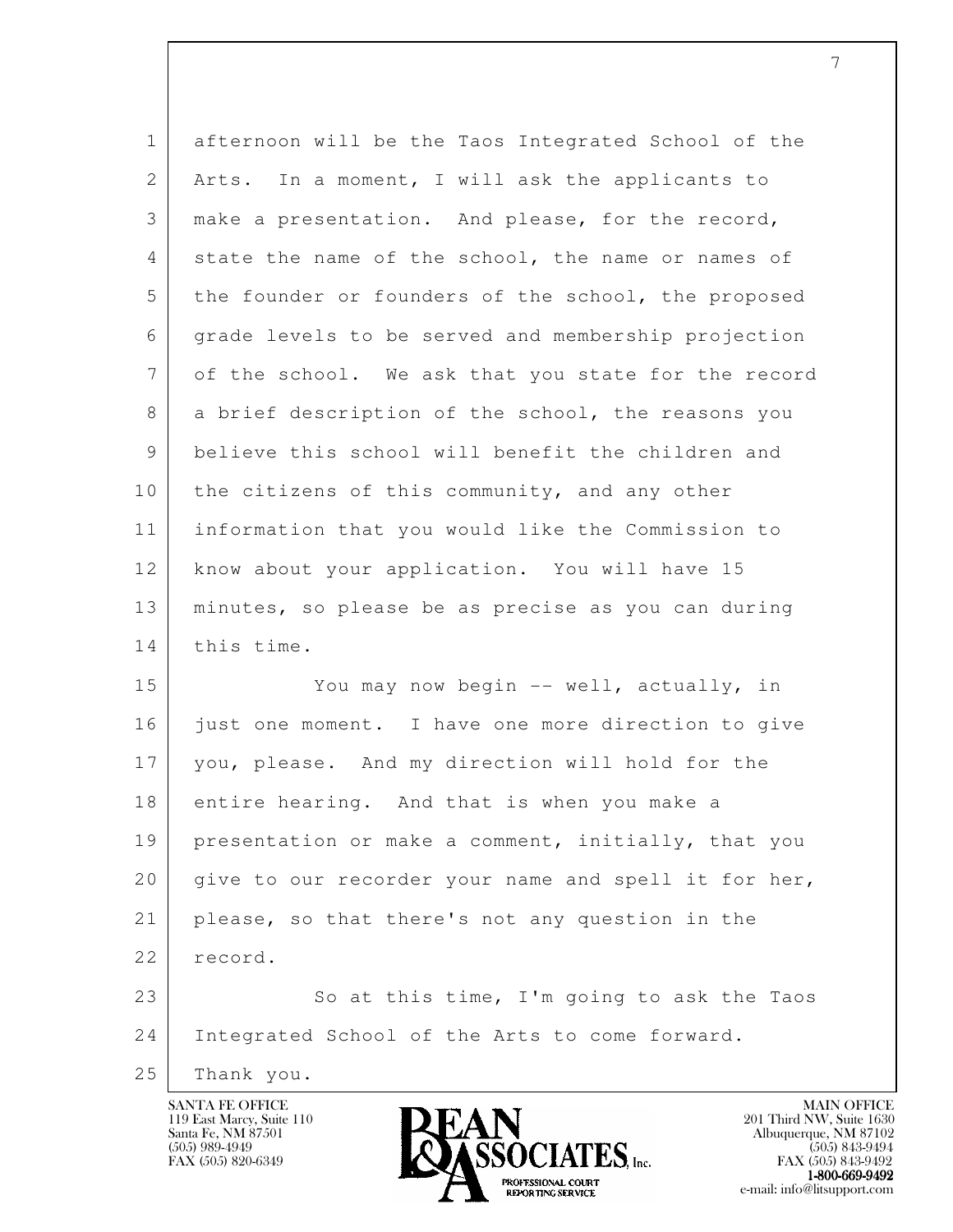| $\mathbf{1}$    | MS. SETO: Thank you. My name is Linda               |
|-----------------|-----------------------------------------------------|
| 2               | Seto, S-E-T-O. I am one of the founders, along with |
| 3               | Nina Matysiak of the Taos Integrated School of the  |
| 4               | Arts. We propose to have a five-year phase-in       |
| 5               | period. We would start with the first year would be |
| 6               | 120 students from K through fifth, growing to a     |
| $7\phantom{.0}$ | school population of 180 in five years of K through |
| 8               | eighth grade.                                       |
| 9               | We are planning to be located here in Taos          |
| 10              | County, preferably within the Taos municipal        |
| 11              | district. Anything else I need to give you on that  |
| 12              | score, I don't know.                                |
| 13              | Members of the Public Education                     |
| 14              | Commission, members of the Charter School Division  |
| 15              | and community members. My name is Linda Seto, and   |
| 16              | I'm a founding member of the Taos Integrated School |
| 17              | of the Arts. I've been an educator for over         |
| 18              | 25 years in both the public and private spheres.    |
| 19              | I'm also presently enrolled in a master's level     |
| 20              | program with Lesley University, specializing in     |
| 21              | integrated arts curriculum. I will have completed   |
| 22              | this program in July 2010.                          |
| 23              | Taos has been my home for the past                  |
| 24              | 26 years. My husband and I have raised three        |
| 25              | children here. Our youngest is now a senior at Taos |

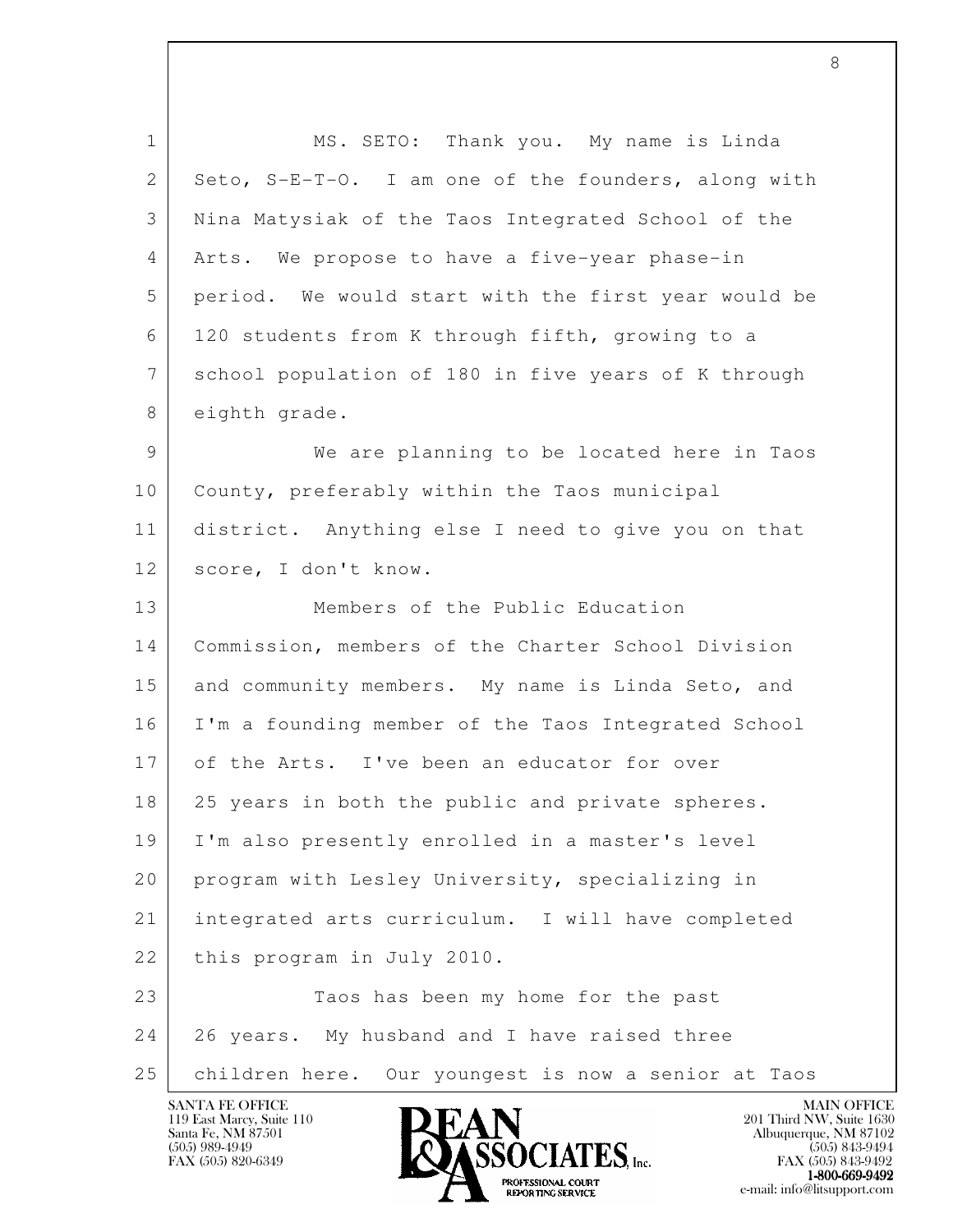1 High School. As you are aware, the Taos Integrated 2 School of the Arts proposes to be a tuition-free 3 public school using an integrated arts curriculum. 4 Our mission, in partnership with parents and 5 community, is to provide K through eight students in 6 the Taos Municipal School District with the 7 opportunity to reach their maximum potential through 8 a standards-based, multicultural, thematic and 9 art-integrated curriculum.

10 | The Arts integration creates more meaning of 11 learning through using the arts, visual art, drama, 12 | music, and dance as a catalyst to create broad and 13 deeper learning experiences. Taos is a 14 multicultural community steeped in artistic 15 tradition. We wish to found a school that provides 16 students with a multicultural worldview while 17 utilizing thematic units and the arts to facilitate 18 academic learning. Our mission is to educate the 19 whole child in order to cultivate in young people 20 the skills, knowledge, and values they need to reach 21 | their highest potential.

l 22 There is a definite need for an arts 23 integrated public school here in Taos County. Taos 24 is a community, as I've said, with a tradition of 25 art and crafts. Long before Taos was an artist

119 East Marcy, Suite 110<br>Santa Fe, NM 87501



FAX (505) 843-9492 **EXPORTING SERVICE** EXPLORER THE REPORTING SERVICE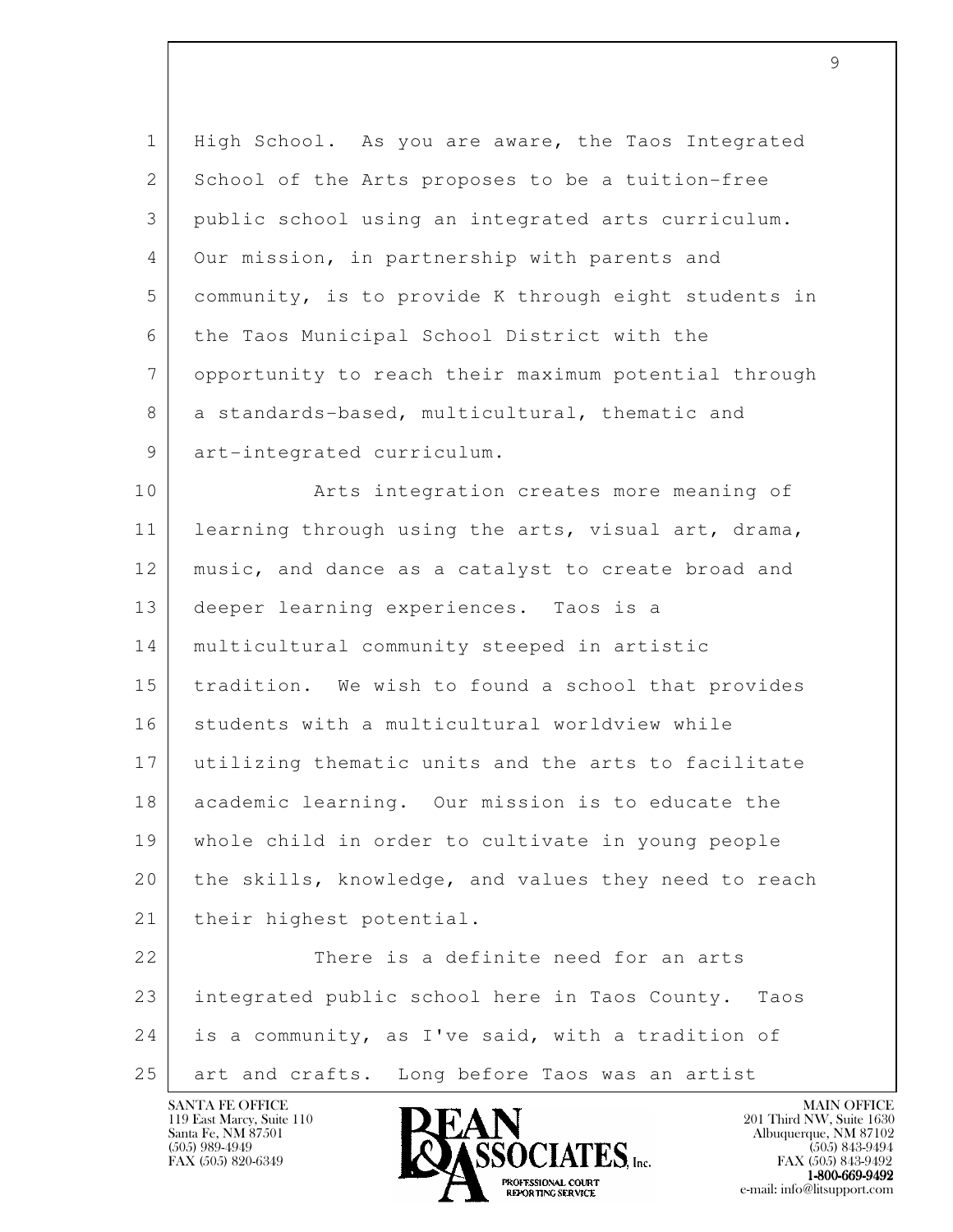1 colony, there were local crafters and artisans from 2 the traditional Hispanic and Native American 3 cultures. We wish to continue in this tradition 4 through the founding of a school that has a strong 5 focus on utilizing the arts to facilitate academic 6 learning.

7 Taos Integrated School of the Arts, TISA, 8 will be the only school offering an arts integrated 9 curriculum in the Taos area. We have received 10 strong support, as evidenced by the petitions 11 | submitted with this application. While there are 12 already two charter schools for our target age group 13 in the Taos community, parents are still seeking 14 alternatives and are very interested in our proposed 15 arts integrated school.

16 The lottery held for one K-8 charter 17 resulted in 208 students applying for 20 open slots. 18 At the second charter school, 85 students applied 19 for 35 open slots. As a result, many Taos families 20 remain on charter waiting lists, and their requests 21 for educational choice remain unanswered.

l 22 In Taos, there is a strong home-schooling 23 network serving over 100 students. Many of these 24 families have expressed interest in our proposed 25 | schools art curriculum if it were to become

119 East Marcy, Suite 110<br>Santa Fe, NM 87501



FAX (505) 843-9492 **EXPORTING SERVICE** EXPLORER THE REPORTING SERVICE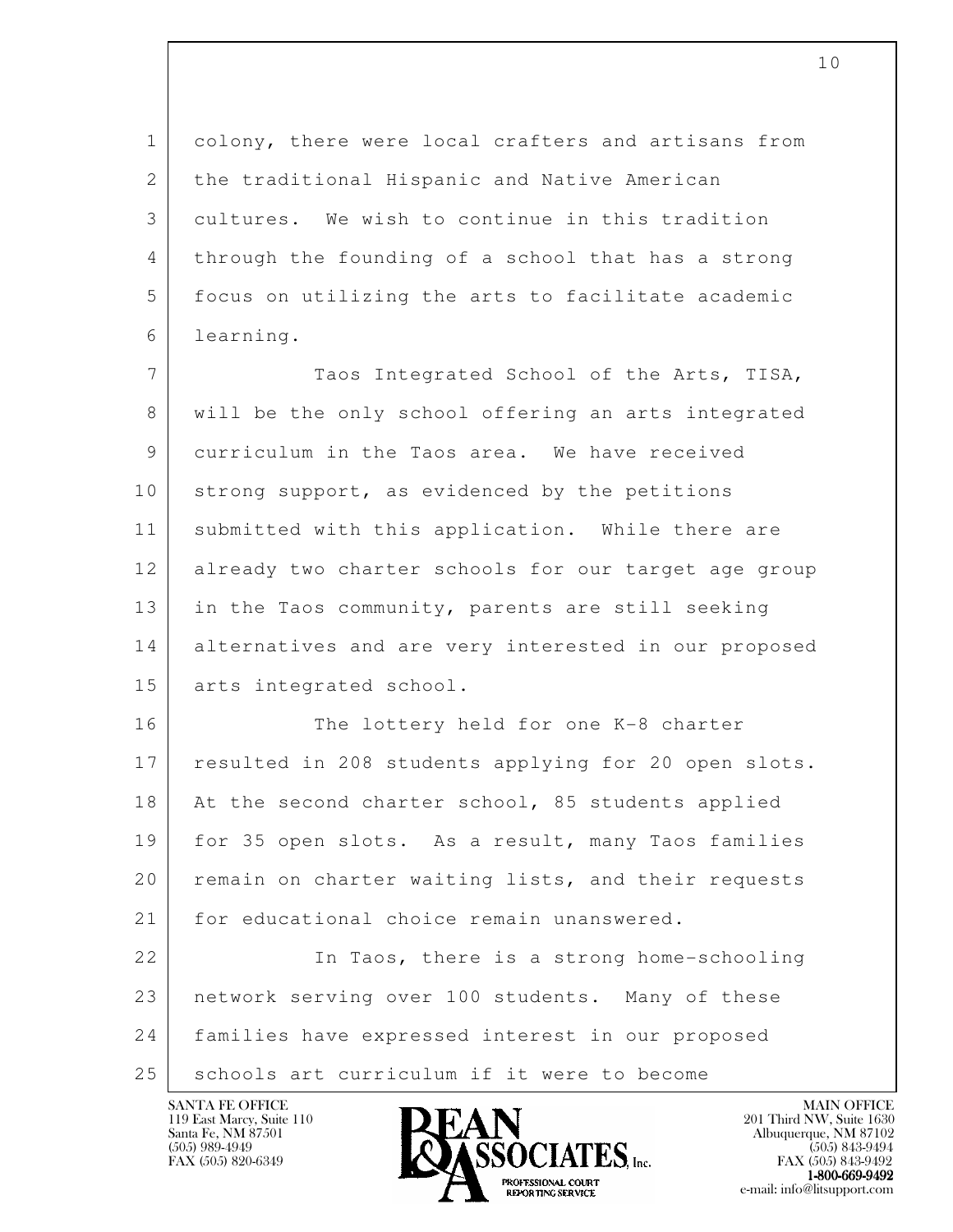1 available to them. The numbers demonstrate the need 2 for more schools of choice in Taos.

3 A multicultural, thematic, arts integrated 4 curriculum is not currently available in any public 5 school in Taos. TISA will offer such a curriculum 6 as a charter school. An additional note of 7 importance is that a private school serving 8 110 students closed in February 2009 due to 9 financial difficulties. Our school would attract 10 | these families, with its arts-based thematic 11 curriculum and parent-friendly atmosphere.

12 We believe the present economic downturn 13 will bring more families to our school from the 14 private sector. We feel we are offering many 15 families the unique opportunity to bring their 16 children into the public system. For some, this 17 will be a return to the public schools they left 18 disenchanted. For others, it will be a new and 19 | rewarding experience.

l 20 Instead of removing students from public 21 schools, we aim to bring families back into the 22 | public system, thus benefiting them all. 23 We believe our program offers a unique 24 approach to education that will fill a niche that

25 remains empty in our community. Our arts integrated

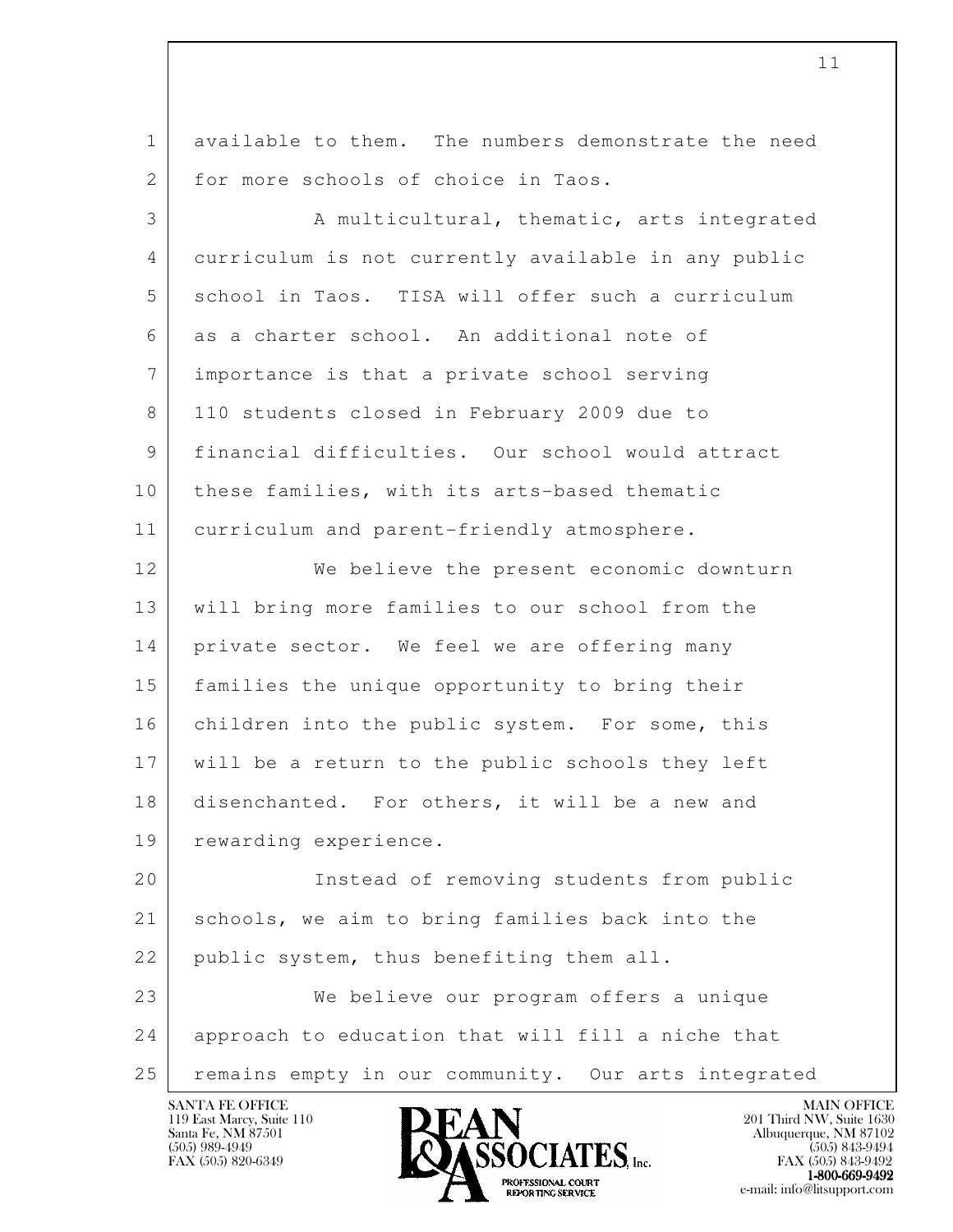| $\mathbf{1}$ | school will use all the arts to show students new    |
|--------------|------------------------------------------------------|
| 2            | ways to touch the wonder of the world and to use all |
| 3            | their powers of observation and creativity in the    |
| 4            | pursuit of knowledge and self-expression. In a       |
| 5            | recent letter from the federal Secretary of          |
| 6            | Education, Arne Duncan, he states, "I bring to your  |
| 7            | attention the importance of the arts as a core       |
| 8            | academic subject and part of a complete education    |
| 9            | for all students. The Elementary and Secondary Act   |
| 10           | defines the arts as a core subject, and the arts     |
| 11           | play a significant role in children's development    |
| 12           | and learning process."                               |
| 13           | In June, we received the 2008 national               |
| 14           | assessment. I was reminded of the important role     |
| 15           | that art education plays in providing American       |
| 16           | students with a well-rounded education. The arts     |
| 17           | can help students become tenacious, team-oriented    |
| 18           | problem-solvers who are confident and able to think  |
| 19           | creatively. These qualities can be especially        |
| 20           | important in improving learning among students from  |
| 21           | economically disadvantaged circumstances.            |
| 22           | However, recent NAEP results found that              |
| 23           | only 57 percent of eighth-graders attended schools   |
| 24           | where music instruction was offered at least three   |
| 25           | or four times a week, and only 47 percent attended   |

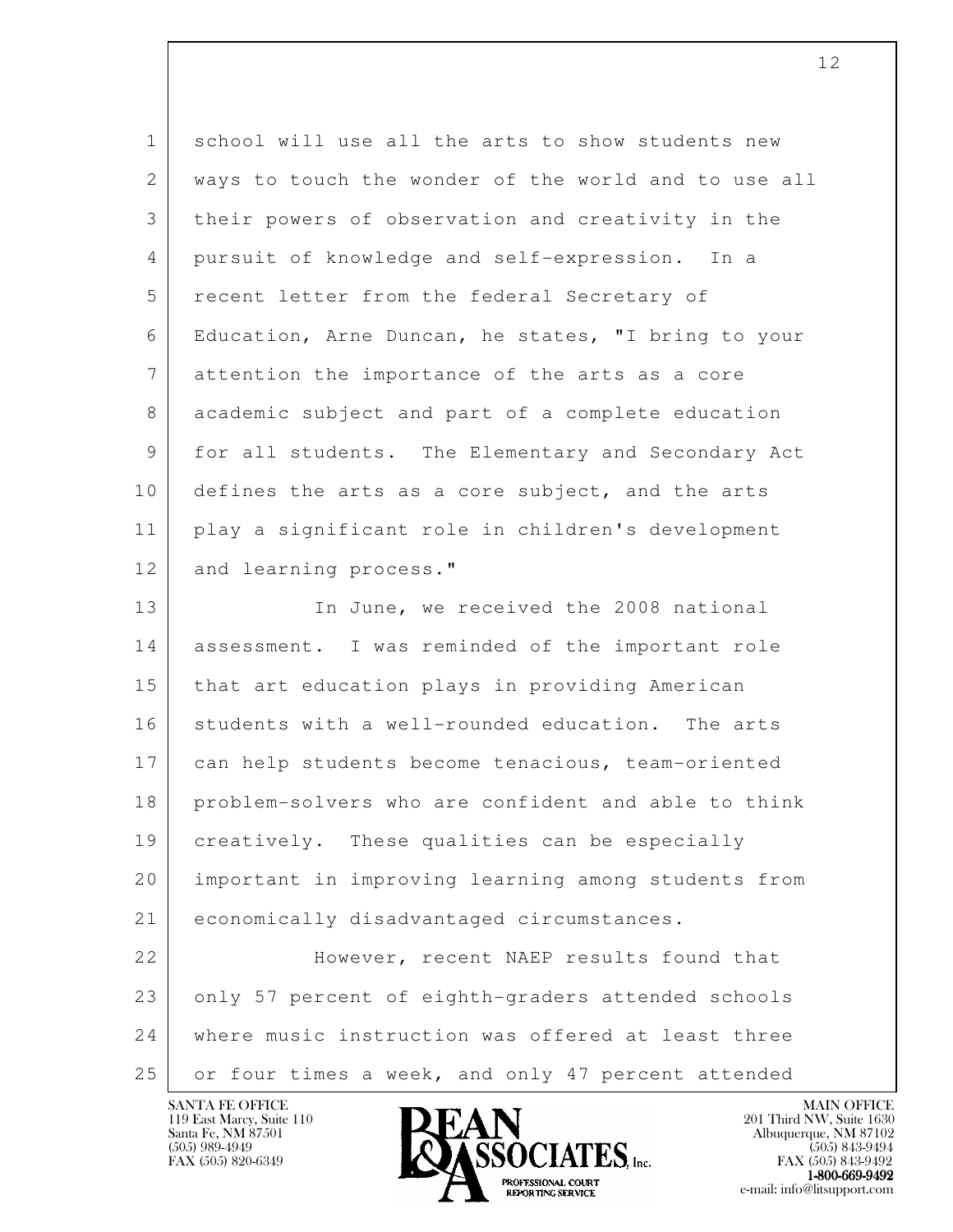l 1 schools where visual arts were offered that often. 2 The Secretary goes on to talk about the 3 funding that is available to schools that support 4 the arts in education. We are very encouraged by 5 the Secretary's words and feel that now is the 6 opportune time to bring this unique approach to our 7 community. 8 Our educational philosophies and 9 approaches were selected based upon our experiences 10 as educators in the classroom and through our master 11 level studies in education. Our educational 12 philosophies and curricular approaches include the 13 following ideas: 14 Teaching is an art. An integrated, 15 thematic curriculum facilities inspires learning. 16 Arts integration is the thread that holds integrated 17 | thematic instruction together. A multicultural 18 curriculum is vital to students in the 21st century. 19 | And all children can learn. 20 | Cur governance structure is a traditional 21 one, with the governing board as the governing body 22 of the school. The governing board's major roles 23 | and responsibilities will include approving all 24 | major educational and operational policies, 25 | approving all major contracts, approving the

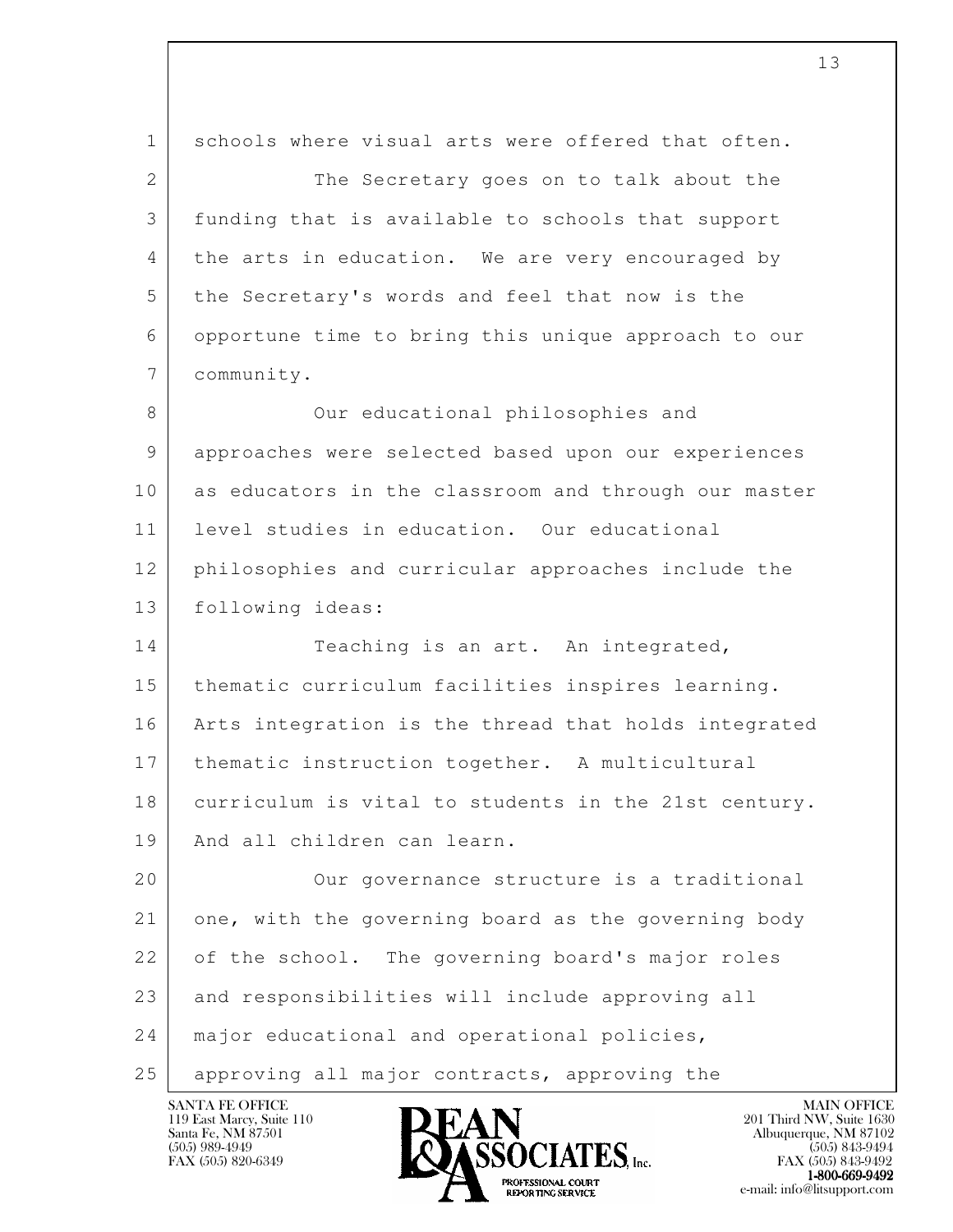1 school's annual budget, overseeing the school's 2 fiscal affairs and selecting and evaluating the 3 administrator.

4 The governing board will delegate 5 operational responsibilities primarily to the 6 administrator and financial operations 7 responsibilities to the business manager. The 8 business manager will have operational 9 responsibility for his/her own area, but will carry 10 out his or her respective duties under the general 11 supervision of the administrator, who will function 12 as the governing board's chief operating officer. 13 The administrator supervises the faculty 14 and support staff and oversees the program of 15 instruction. The administrator is the point source 16 of leadership for day-to-day school operations. He

 $18$  council meetings and make a report at the meeting,

17 will -- he or she will attend monthly governing

19 but he's not a member of the governing council.

l 20 As far as budget and finance goes, we are 21 | very happy to know that now, the New Mexico 22 | Coalition for Charter Schools is offering the 23 | services of Michael Vigil & Associates. He is a 24 school business manager of many years of experience, 25 and he has at his disposal a staff of qualified

119 East Marcy, Suite 110<br>Santa Fe, NM 87501



FAX (505) 843-9492  $1-800-669-9492$ <br>PROFESSIONAL COURT **EXPORTING SERVICE** EXPLORER THE REPORTING SERVICE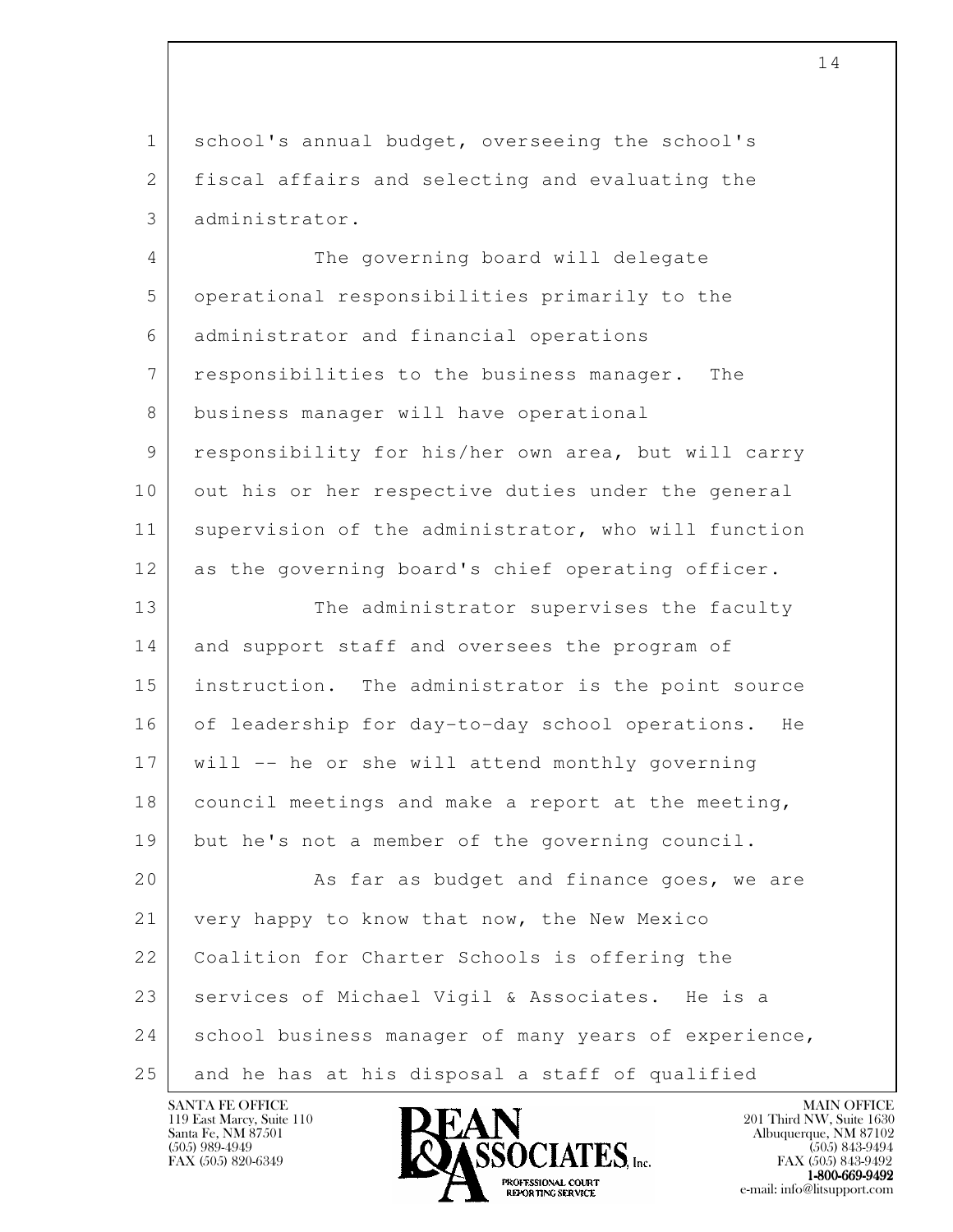l 1 experts in various departments of financial and 2 | fiscal management. He's currently -- they're using 3 his services at the Taos Academy Charter School here 4 as well. 5 We are very excited about this service and 6 feel that the service will help us to insure that 7 the business side of our school management will be 8 in capable hands. 9 In short, we believe our approach will 10 uniquely meet the needs of Taos families and the 11 community as a whole. We believe we have the 12 capacity to found this school and to bring in those 13 with the expertise needed to operate an efficient 14 | thriving educational institute. We ask that you 15 please vote yes on September 10th for the Taos 16 Integrated School of the Arts. 17 THE CHAIR: Thank you. 18 MS. SETO: Thank you. 19 THE CHAIR: All right. Thank you very 20 much. Did you other ladies introduce yourselves for 21 the record? 22 | MS. ADKISON: My name is Sarah Adkison, 23 S-A-R-A-H. And the last name is A-D-K-I-S-O-N. I'm 24 the secretary of the board. 25 | MS. WOODALL: My name is Katie Woodall. I

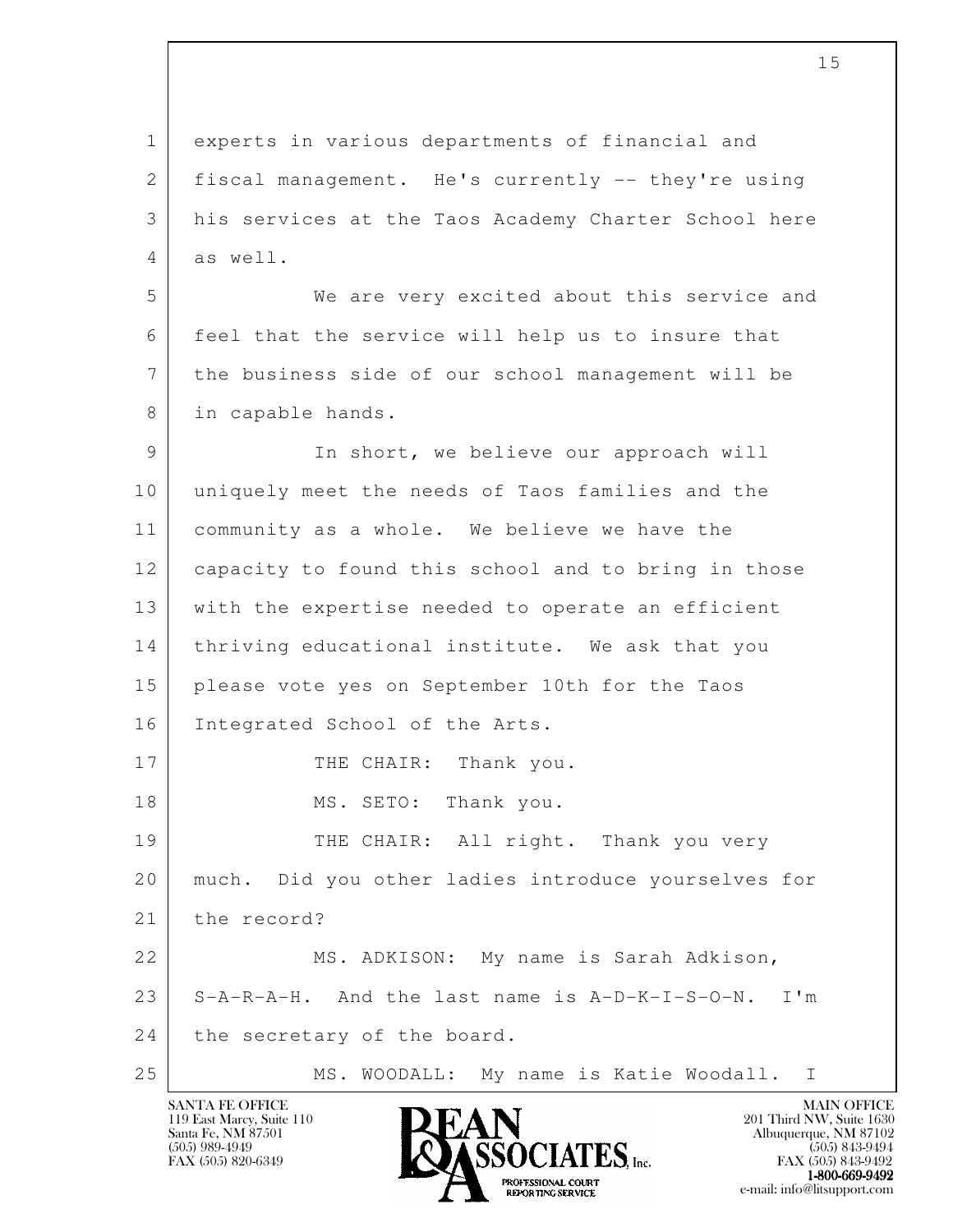l 1 am a long time Taoseño, 26 years as well. I have 2 been teaching integrated arts in the high school for 3 15 years. I have also designed curriculum for 4 integrated arts during the summer in Grants, between 5 an older organization called TANF, and New Mexico 6 museums. I have a great deal of affiliation in the 7 arts community as well. I have raised five children 8 here. 9 THE CHAIR: Thank you very much. We are 10 to Item 7 of the agenda. And that's local school 11 board and district representatives. So if you would 12 find a seat for just a moment, please. We will ask 13 you to come back in just a few minutes. 14 At this time, we would like to hear from 15 the local school board and/or district 16 representatives. Good afternoon. 17 MR. GONZALES: Hi. How are you? 18 THE CHAIR: Please state your name and 19 | title for the record. We would request that you 20 state your reasons this charter school application 21 should be approved by the Commission and/or reasons 22 | why this charter school application should be 23 | denied. You have ten minutes, so please be as 24 precise as you can during your time. You may now 25 begin.

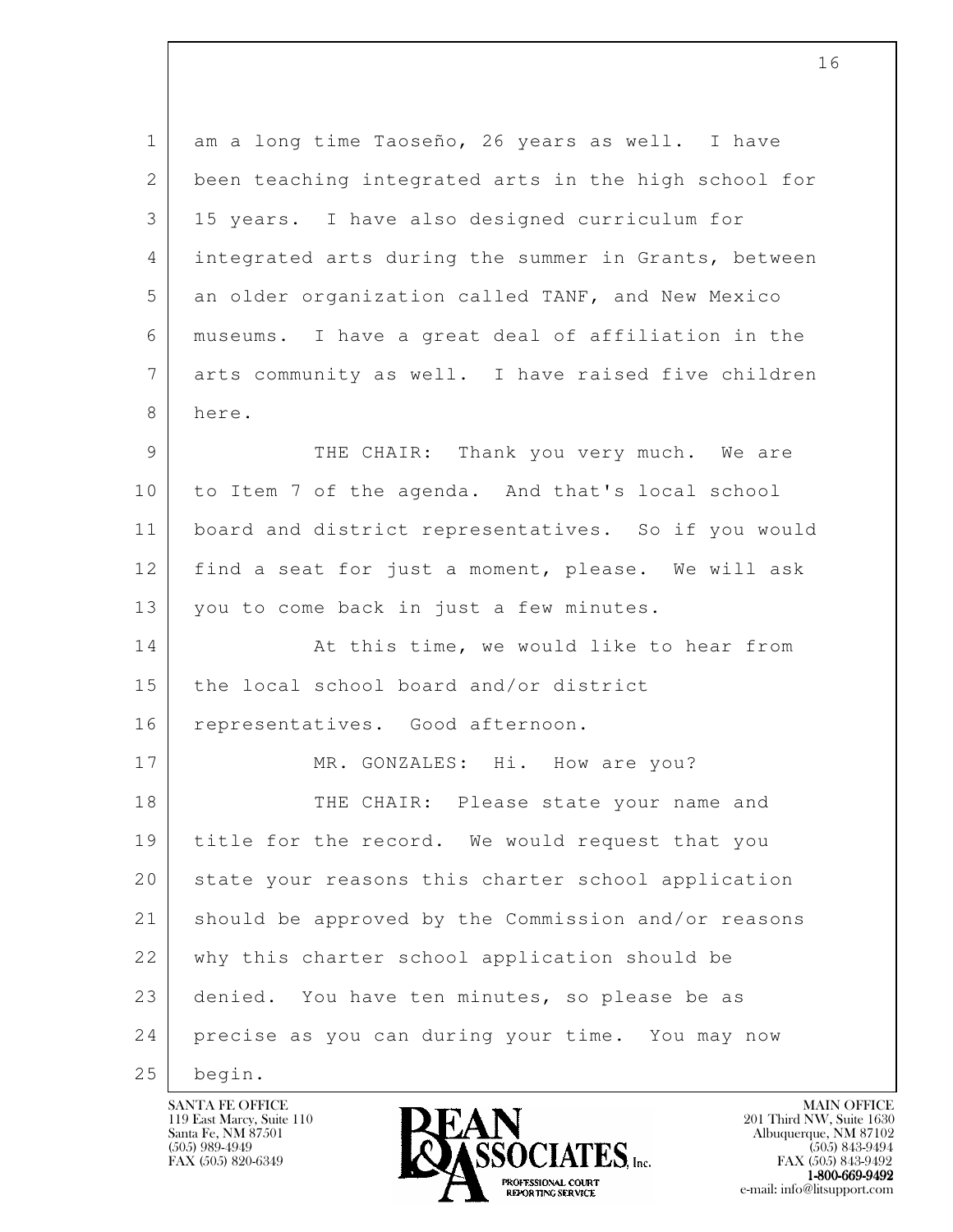l 1 MR. GONZALES: Okay. Good afternoon. I'm 2 Roberto "Bobbie" Gonzales, R-O-B-E-R-T-O, B-O-B-B-Y, 3 middle initial J., G-O-N-Z-A-L-E-S, at the present 4 time, interim superintendent for the Taos Municipal 5 Schools. And I'm over here on both parts, support, 6 but I also have a few questions. And one of them 7 would be -- 8 THE CHAIR: Would you speak a little 9 | louder please, Mr. Gonzales. 10 MR. GONZALES: One of the questions would 11 be the location that is being looked at, you know. 12 That is one. And you can ask, you know, some of the 13 | members that are here. 14 THE CHAIR: I'm still having people back 15 there that are indicating they're having trouble 16 | hearing. Can you speak a little louder. 17 MR. GONZALES: Sure. I can turn around if 18 you want me to. 19 | THE CHAIR: No. You need to address this 20 | Commission. But I want them to be able to hear, 21 because they did do us the courtesy of coming here 22 today. 23 MR. GONZALES: The question that I would 24 have is the location of the site proposed. And 25 within that, one of the reasons is transportation.

119 East Marcy, Suite 110<br>Santa Fe, NM 87501



FAX (505) 843-9492 1-800-669-9492<br>PROFESSIONAL COURT **EXPORTING SERVICE** EXPLORER THE REPORTING SERVICE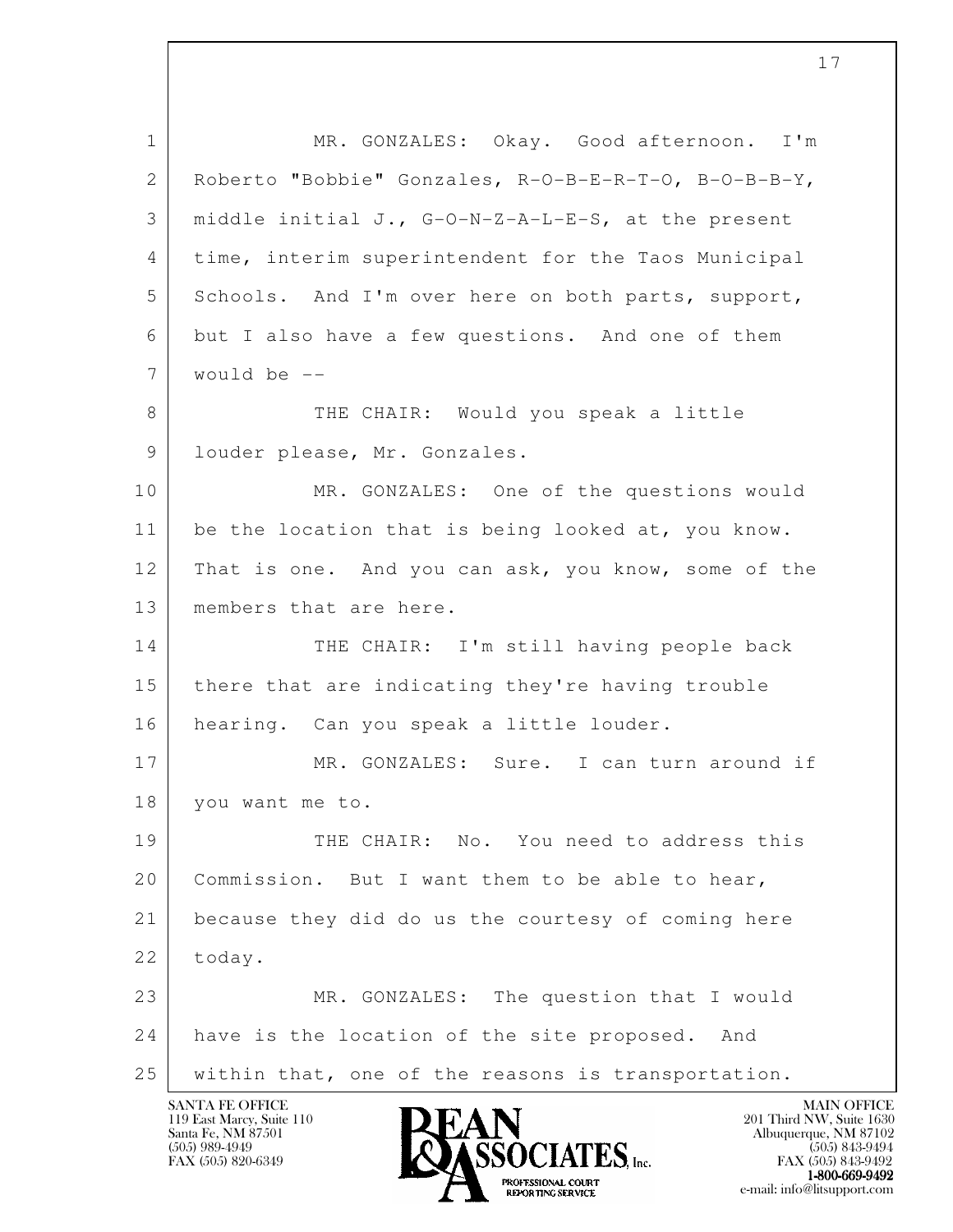l 1 As we are right now, being that it is not the 2 | numbers and miles, but just the congestion in Taos, 3 that right now, as far as from one charter school to 4 another charter school and then servicing our 5 district facilities, timewise, our drivers, this 6 year, we had to adjust by 15 minutes. So then 7 that's also creating scheduling problems within the 8 system, middle school, high school, and also our 9 elementary schools. That's one part. 10 The other one that -- cafeteria. I would 11 say that that's fine, you know. That will work. 12 And another question that I would have is the part 13 of our SB-9 monies. That is our levy. We're at the 14 point that it's barely to what is in place by the 15 voters of Taos Municipal Schools District. You 16 | know, it's stretching it very, very thin to keep in 17 the maintenance of the buildings that we do hold. 18 So that's another question, to see if there's going 19 to be requests for those funds. 20 As far as what was mentioned, Taos 21 Integrated for the Arts, I think it's a very good 22 concept, and I feel that something in the area of 23 Taos with as much of the arts that we have, that  $24$  that would be a very good choice for many students, 25 you know. So, you know, for those parts, you know,



FAX (505) 843-9492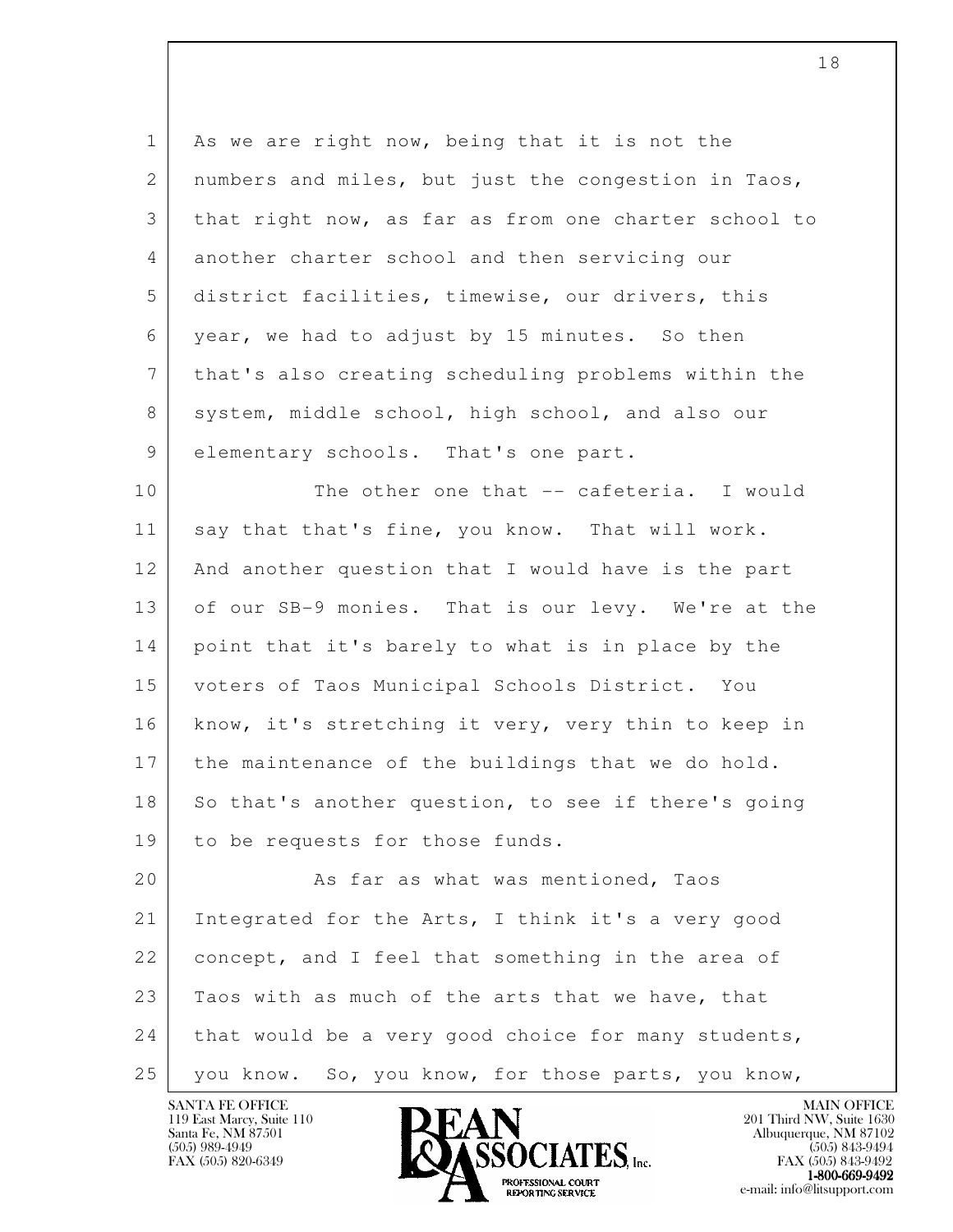l 1 you know, I would say that that is -- that I do feel 2 | that, you know, they will attract a lot of students. 3 So, mostly, those were my questions, is 4 SB-9 monies, bond monies, and also transportation. 5 THE CHAIR: Thank you very much. Is there 6 anybody else here from the school district or a 7 school board member? 8 MR. GONZALES: Madam Chair, I don't 9 believe so. 10 THE CHAIR: Okay. Thank you very much. I 11 | wanted to recognize them, at least, if -- if they 12 | were here, Mr. Gonzales. And Representative 13 Gonzales is a longtime friend. 14 DR. DURAN: Ma'am -- yes, I was going to 15 say he's one of our esteemed legislators as well. 16 MR. GONZALES: Thank you. 17 | THE CHAIR: Thank you, Dr. Duran. We are 18 to the place, No. 8, of community input. Public 19 comments and observations regarding the application 20 | will be heard at this time. There will be a 21 four-minute time limit per presenter. Persons from 22 the same group and having similar viewpoints are 23 asked to select a spokesperson to speak on their 24 behalf. Multiple and repetitious presentations of 25 | the same view will be discouraged.

119 East Marcy, Suite 110<br>Santa Fe, NM 87501

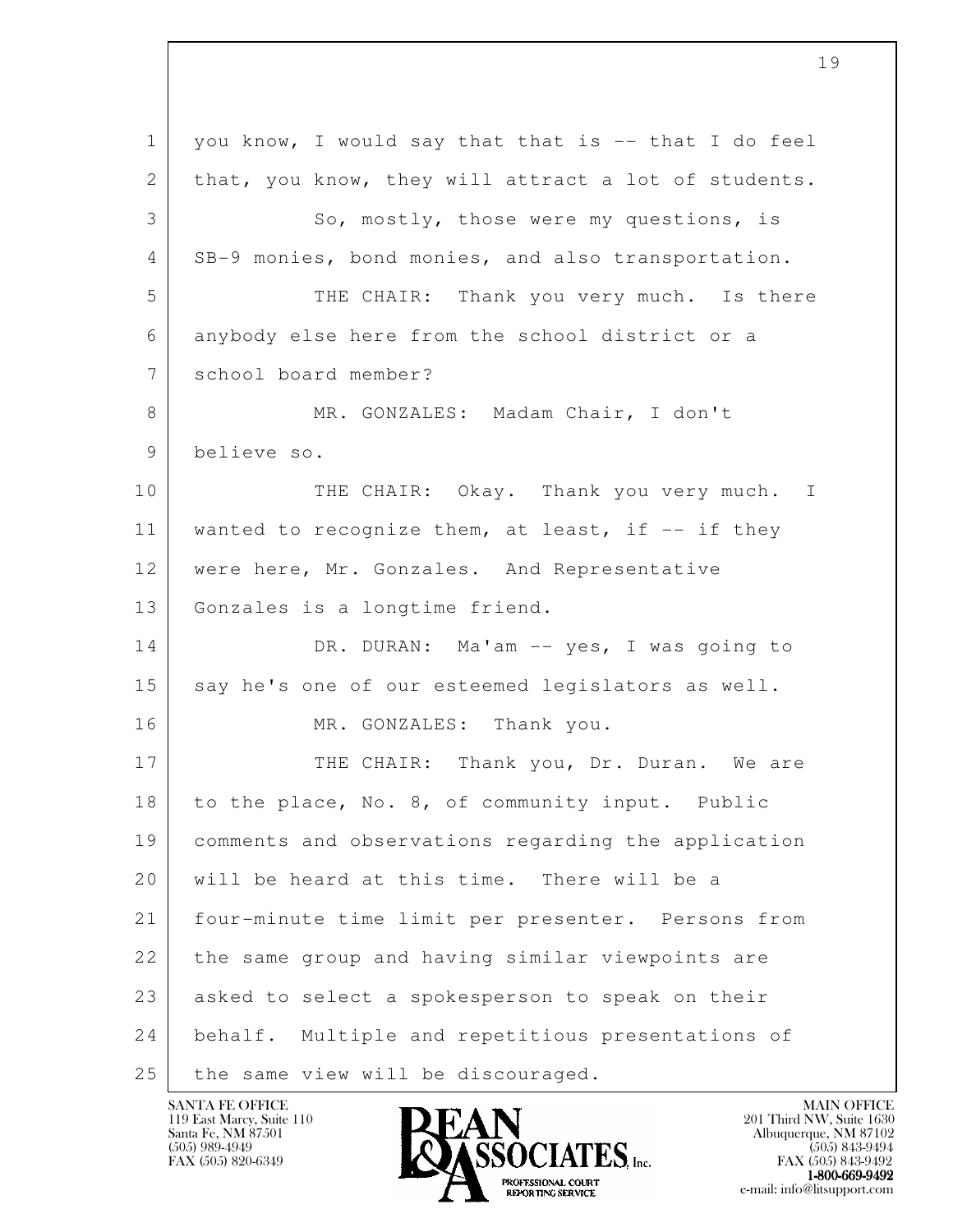l 1 Is there anyone from the community who 2 | would like to come forward at this time? Yes, 3 ma'am. 4 MS. DAVIS: My name is Audrey Davis. 5 A-U-D-R-E-Y, D-A-V-I-S. I have a business called 6 Taos Suzuki Violin School. I've been teaching 7 violin, cello and viola in the community for 8 26 years. I'm also a contracted teacher for the 9 high school, teaching -- in the past, teaching 10 | mariachi, violin, and, in Peñasco, teaching mariachi 11 violin, and Questa, teaching mariachi violin. I 12 presently teach six classes at the Country Day 13 School, starting the third grade through the eighth. 14 I also have two orchestras that -- well, I have one 15 orchestra that meets on Wednesday for younger 16 children. 17 | And I still have students coming from --18 when they were very little. And they're -- have 19 already graduated from high school. I have children 20 in the high school that are still coming to private 21 lessons. 22 | I feel that music should be a part of 23 every child's education. Back in the Greek times, 24 there were three disciplines: Math for the mind, 25 gymnastics for the body, and music for the soul.

119 East Marcy, Suite 110<br>Santa Fe, NM 87501

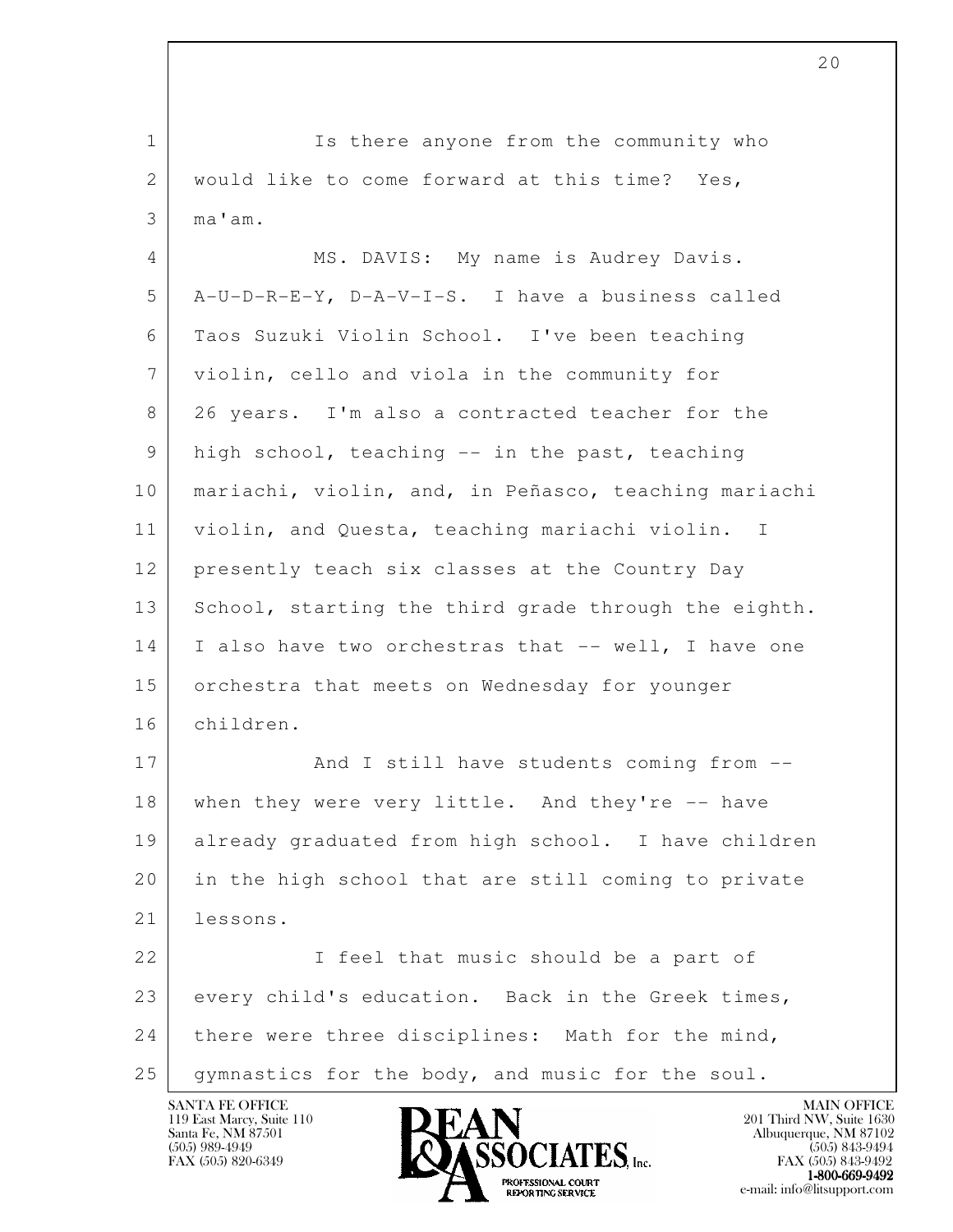1 Nowadays, music is often looked upon as a fun, 2 extracurricular activity. I believe it should be 3 part of the curriculum, as important as math or 4 science.

 5 It has been proven that you use more of 6 the brain in playing music than you do any other 7 activity. It incorporates emotion, mathematics, 8 history, language, and it certainly does improve a 9 child's focus. Children who play an instrument tend 10 to perform better academically. Therefore, it 11 | should be part of a child's daily activity.

12 | Any fine art form like dance or music 13 should be developed young, when the muscles are 14 developing and the mind is quick to absorb new 15 information. It doesn't matter whether or not a 16 child goes into music professionally. What matters 17 is that they develop mentally, physically, and 18 emotionally, and that they develop a true love and 19 appreciation for music for the rest of their lives. 20 Thank you very much.

l 21 THE CHAIR: Thank you. I would like to 22 | recognize Mr. Jeff Carr, Commissioner in District 23 10, who has just joined us. Good afternoon, 24 Mr. Carr. I'm going to take the man in the yellow 25 shirt over here.





FAX (505) 843-9492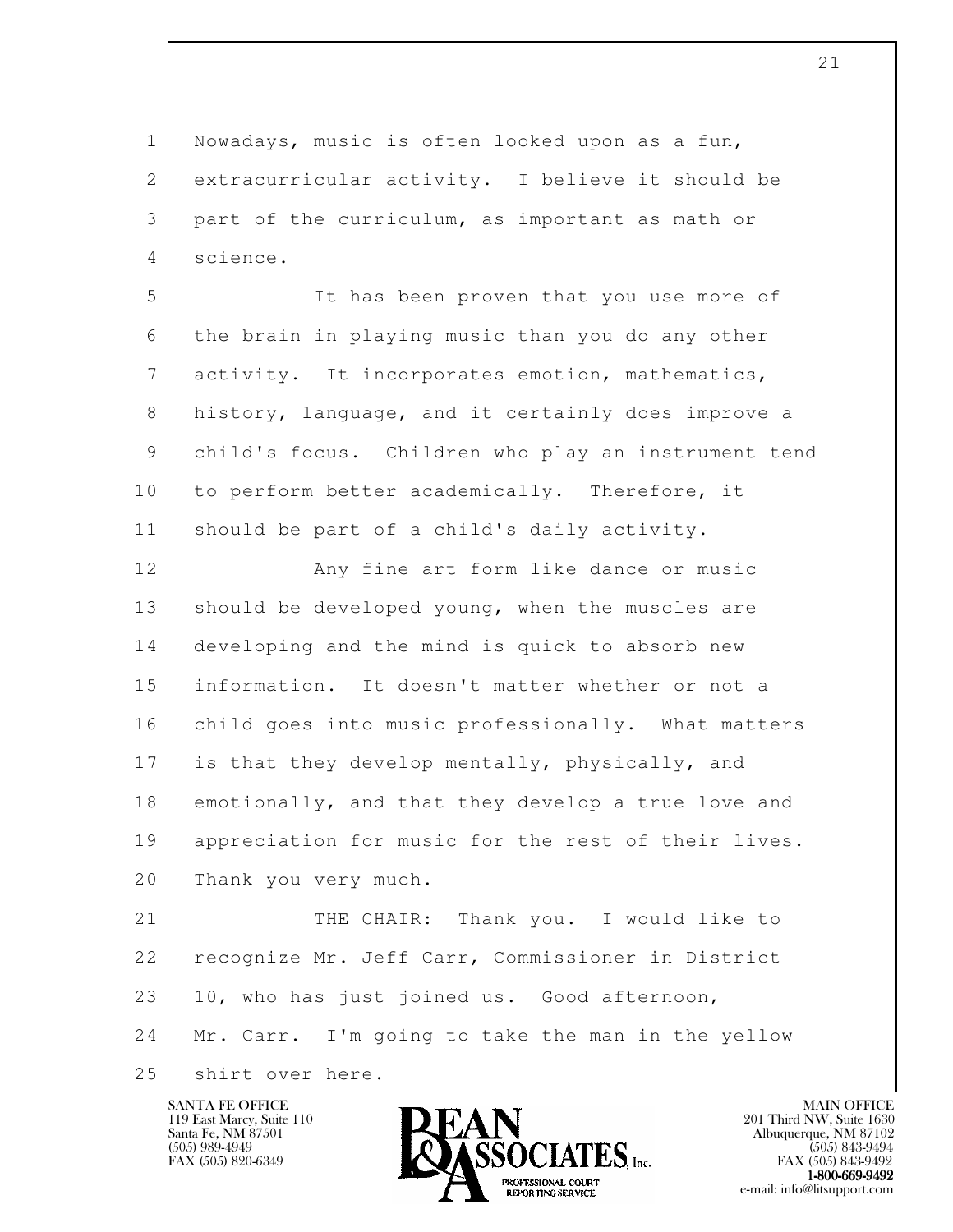| $\mathbf 1$     | MR. COOK: My name is Gary Cook. That's               |
|-----------------|------------------------------------------------------|
| $\mathbf{2}$    | without the "E." And I'm a professor at the          |
| 3               | University. I've been teaching 36 years in the       |
| 4               | arts, mostly in the university level. So I have a    |
| 5               | great experience with what the arts do for students. |
| 6               | And my experience is that they perform better. The   |
| $7\phantom{.0}$ | arts combine so many things that contain all of      |
| 8               | their education, writing skills, group interaction,  |
| 9               | creative thinking, you know, oral skills.            |
| 10              | And my experience here so far is that the            |
| 11              | community is very, very interested in the arts and   |
| 12              | that the high school does have the arts program --   |
| 13              | does have some art programs, but it really doesn't   |
| 14              | really cover the arts very well, you know.           |
| 15              | Governor Richardson recently has decided             |
| 16              | that film-making and the media arts is very          |
| 17              | important to the economy of the state. And we just   |
| 18              | finished teaching classes at the high school that    |
| 19              | were screen writing classes. And, again, that        |
| 20              | includes writing, filming, technical skills,         |
| 21              | physical skills, group skills, creative thinking,    |
| 22              | right across the board, everything children ever had |
| 23              | to learn in school.                                  |
| 24              | And those classes, 60 to 70 percent of the           |
| 25              | students decided they would go on to a film career.  |

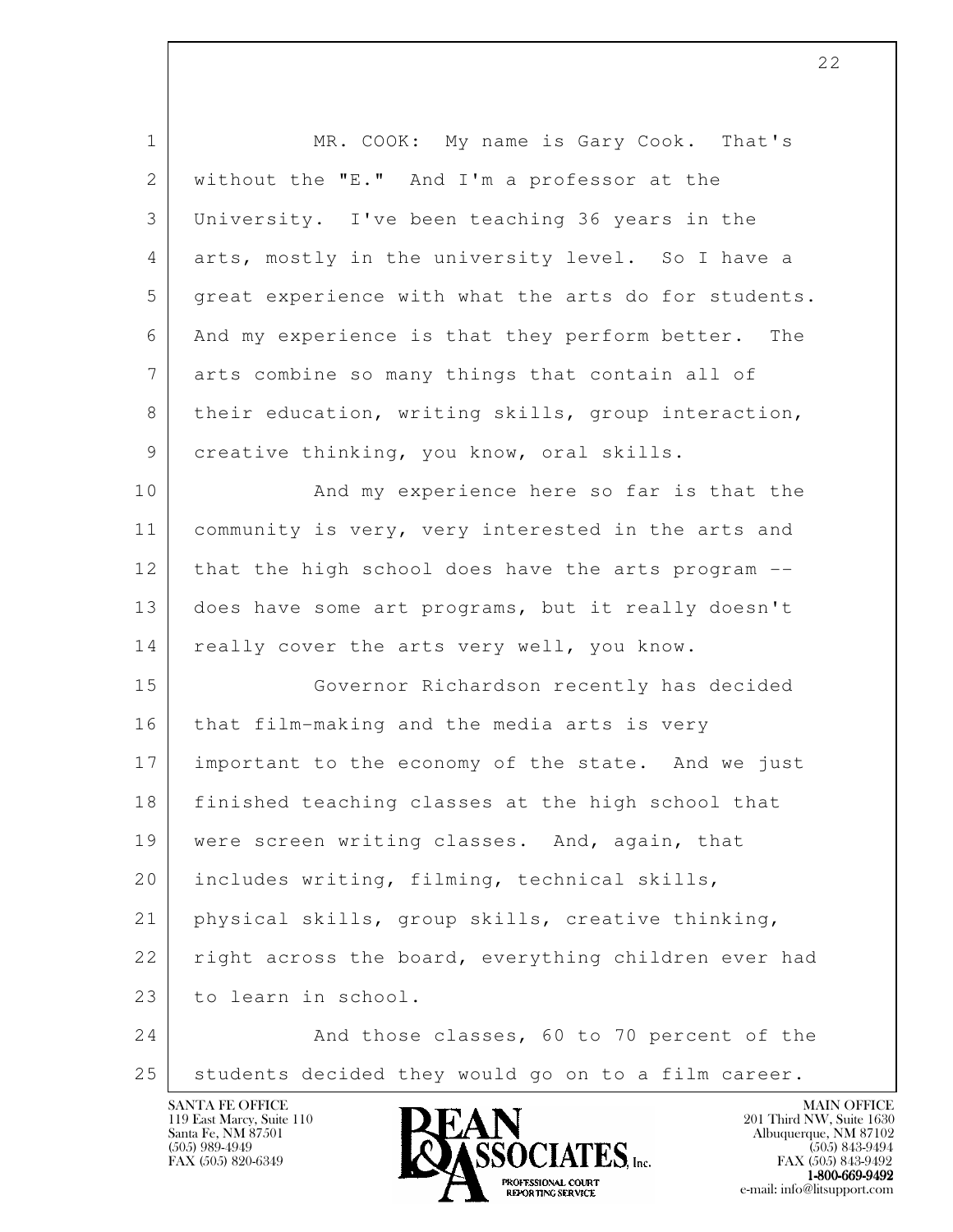| $\mathbf 1$ | So, I mean, we do have some possibility for jobs to  |
|-------------|------------------------------------------------------|
| 2           | come out of this, too. So I think this is a very     |
| 3           | important kind of school to develop, a school of the |
| 4           | arts. And also I think, in our town that loves the   |
| 5           | arts, we just need more -- more availability for the |
| 6           | students. So --                                      |
| 7           | THE CHAIR: Thank you. I think I had a                |
| 8           | lady over here. Yes, ma'am.                          |
| 9           | MS. KELTZ: Hi. My name is Iris Keltz,                |
| 10          | K-E-L-T-Z. And I came to Taos in the late '60s from  |
| 11          | New York City, where I had already been a teacher.   |
| 12          | So I've been a teacher now for over 35 years. And    |
| 13          | in Taos, I taught at Donna Halsey (ph), which became |
| 14          | the Taos Learning Center. And then after a period    |
| 15          | of time, I moved to Albuquerque, where I've been a   |
| 16          | reading specialist for the Title I reading program.  |
| 17          | And as a reading teacher in that program, I had to   |
| 18          | deal with kids who were really struggling in         |
| 19          | literacy.                                            |
| 20          | And I've been doing this for 35 years, and           |
| 21          | I can say unequivocally that the arts have saved     |
| 22          | many lives and brought kids back to the love of      |
| 23          | learning, because reading -- after all, it actually  |
| 24          | is an act of critical thinking. It's not a matter    |
| 25          | of just reading the words. In this day and age,      |

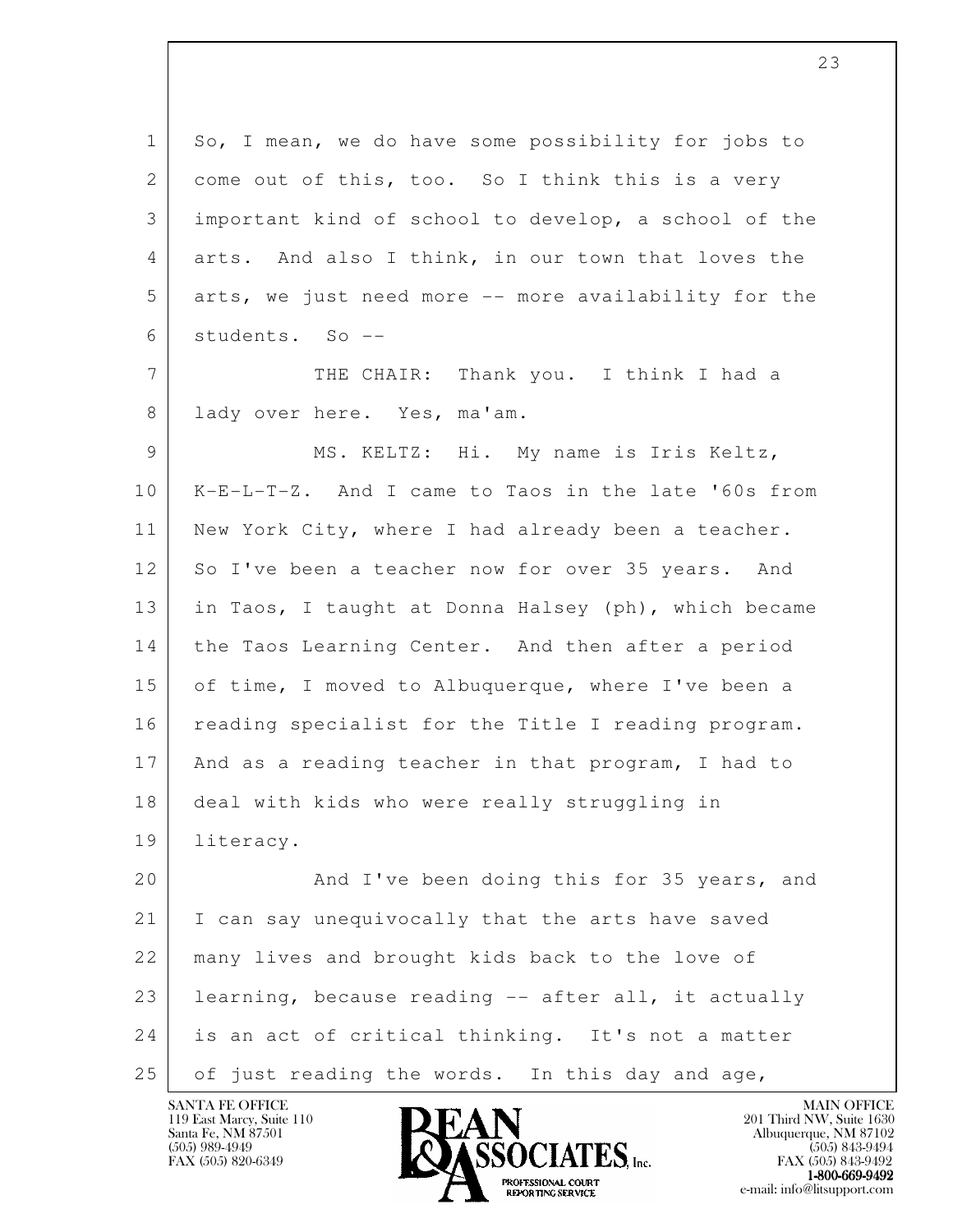1 there's so much information in the world, the most 2 important thing we need to teach our kids is to 3 think critically and be able to absorb the 4 information and restate it. And I think the arts 5 are incredible with this.

 6 I can think of two examples specifically 7 that really stand out in my mind. One is a little 8 boy who I worked with for years as a Title I teacher 9 who was really struggling to learn reading. And I 10 started a weaving project with him. And it turns 11 out that weaving was an incredible way for a visual 12 to get really clarity, the under-over visual 13 discrimination. And I had no idea that this child 14 actually was related to the Chimayo weavers. And 15 after he started weaving, which he incredibly 16 excelled at, way beyond all the other kids, with 17 patterning and the careful way he did the weaving, 18 his self-esteem rose and kids started asking him for 19 help. And it was very soon after that that he 20 actually learned how to read. 21 And then there was the case of my own son

l 22 who was a struggling reader, who I was, like, 23 shocked at because I'm a reading teacher. But his 24 problem was very different than the kids I was 25 working with. He was a megasocial kid who could not

119 East Marcy, Suite 110<br>Santa Fe, NM 87501



FAX (505) 843-9492 **EXPORTING SERVICE** EXPLORER THE REPORTING SERVICE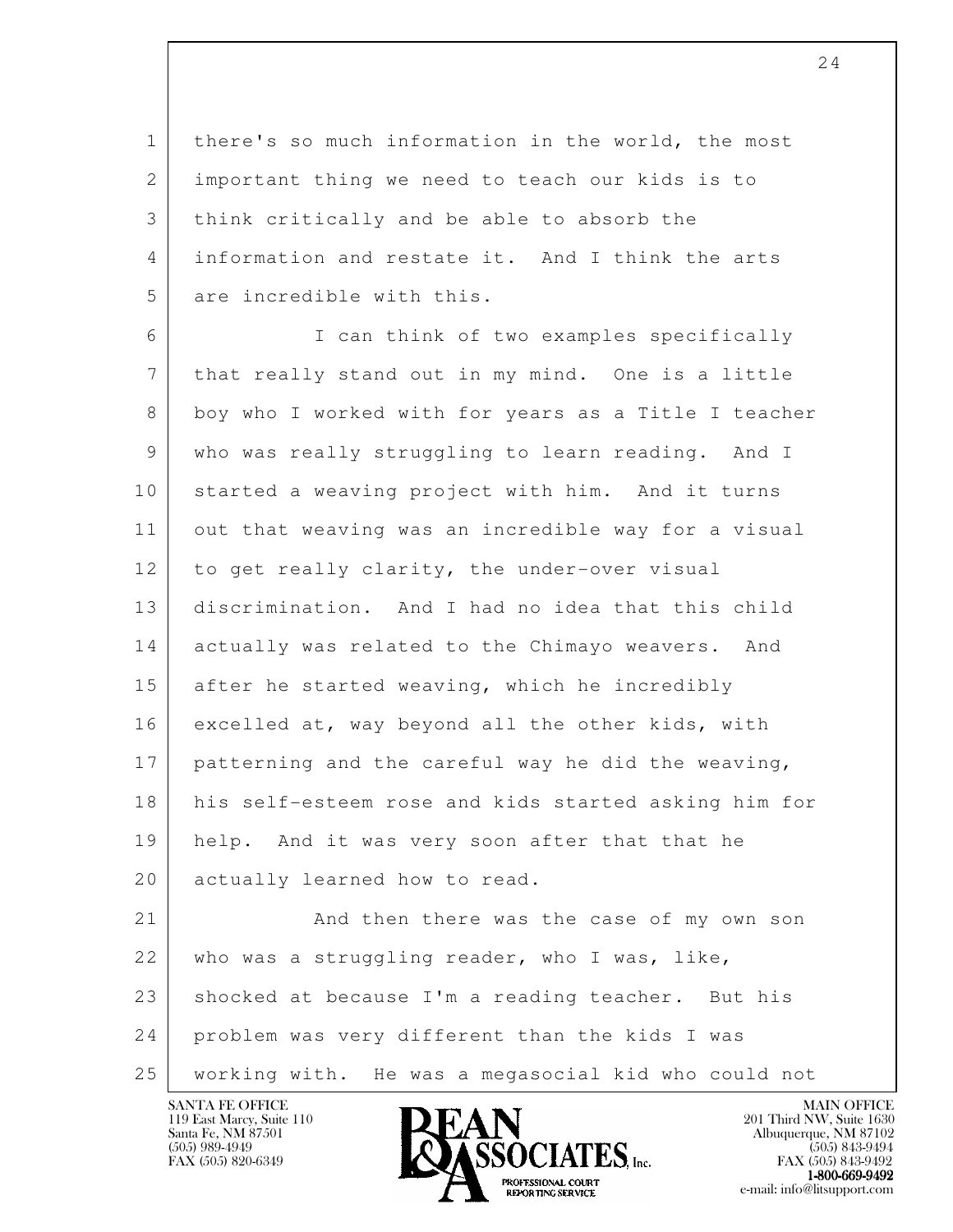1 sit down and learn how to read, which, after all, is 2 a quiet, reflective, solitary activity. But, 3 however, the way he learned how to read was when he 4 wanted to try out for a play, he seemed to have very 5 little difficulty reading the part and learning 6 about the character and being able to discuss it and 7 analyze it. And so he came to reading through the 8 arts. 9 And I can say that my son now, actually, 10 is teaching the humanities. He's an English teacher 11 in a junior high school. And he was a really 12 struggling reader. And I know that he would be the 13 first to admit that theater and the arts saved his 14 | life and brought him back and inspired him, as I 15 think that the arts can do. 16 And I think there's no way to say how 17 important they are to our humanity. And thank you 18 for your time. I'm so excited that there's a 19 possibility of a school like this happening in Taos. 20 And I plan to do everything I can to support it. 21 Thank you.

l 22 THE CHAIR: Thank you. Yes, sir. 23 MR. JONES: My leg went to sleep. My name  $24$  is Yale, Y-A-L-E, Jones, J-O-N-E-S. And I am what 25 is called a newcomer to Taos. I've been a

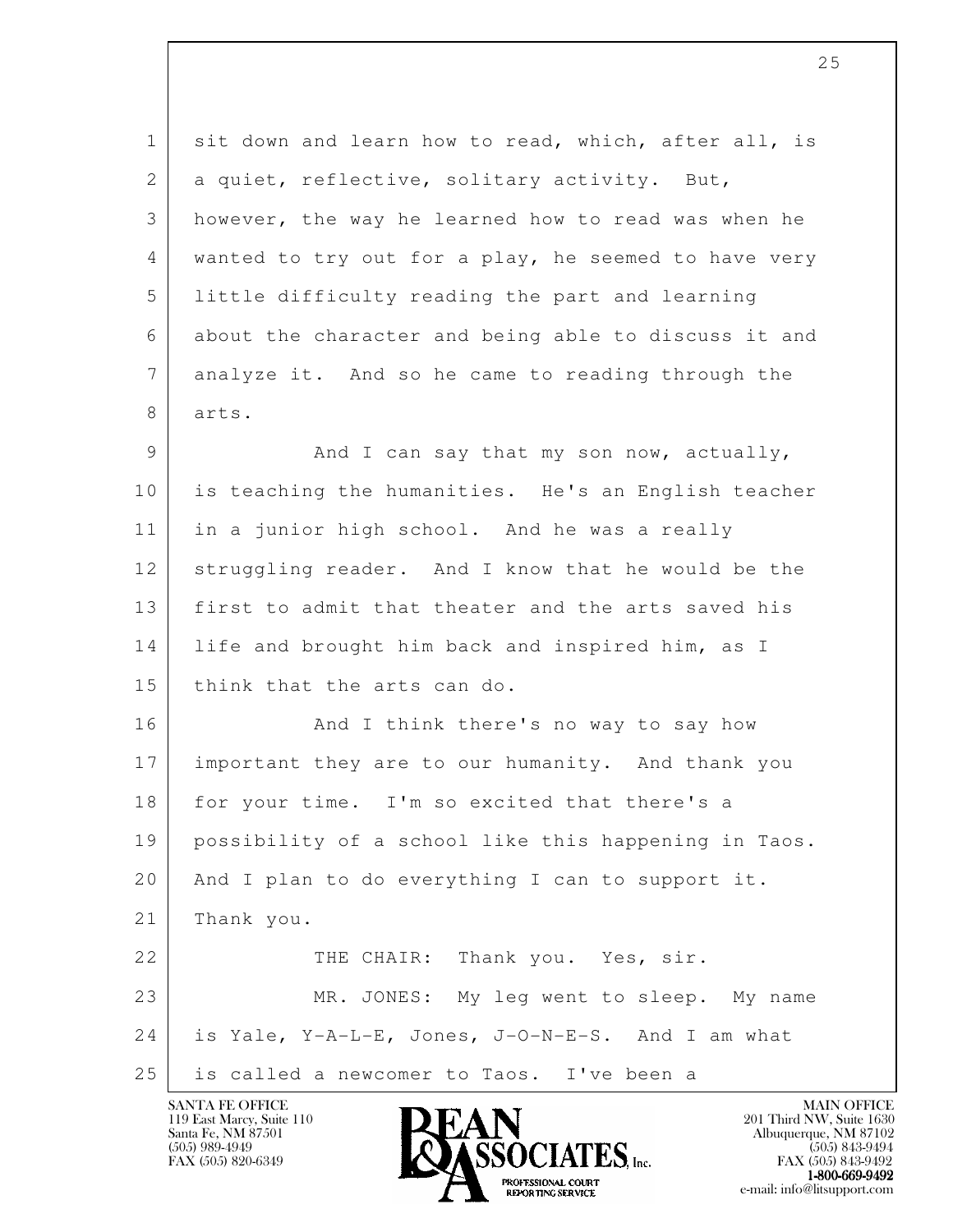l 1 permanent, full-time resident here for about five 2 | years, and we've had our house for about nine. I'm 3 a retired attorney, after spending 35 years laboring 4 | in that familiar vineyard in San Francisco. 5 And since I've retired, I've devoted 6 myself to supporting public education in Taos County 7 in every -- and to supporting children. I'm on the 8 advisory board of the Public Education Fund of the 9 Taos Community Foundation. I'm on the advisory 10 | board of the UNM Literacy Center, and I've mentored 11 a child -- two boys reading up at one of our public 12 elementary schools, the Arroyos del Norte. And so 13 I'm getting to know the schools and the situation. 14 And I enthusiastically support the 15 application that's before you. I also want to say 16 that my support is not premised on any criticism of 17 the teachers and administrators in the public 18 school. We have some amazing teachers. I've come 19 to know them through the grant application process 20 that they make to the community foundation. And in 21 no way is my support -- my personal support critical 22 of the public schools or the administration that 23 Mr. Gonzales is leading at this time. 24 But I do think that as -- Iris said, I 25 | believe, different children approach learning in

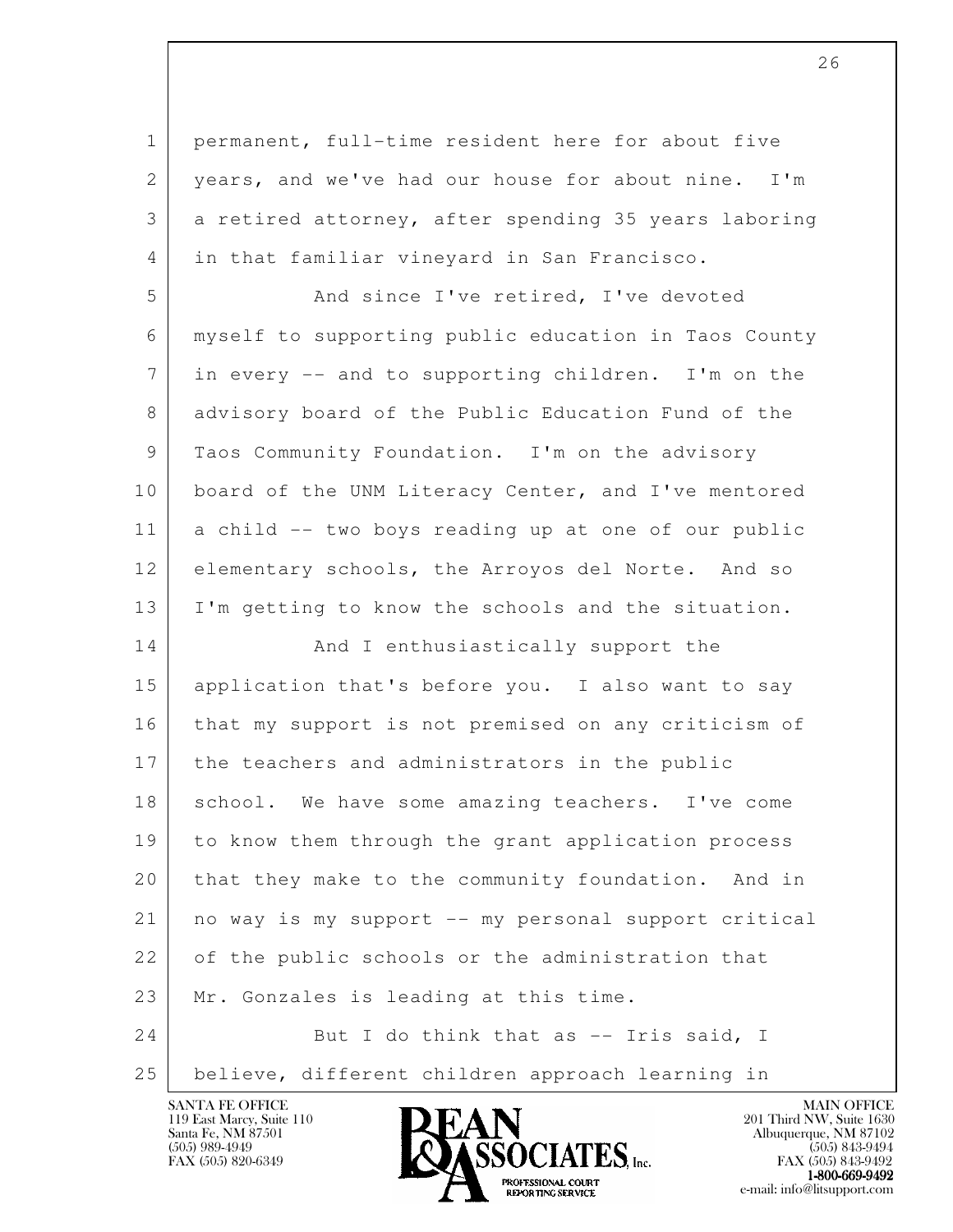l 1 different ways. And the more options we can offer 2 kids and their parents in Taos County, the better. 3 And think this one that will attract a segment of 4 the child and adult population that -- that our 5 schools just cannot serve as well as perhaps the 6 charter school will, just because of lack of funds, 7 lack of time and all the pressures on the public 8 schools. So I urge -- I urge approval of the 9 application. 10 THE CHAIR: Thank you. Over here on this 11 | side? Is there anybody? Yes, ma'am. I'm trying to 12 alternate between sides of the room. 13 MS. TEMPLETON: Hi. My name is Rachel 14 Templeton, R-A-C-H-E-L, T-E-M-P-L-E-T-O-N. So -- 15 I'm a senior in high school. And last year, as a 16 junior, I learned about the Constitution and the 17 founding of the United States. The First Amendment 18 includes the rights to freedom of speech and freedom 19 of the press, because our founding fathers 20 understood the significance of an educated, critical 21 thinking population. 22 We, as a nation, call ourselves a 23 democratic society. Yet our present public 24 education system does not serve the purpose of 25 nurturing and helping the future leaders of America,

119 East Marcy, Suite 110<br>Santa Fe, NM 87501

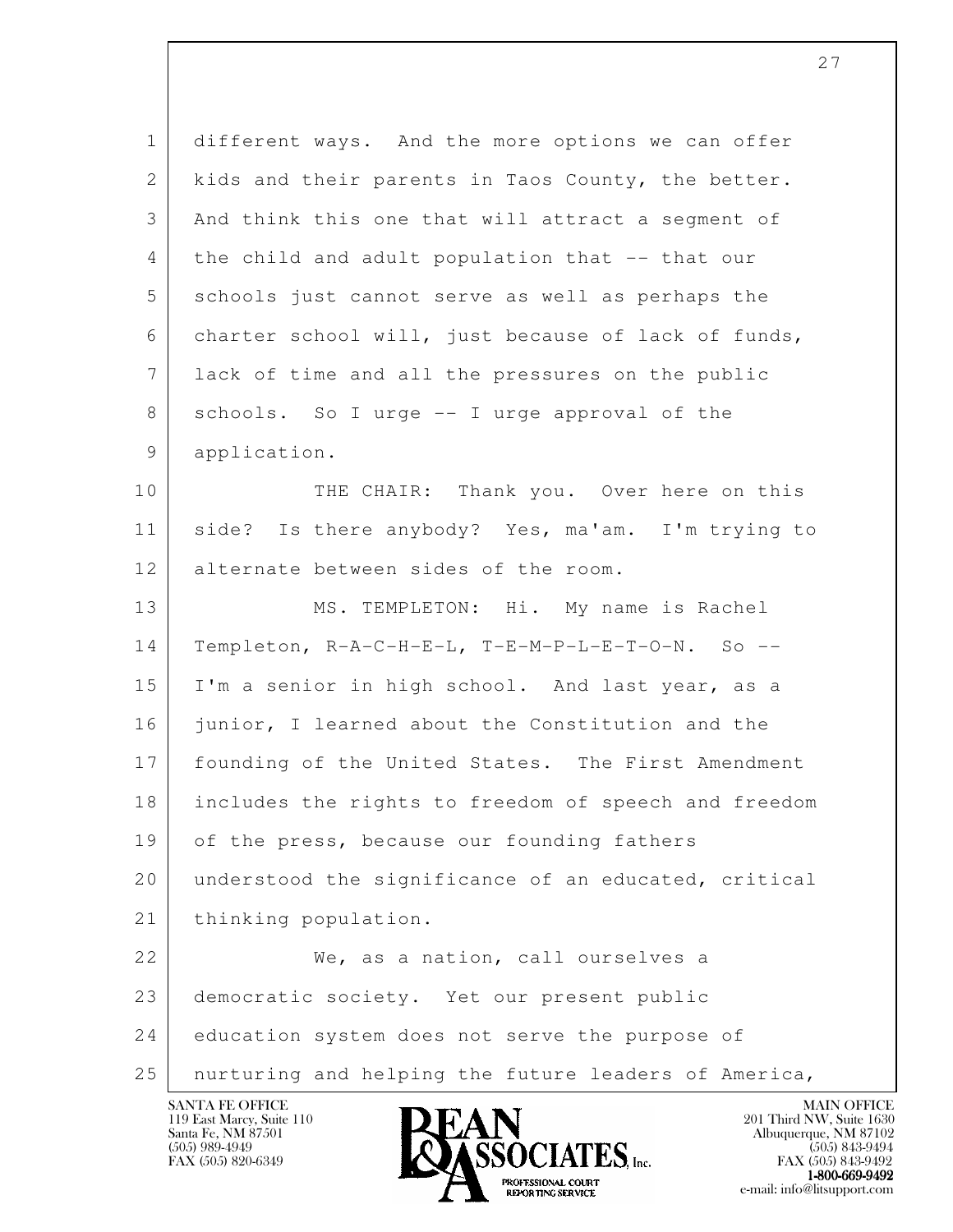l 1 the students, to acquire the proper skills that are 2 | necessary to sustain a free and democratic society. 3 We live in a world in which the enormities 4 of the problems we face are unprecedented. The 5 children of now are the future leaders who will have 6 to solve the problems, such as climate change, clean 7 water shortage, and economic depression. Schools 8 | that empower students to be imaginative, critical 9 thinking human beings are essential to our very 10 survival. 11 Many people do not acknowledge the value 12 that the different art forms have on education. 13 They write art off as a frivolous entity that cannot 14 help them accomplish the only seemingly important 15 | goal, passing AYP. The truth is that we cannot 16 afford to lose art. It is universally an essential 17 component of cultural identity and social 18 progression. 19 Art gives students passion, the drive to 20 succeed, the creativity to make a better reality and 21 the courage to imagine a better world. I have lived 22 in Taos, New Mexico, my whole life, and I have 23 attended both private and public schools. I had the 24 privilege of attending a private elementary school, 25 only because my mother worked there, and she could

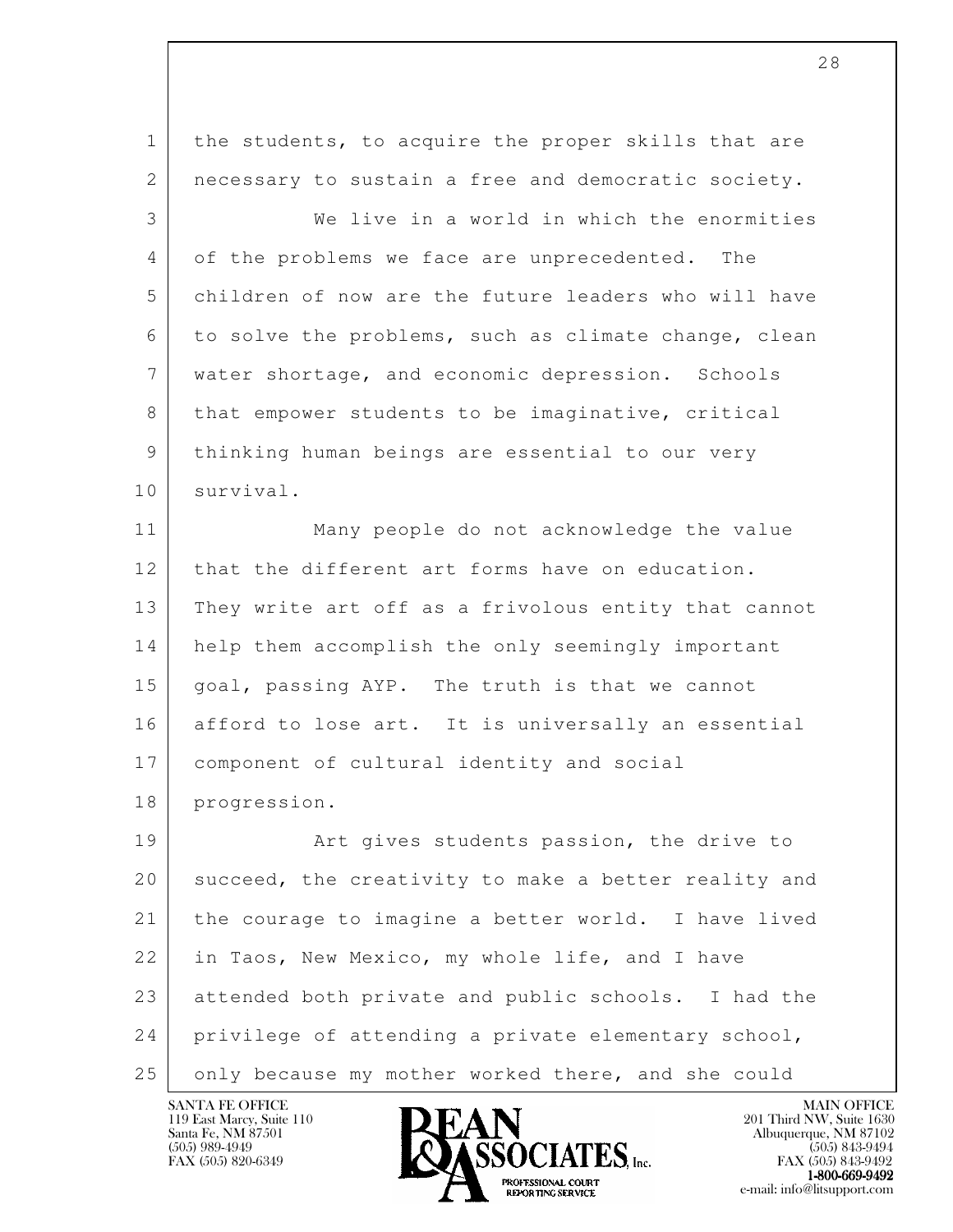l 1 pay -- that enabled us to pay the tuition because we 2 | got a better deal. Right? 3 So the foundation of my elementary 4 education was through the arts rather than being 5 pumped with facts until a permanent state of 6 regurgitation was provoked. The different art forms 7 have taught me a deeper level of understanding and a 8 vast amount of real-life skills. 9 I have learned discipline and the value of 10 practice and hard work by playing violin. I have 11 developed self-confidence, public speaking skills, 12 and an understanding of the necessity of hard work 13 | through drama. And I have experienced the beauty of 14 mistakes. And I have developed critical and 15 imaginative thinking skills through a diverse array 16 of art forms. 17 These aspects of my education are an 18 outright privilege that have given me a higher 19 quality of education than most people can say they 20 have had. However, quality of education is not 21 something that should just be a privilege. It is a 22 universal right that all humans, particularly all 23 children, should experience, no matter their race, 24 class, or social status. And that is why I'm here 25 to endorse the Taos Integrated School of the Arts.

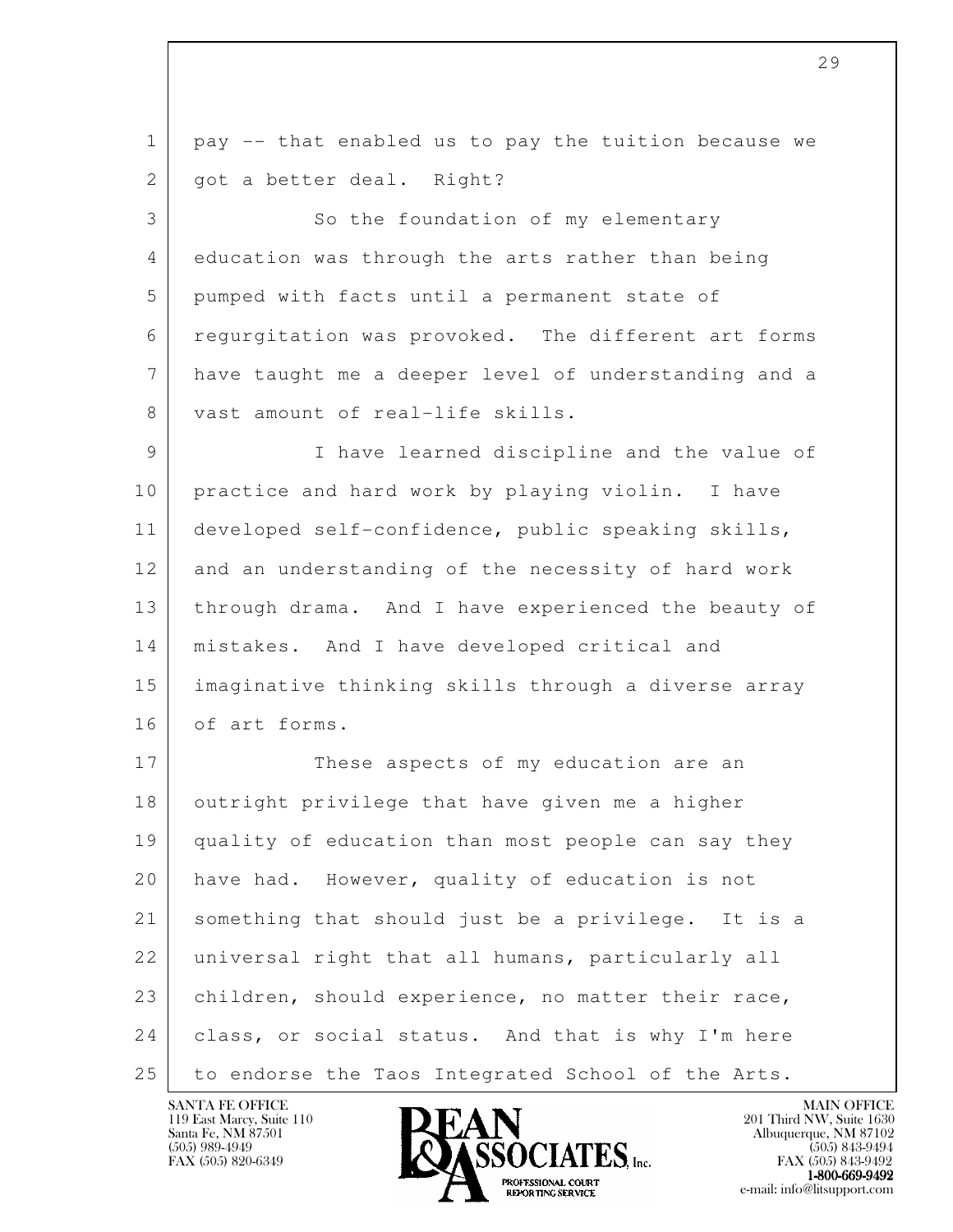1 Thank you.

| $\mathbf{2}$ | THE CHAIR: Thank you. The gentleman in               |
|--------------|------------------------------------------------------|
| 3            | the turquoise shirt over here on the --              |
| 4            | MR. LaVALLEY: Yes. My name is Michael,               |
| 5            | M-I-C-H-A-E-L, LaValley, L-A, capital V-A-L-L-E-Y.   |
| 6            | I am currently the director of a private high school |
| 7            | here in Taos, Chamisa Mesa High School. Our motto    |
| 8            | is, "Arts, Awareness and Academics." We value all    |
| 9            | three equally. And I'm here to support a school for  |
| 10           | the arts. I find that a couple of things that -- I   |
| 11           | also spent 40 years in the theater, 20 years working |
| 12           | in and out of professional theater, singing in both  |
| 13           | Los Angeles and New York before I came here. And     |
| 14           | I've been teaching for about 14 years in the Chamisa |
| 15           | Mesa High School. And I became the director about    |
| 16           | three -- this is my fourth year as director of the   |
| 17           | high school.                                         |
| 18           | Arts have saved a number of kids from                |
| 19           | dropping out of school. I find this to be a very     |
| 20           | strong motivator for -- for children who -- they     |
| 21           | have a -- they develop a passion for a particular    |
| 22           | art or particular way of expressing themselves       |
| 23           | through writing, through theater, through music,     |
| 24           | even through judo.                                   |

25 And I believe very strongly in people's



e-mail: info@litsupport.com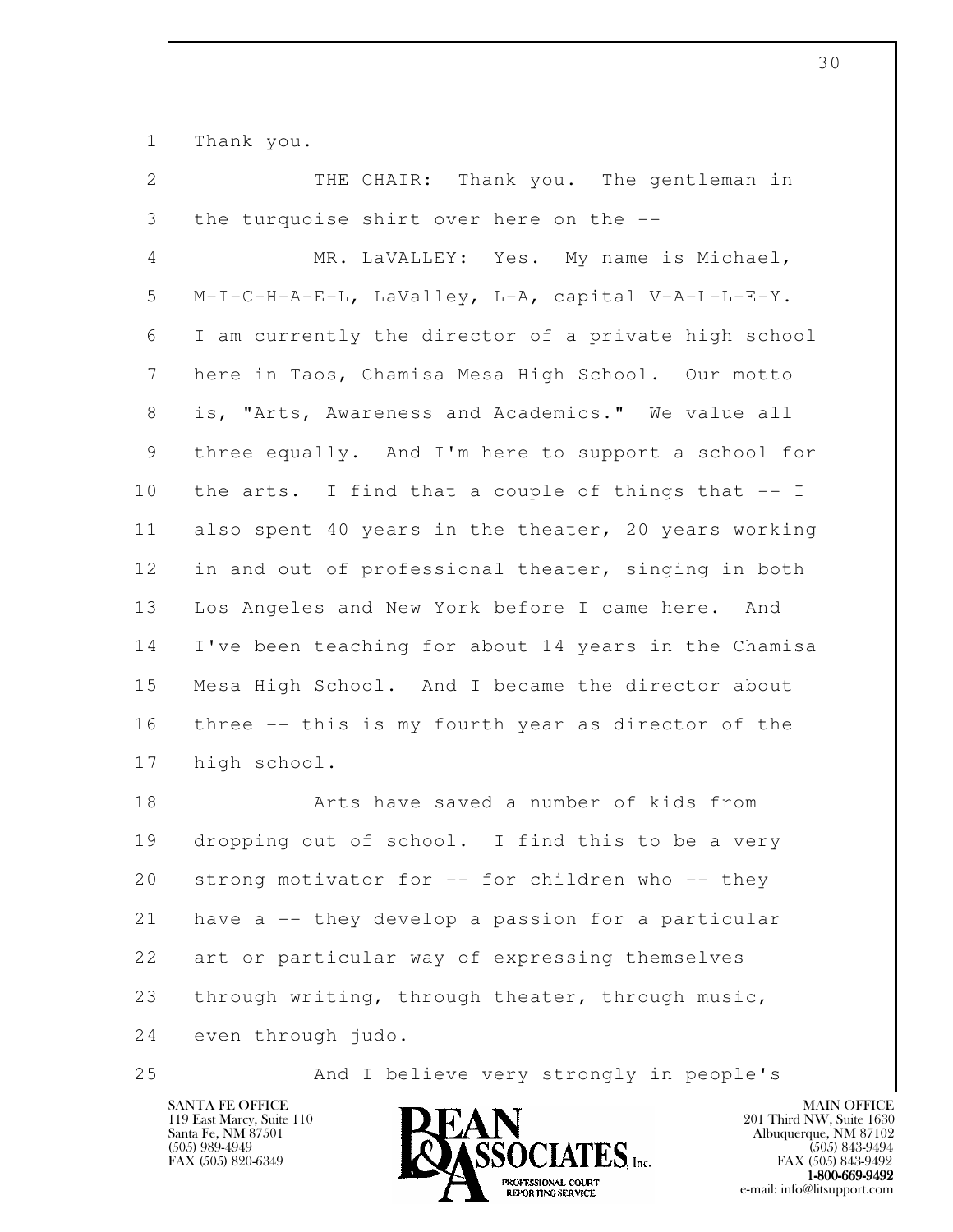1 ability to transform themselves. That has kept many 2 of us over the years at Chamisa Mesa -- it's the 3 arts program that kept many students in school when 4 they were willing to give up because they just 5 couldn't take another math class or another science 6 class that they had no interest in and no feelings 7 for. But it's the arts that brings them back and 8 | makes them passionate.

9 Arts also gives them a sense of how -- 10 that working really hard for yourself and learning 11 how to express yourself empowers them in a way that 12 other subjects do not empower them.

l 13 I also remember reading a few years ago an 14 interview with the superintendent of schools in 15 Singapore. And Singapore has a very good school, 16 and they get very high grades in science and math 17 every year. And he was lamenting the fact that even 18 though that they beat the United States in math and 19 science every year, when it comes to innovation on 20 creating new technology, it's the Americans who come 21 up with the new innovations. And he attributed that 22 to our ability to be creative and our -- and the 23 fact that we have a strong arts program, and it 24 allows us to be more creative than learning just the 25 | science and math by rote methodology.

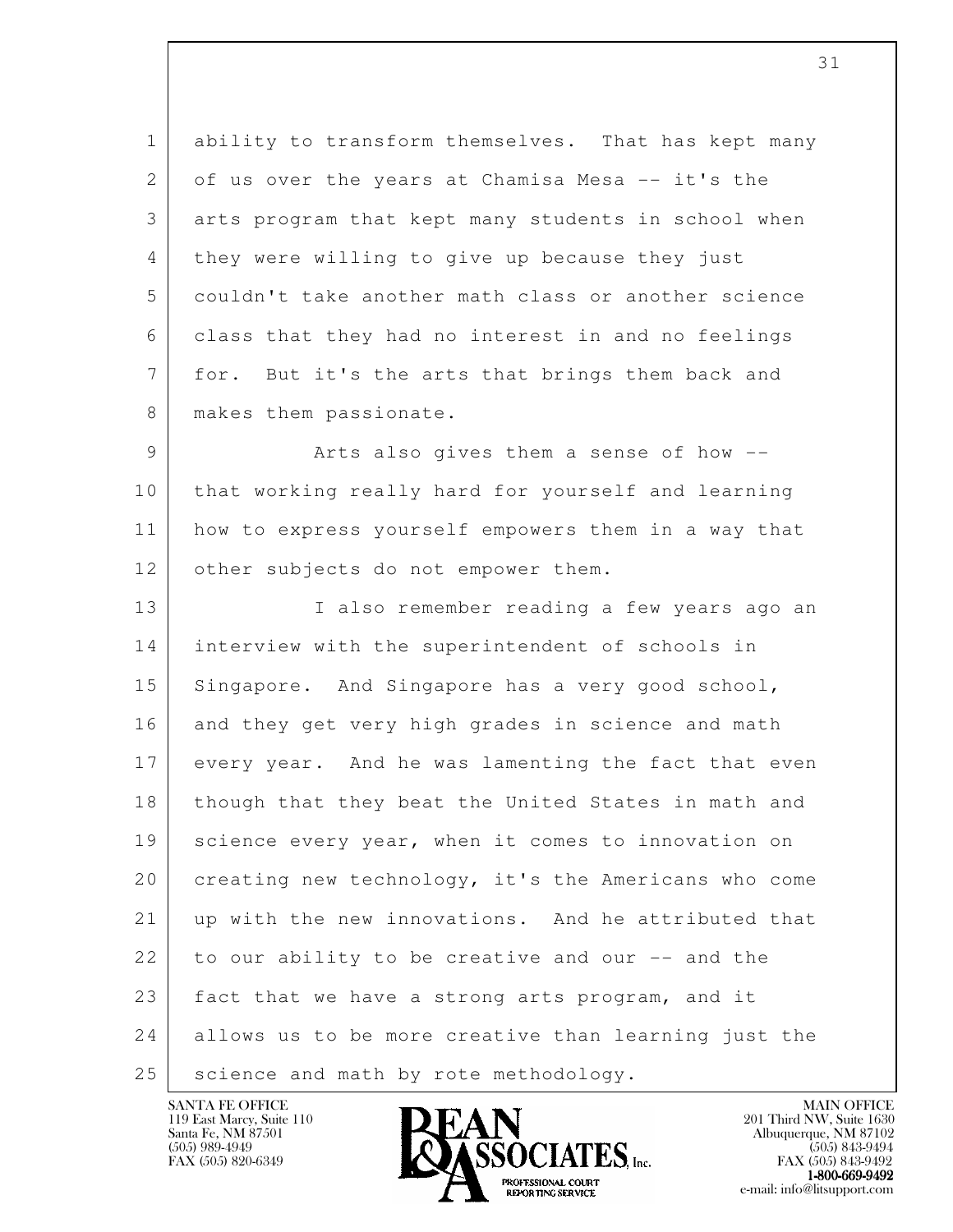l 1 So I'm here to support the school for the 2 arts. And I would just like to support it all the 3 way up through high school and college levels. 4 Thank you very much. 5 THE CHAIR: Thank you. Did I have 6 somebody over here? And I know I have a couple of 7 people over here. Yes, ma'am. 8 MS. ADKISON: Again, my name is Sarah 9 Adkison, A-D-K-I-S-O-N. And I am a teacher. In the 10 last 20-plus years, I've taught public schools, in 11 public schools, in private schools, and in a charter 12 school. I've also raised two children, solo, and 13 I'm thankful that I happened to be teaching in a 14 private school during my daughter's early years. 15 I feel that each of my daughters received 16 a solid foundation in the basic necessities of 17 education. But, more importantly, they each 18 received the support of community, of a community of 19 engaged individuals. They received a love of 20 learning. 21 In the past year, I've tutored children 22 here in the Taos Public Schools district. I have 23 experienced the shortcomings and the frustrations of 24 both the children and the parents regarding the 25 | public education system here.

119 East Marcy, Suite 110<br>Santa Fe, NM 87501



FAX (505) 843-9492 **EXPORTING SERVICE** EXPLORER THE REPORTING SERVICE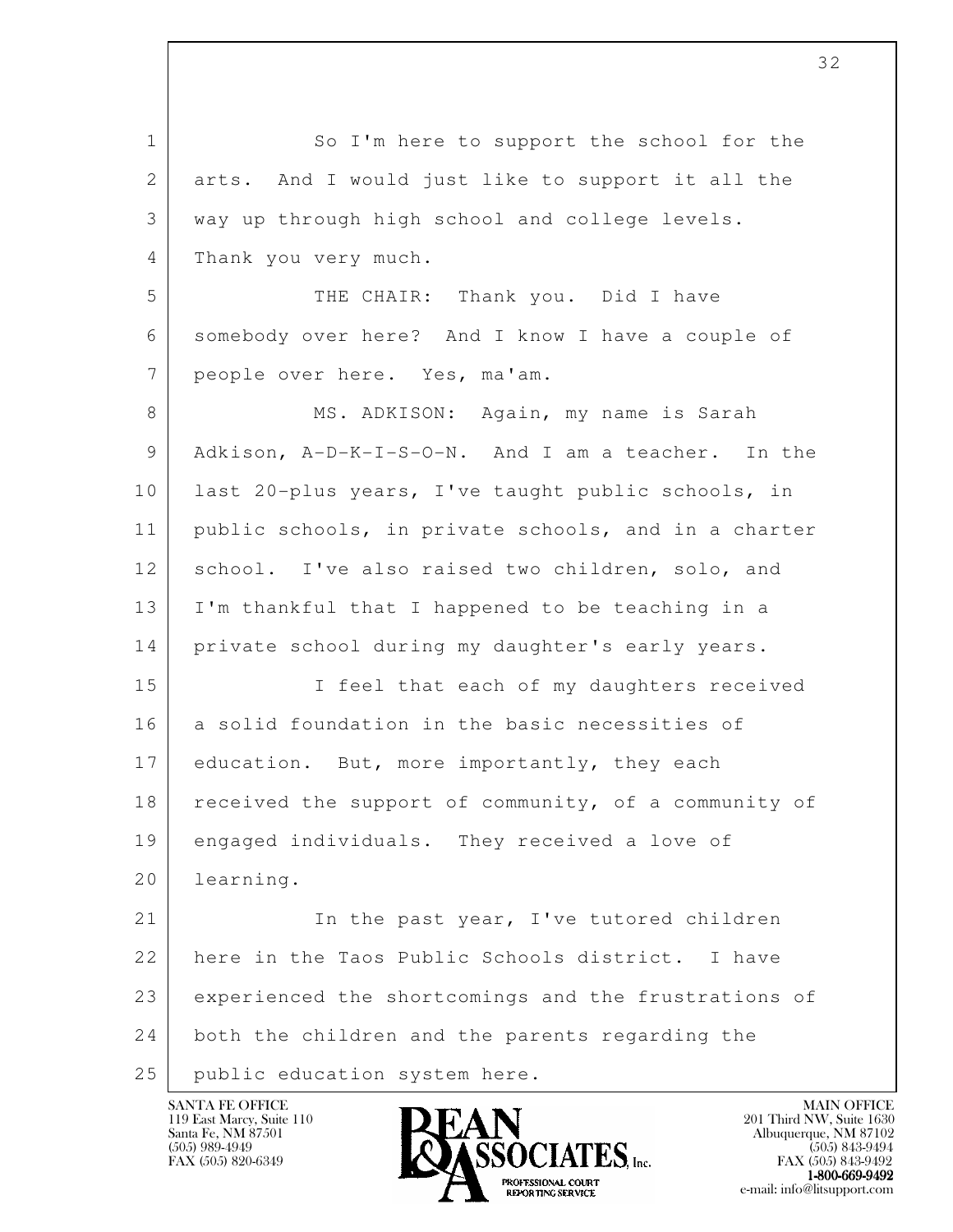| $\mathbf{1}$    | I'm familiar with the proposed charter of              |
|-----------------|--------------------------------------------------------|
| 2               | the Taos Integrated School of the Arts, and I          |
| 3               | believe that each child is a unique individual.<br>Not |
| 4               | every child responds positively, nor has a             |
| 5               | successful experience with a one-size-fits-all         |
| 6               | public school curriculum. I'm familiar with this       |
| $7\phantom{.0}$ | charter. And I believe that the school will offer      |
| 8               | an alternative and a positive experience to the        |
| 9               | parents and the children of Taos. So I want to urge    |
| 10              | all of you to charter this school and to offer our     |
| 11              | community the opportunity for a successful             |
| 12              | alternative. Thank you.                                |
| 13              | THE CHAIR:<br>Thank you. And I have a                  |
| 14              | gentleman here.                                        |
| 15              | MR. LONG: I don't have a lot to say. My                |
| 16              | name is Dennis Long. D-E-N-N-I-S, L-O-N-G. I'm a       |
| 17              | grandfather. And my kids are real bright kids. My      |
| 18              | son is an executive at Microsoft, and my daughter,     |
| 19              | Goldberry, is a novelist, and my daughter Keisha, is   |
| 20              | the head of the -- the science department at Brawley   |
| 21              | High School. And my son, Danny is a photojournalist    |
| 22              | who just bought property up at Llama Foundation.       |
| 23              | And he's currently touring in Africa with his wife.    |
| 24              | And I know that -- that my grandchildren               |
| 25              | in that marriage would really appreciate an            |

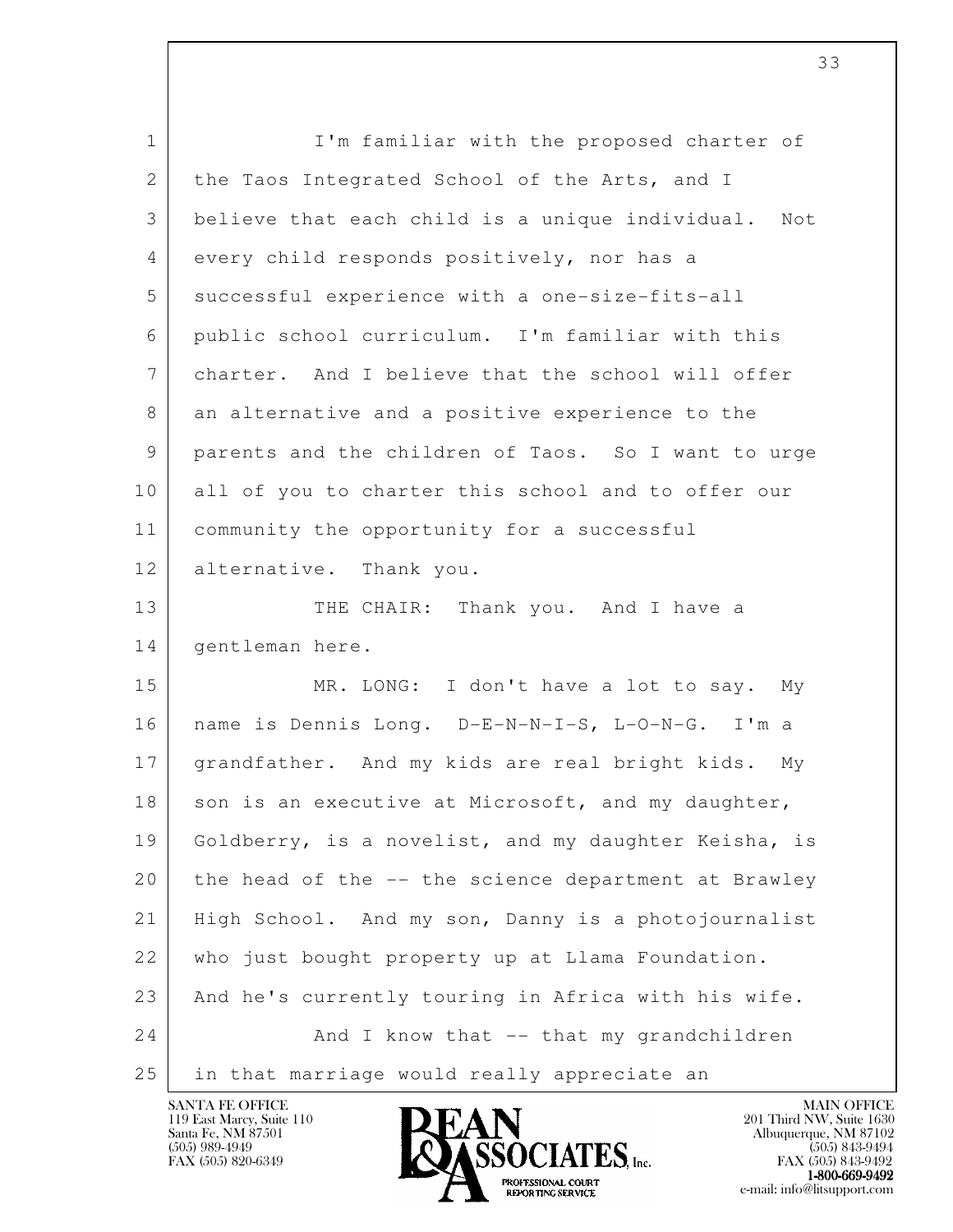1 integrated arts program. And I just wholeheartedly 2 recommend that you -- that you accept this proposal. 3 That's all.

4 THE CHAIR: Thank you. Yes, ma'am. And 5 I'll come back over here.

 6 MS. WOODALL: I'm, again, Katie Woodall. 7 I'm an educator, an artist, and a designer of 8 curriculum. I want to speak to the importance of 9 having an arts education as a young child, to where 10 from a cultural context, the magical child can 11 evolve into a multifaceted individual with lots of 12 skills so that as he meets the future, which is a 13 very changing phenomenon these days, children 14 | growing up today are going to need the flexibility 15 of variety and different tool use.

l 16 This school not only allows for a larger 17 time frame to -- to be involved in classroom 18 situations during the day, the time schedule. It 19 also allows for a relationship with all of the 20 talent in the community. It allows for exchange and 21 creative collaboration with individuals. That often 22 doesn't happen here because the schools are so, 23 primarily, academically oriented. And it allows for 24 him to adapt to the computer as a tool user. 25 So, in these ways, I feel like it's very,

119 East Marcy, Suite 110<br>Santa Fe, NM 87501



FAX (505) 843-9492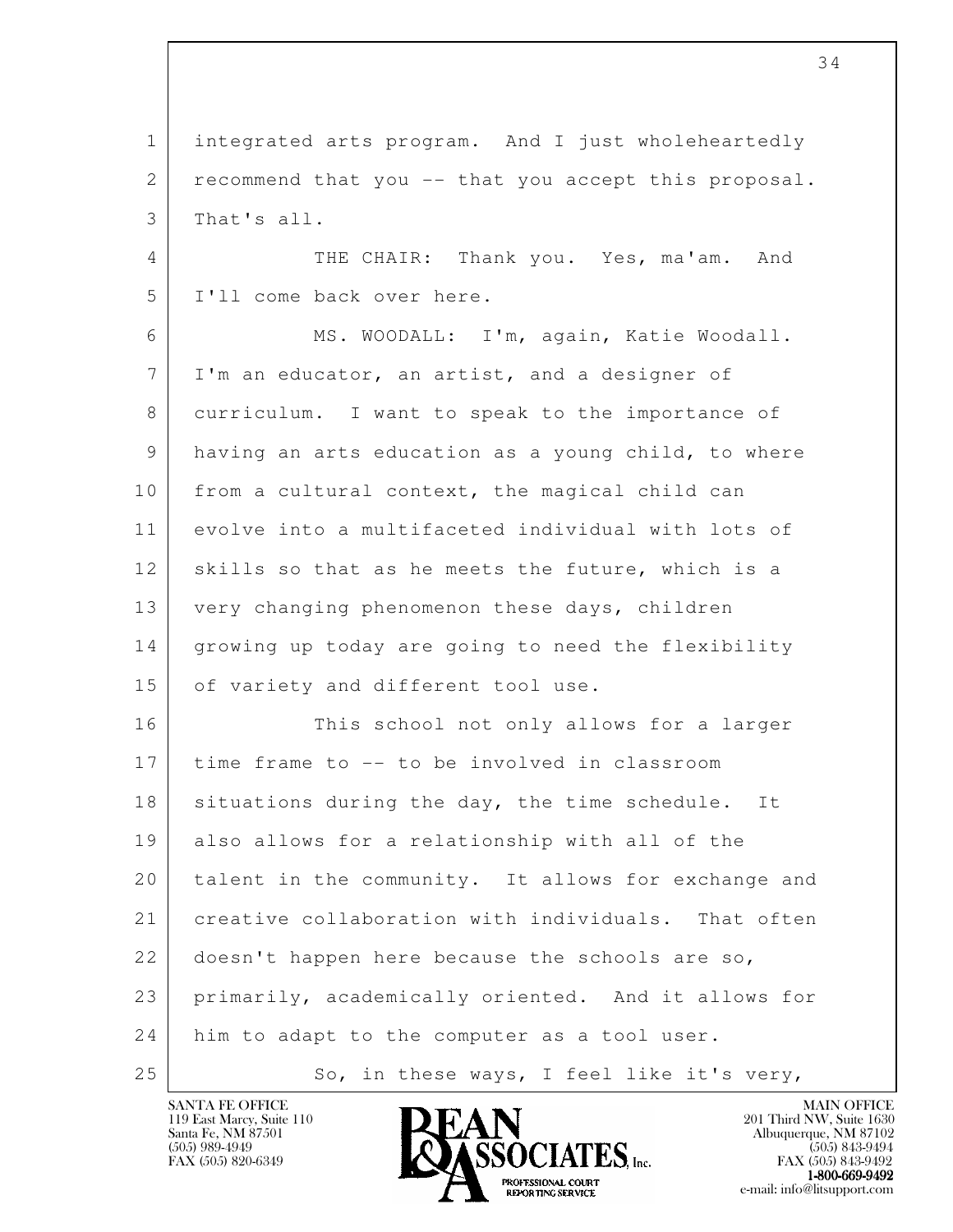| $\mathbf 1$  | very important in our Northern New Mexico community  |
|--------------|------------------------------------------------------|
| $\mathbf{2}$ | for traditional peoples to be allowed the            |
| 3            | opportunity to choose these ways of learning.        |
| 4            | THE CHAIR: Thank you. Yes, ma'am.                    |
| 5            | MS. MATYSIAK: My name is Nina Matysiak.              |
| 6            | N-I-N-A, M-A-T-Y-S-I-A-K. I come as a parent. I      |
| 7            | have four children. Two of them are too old for      |
| 8            | this school if it were approved. But the bottom      |
| 9            | two, I support another choice for a charter school,  |
| 10           | mainly because we've tried to get in charter schools |
| 11           | in this community. And both of my children are       |
| 12           | No. 14 in one waiting list, 15 in the other. And     |
| 13           | it's -- it's sad for my little one. The second one,  |
| 14           | she really doesn't mind.                             |
| 15           | We're home-schooling using an arts-based             |
| 16           | curriculum. And we like it as the parents. But our   |
| 17           | children want to go to school, be with other         |
| 18           | children. Our fourth-grader has some learning        |
| 19           | difficulties. She was born prematurely. She was a    |
| 20           | pound and a half when she was born. But she's an     |
| 21           | amazing artist. So if weren't for the arts, she      |
| 22           | would have a very hard time in school and very low   |
| 23           | self-esteem, because that's how she gets her --      |
| 24           | that's what she's good at.                           |
|              |                                                      |



25 And she has learned a lot of math by doing

e-mail: info@litsupport.com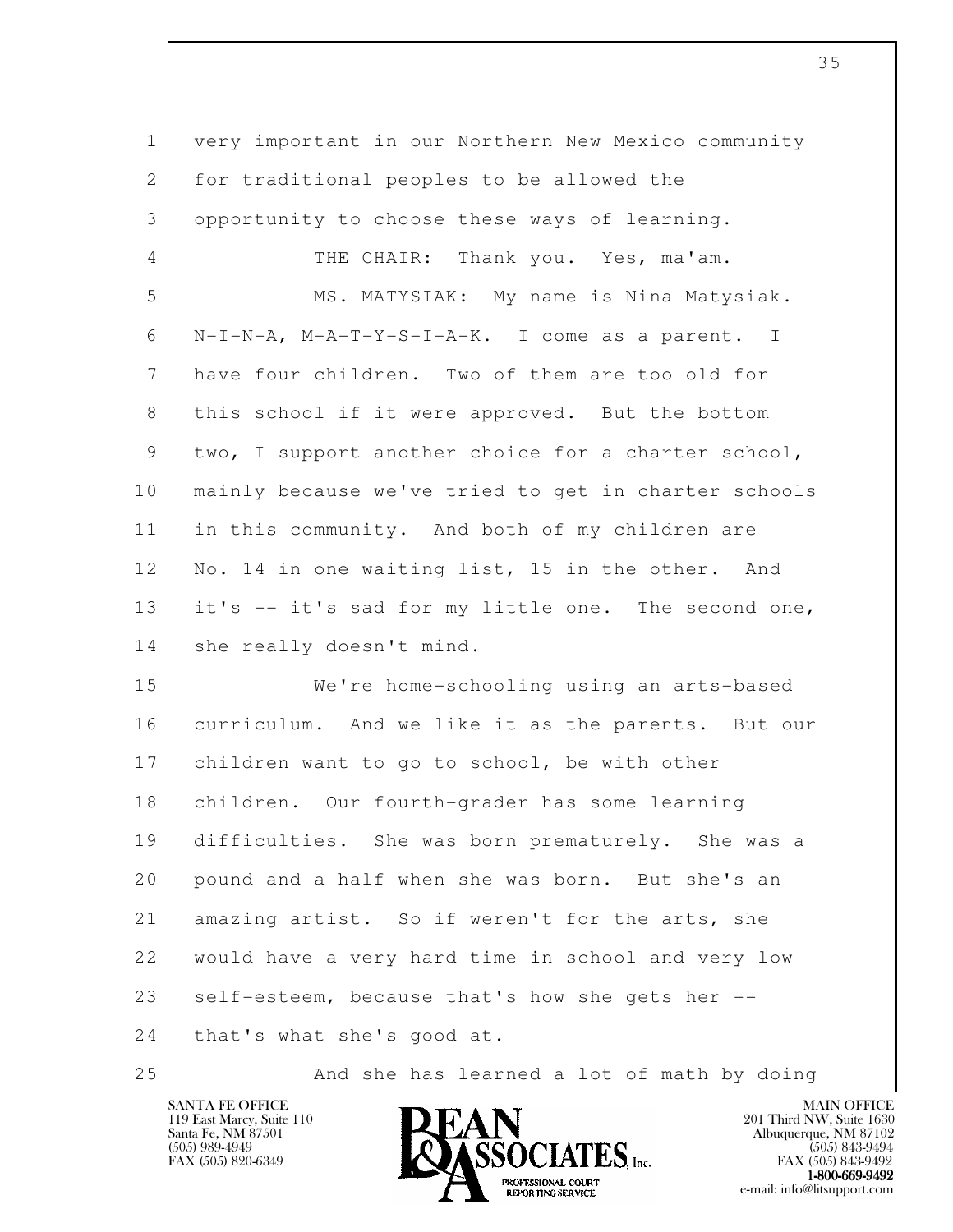1 the arts. And I would really support a school -- 2 another charter school, because Taos really does 3 need another option in this community, again, as a 4 parent who would put her children in charter school, 5 but there is no room. So I would like to support 6 this school. Thank you.

7 THE CHAIR: Thank you. Is there anyone 8 else? Seeing no one, then we will go to Section 9 9 of the agenda. At this time, the Public Education 10 Commission reserves time to address any questions 11 that the Commissioners may have of the applicant or 12 applicants. And the Chair would ask the applicants 13 to come back up. I guess -- are you going to be 14 | assisted by your other ladies there? 15 MS. SETO: Yes.

 16 THE CHAIR: Please keep your responses as 17 brief as possible to allow for questioning from our 18 Commission members. Commissioners, please be 19 recognized by the Chair. Is there anybody who wants 20 to start?

l 21 MS. SHEARMAN: Why don't you start, if you 22 don't ask a budget question. 23 THE CHAIR: Thank you. Ms. Krivitzky? 24 MS. KRIVITZKY: Okay. I just have a

25 | couple of budget and salary questions, just kind of

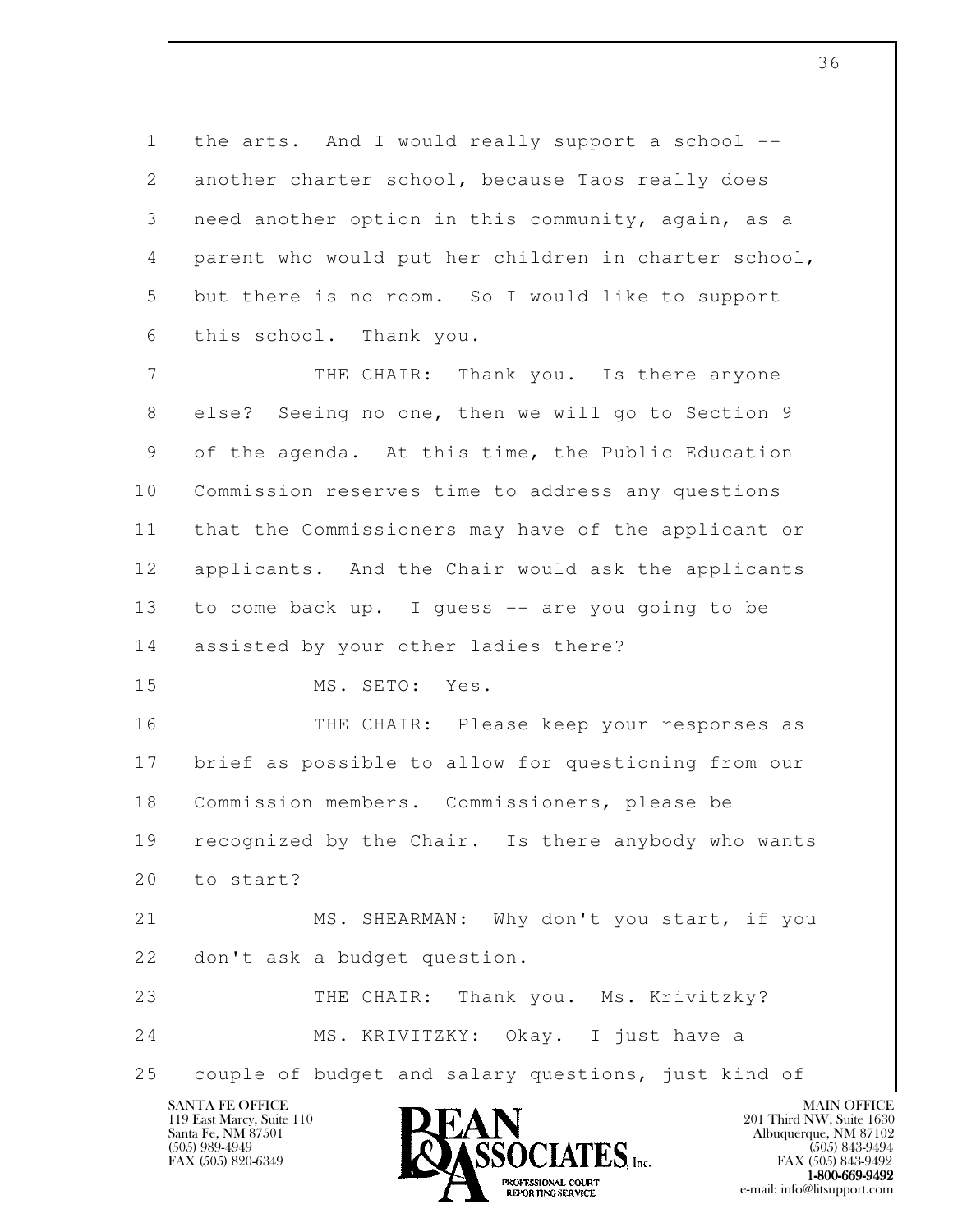l 1 nitpicking details here. But I'm just curious. 2 On your 910-B -- 3 MS. SETO: Uh-huh. 4 MS. KRIVITZKY: -- it shows the SEG to be 5 | \$823,471.99. But in your budget revenues, you're 6 showing almost  $-$  was it \$10,000 more than that, 7 | \$838,000. So I'm wondering why the discrepancy 8 between the two. 9 MS. SETO: I think if you look at the 10 | revenue section, it shows that there are other 11 revenues we are hopeful of getting. And that's -- 12 MS. KRIVITZKY: That showed as your SEG. 13 MS. SETO: I don't know, because this form  $14$  was  $-$ 15 MS. KRIVITZKY: I checked, because I 16 | thought, well, maybe there's another one. 17 MS. SETO: The SEG was calculated 18 electronically. We just plugged in the numbers and  $19$  that was what  $-$ 20 THE CHAIR: Perhaps you will look that up 21 for her and respond? 22 MS. SETO: And, yeah. And I'll respond in 23 writing to that. Can you clarify your question? 24 MS. KRIVITZKY: If you look at your  $25$  910-B --

119 East Marcy, Suite 110<br>Santa Fe, NM 87501

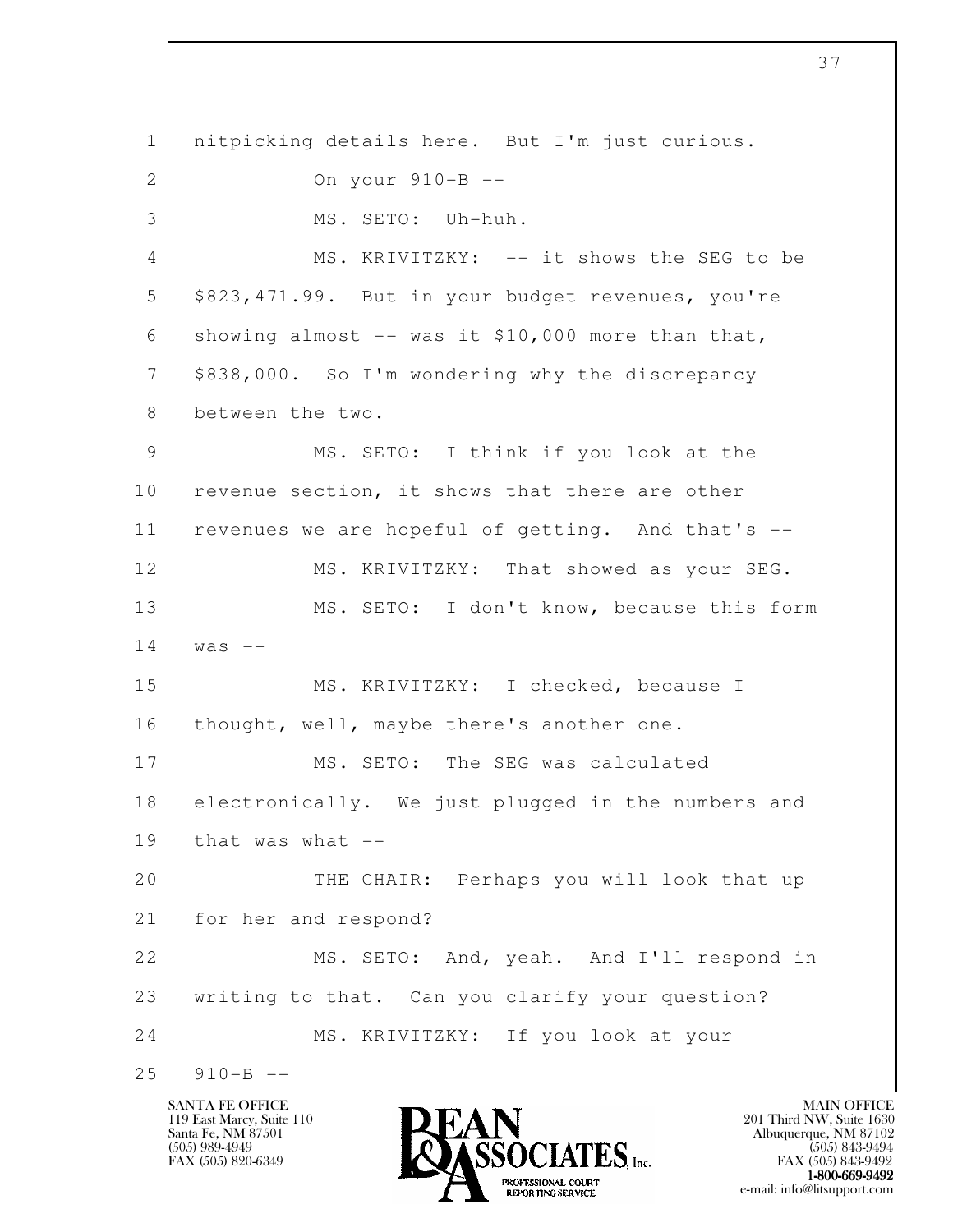l 1 MS. SETO: Yeah. 2 MS. KRIVITZKY: -- and then if you look in 3 your budget, under Revenue, it's different. 4 MS. SETO: Okay. I'll check on that. 5 MS. KRIVITZKY: It's just your SEG. I 6 looked to make sure it didn't include other 7 revenues. 8 MS. SETO: So the SEG is not the same on 9 both areas. 10 MS. KRIVITZKY: I know that we've noticed 11 this a lot. But your expenses are less than your 12 budget and revenue. 13 MS. SETO: That, I just want to make a 14 point that the handout that I gave Dr. Duran, 15 Michael Baca, that you will all get, has the answers 16 for all the questions that are posed on the 17 preliminary analysis. And that's one of those 18 questions. And we were working on adjusting the 19 budget to equal that. Yes. 20 MS. KRIVITZKY: Okay. 21 MS. SETO: Thank you. 22 MS. KRIVITZKY: And then the other thing 23 that I was curious about is your salaries in your 24 budget. I sort of did an average, because you said 25 the first year, you'd have 5.5. And for the amount

119 East Marcy, Suite 110<br>Santa Fe, NM 87501

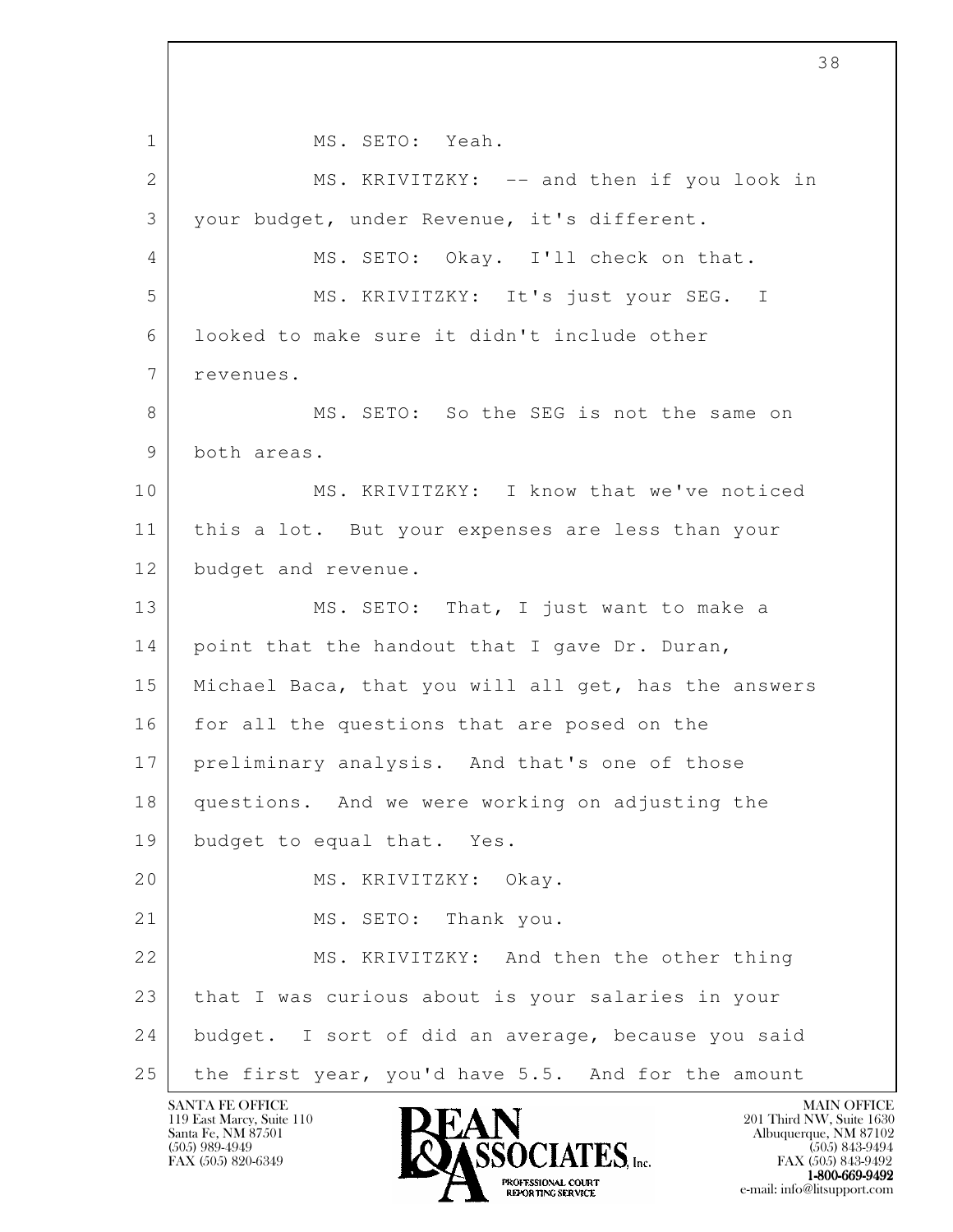l 1 that you have there, that gives an average salary of 2 about \$38,000. Just, in my experience, that seems 3 kind of low. But then I looked farther into your 4 narrative, and you talk about having six teachers in 5 your first year. And that makes it even lower. 6 | Rand so then I went to your salary 7 schedules. And your Level 1 teacher is all you 8 would get with that. Because if I looked at your 9 Level 2 and Level 3, they're -- one's at 10 40-something and the other one, of course, is at 50. 11 So I guess you were looking at just Level 1 teachers 12 the first year? 13 MS. SETO: Well, I think we were -- we are 14 trying to get a variety of levels. So I'll look at 15 that salary situation. I know that, in Taos, we 16 have a lot lower salaries than other places. 17 MS. KRIVITZKY: These are State-mandated. 18 MS. SETO: Uh-huh. So I'll take a look at 19 it. 20 MS. KRIVITZKY: And then just as -- maybe 21 | you need to look at this. I don't know. But you 22 have Level 1 teachers going for ten years. And you 23 can't be a Level 1 teacher for ten years, as far as 24 I know. I think -- what is it? Three? 25 MS. SETO: It's three, and then you submit

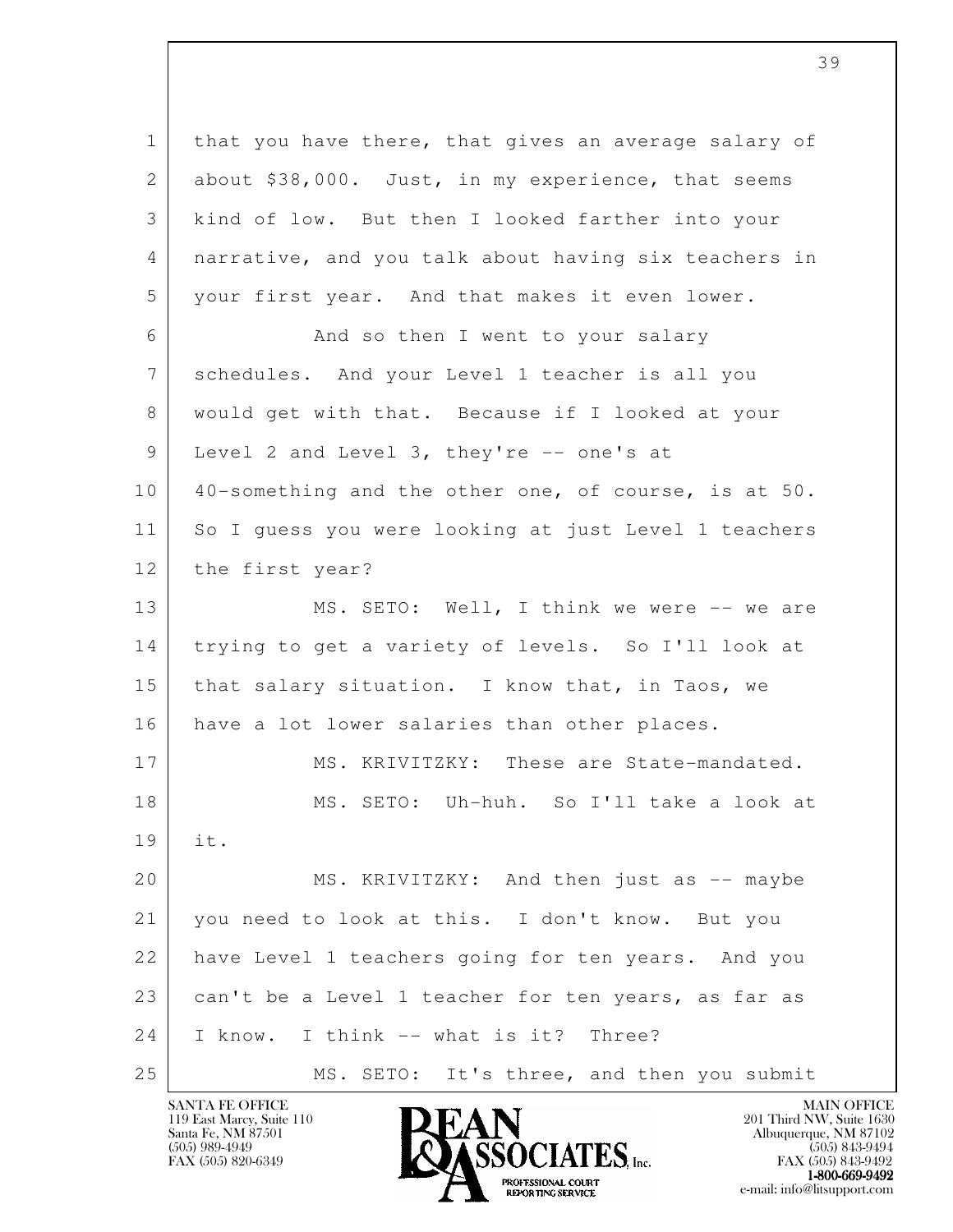l  $1$  your  $-$ 2 MS. KRIVITZKY: It's five. You have them 3 up to ten years, and that actually tops out at the  $4 \mid 338,000$ . I thought, well, you can't even be that. 5 MS. SETO: Oh. You mean in our salary 6 schedule. So I'll adjust the salary schedule. 7 MS. KRIVITZKY: So you need to adjust the 8 salary schedule to reflect only five years at 9 Level 1. And then -- I don't know -- maybe look 10 into your budget a little bit for your salaries. 11 MS. SETO: Okay. Uh-huh. 12 MS. KRIVITZKY: So that was all I 13 | really -- otherwise, it sounds really wonderful. 14 MS. SETO: Thank you very much. 15 MS. KRIVITZKY: Yeah. Thank you. 16 THE CHAIR: Thank you. Mr. Carr? 17 MR. CARR: Yes, Madam Chair. I -- I quess 18 my general -- you don't have to convince me that 19 arts -- you know, I'm a musician. I actually taught 20 in an art magnet school in Kansas City for two 21 | years. And I think it's a great idea and 22 everything. 23 But what you need to do, of course -- and 24 I'm sorry I wasn't here for the beginning. And I  $25$  have read the documents that you've  $-$  that you've

40

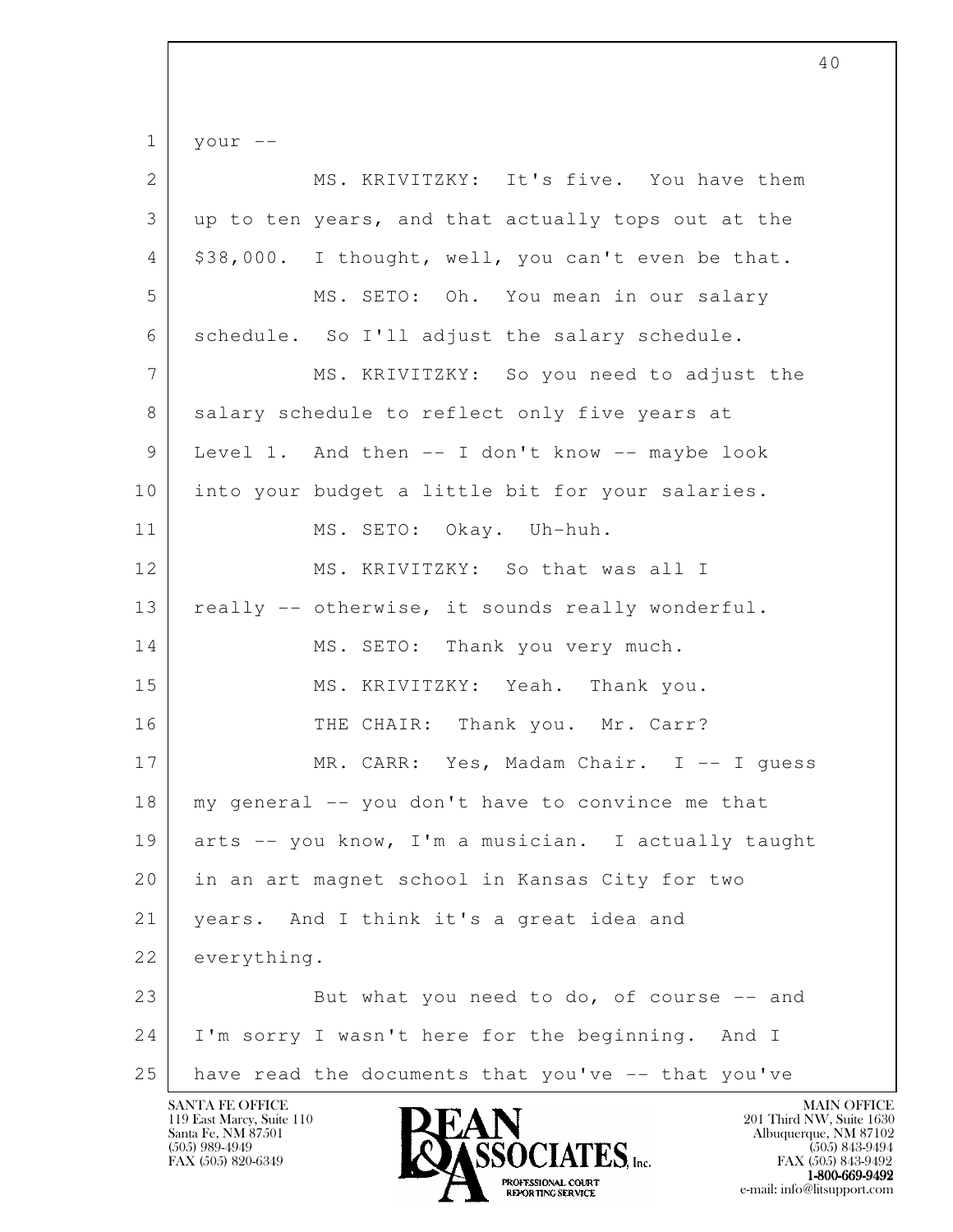l 1 sent us. Specifically, what -- you know, so what 2 kind of programs can you offer that are not already 3 being offered now? Or what -- so if you can clarify 4 that. 5 | MS. SETO: Well, if -- you may not be 6 clear in what an arts-integrated program looks like. 7 Is that what you're saying? Because an 8 arts-integrated -- 9 MR. CARR: No. I am clear about that. 10 MS. SETO: You know what an 11 arts-integrated program is? 12 | MR. CARR: And I know the schools -- a lot 13 of people don't do that. I try to do that in my 14 classes, to the best of my ability. But I -- but 15 beyond that, the integration into the overall 16 curriculum, I understand that part. What are --17 what else are you offering that -- besides that. 18 MS. ADKISON: Could I speak to that? 19 MS. SETO: Sure. 20 MS. ADKISON: I think there are two 21 things. One thing is that art will be the base of 22 all the subject matter. I mean, art will be the 23 sort of thread that goes through all of them. The 24 second one is that all of the teachers will be 25 teaching -- say, you have one subject that you're

119 East Marcy, Suite 110<br>Santa Fe, NM 87501



FAX (505) 843-9492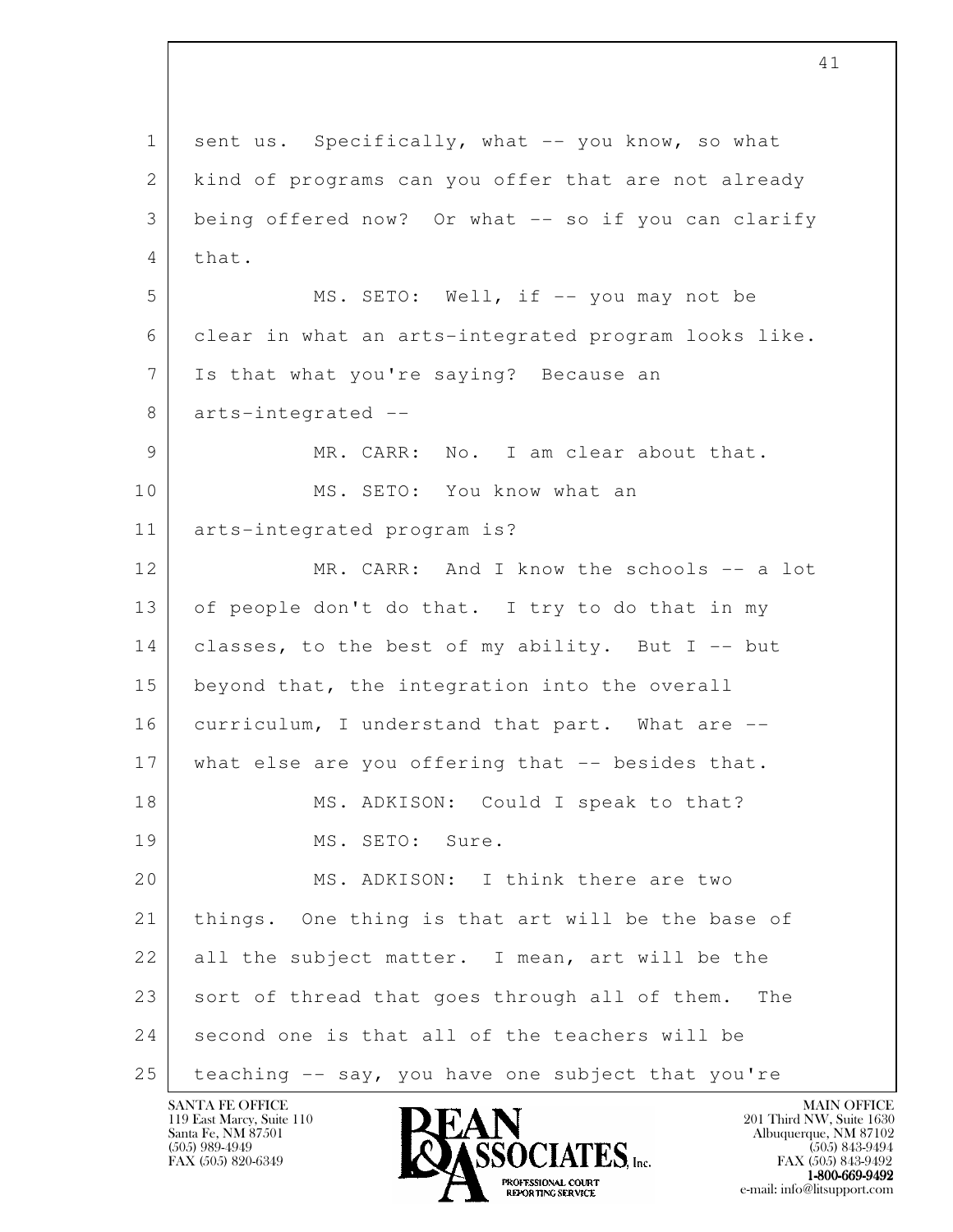| $\mathbf{1}$ | working on or one theme that you're working on.       |
|--------------|-------------------------------------------------------|
| $\mathbf{2}$ | Soviet Union. Then that will go through math,         |
| 3            | through writing, through reading. They will all be    |
| 4            | unified in the same area $-$ - I mean, they'll all be |
| 5            | working in the same areas, but using their own --     |
| 6            | you know, their own -- you know, their own --         |
| 7            | they'll be doing reading in that area. They'll be     |
| 8            | doing writing in that area. So there will be a        |
| 9            | unified sort of theme throughout the school. That's   |
| 10           | what I thought.                                       |
| 11           | MR. CARR: But above and beyond that -- I              |
| 12           | know $-$ I mean, as a $-$ as a musician myself, and   |
| 13           | I've -- and I've been to music school myself. I --    |
| 14           | above and beyond all of that, I know -- are you       |
| 15           | going to get into specifics? Are you going to give    |
| 16           | individual lessons? Are you going to offer            |
| 17           | specifics in music, art, all the different art        |
| 18           | forms?                                                |
| 19           | MS. ADKISON: Sure.                                    |
| 20           | MS. SETO: So let me just give you a                   |
| 21           | picture of what we're thinking of. There's two        |
| 22           | components. There is the integrated arts classroom,   |
| 23           | where the actual classroom teacher is using the       |
| 24           | arts. And the arts we're talking about here, just     |
| 25           | for clarification, are the visual arts, drama,        |

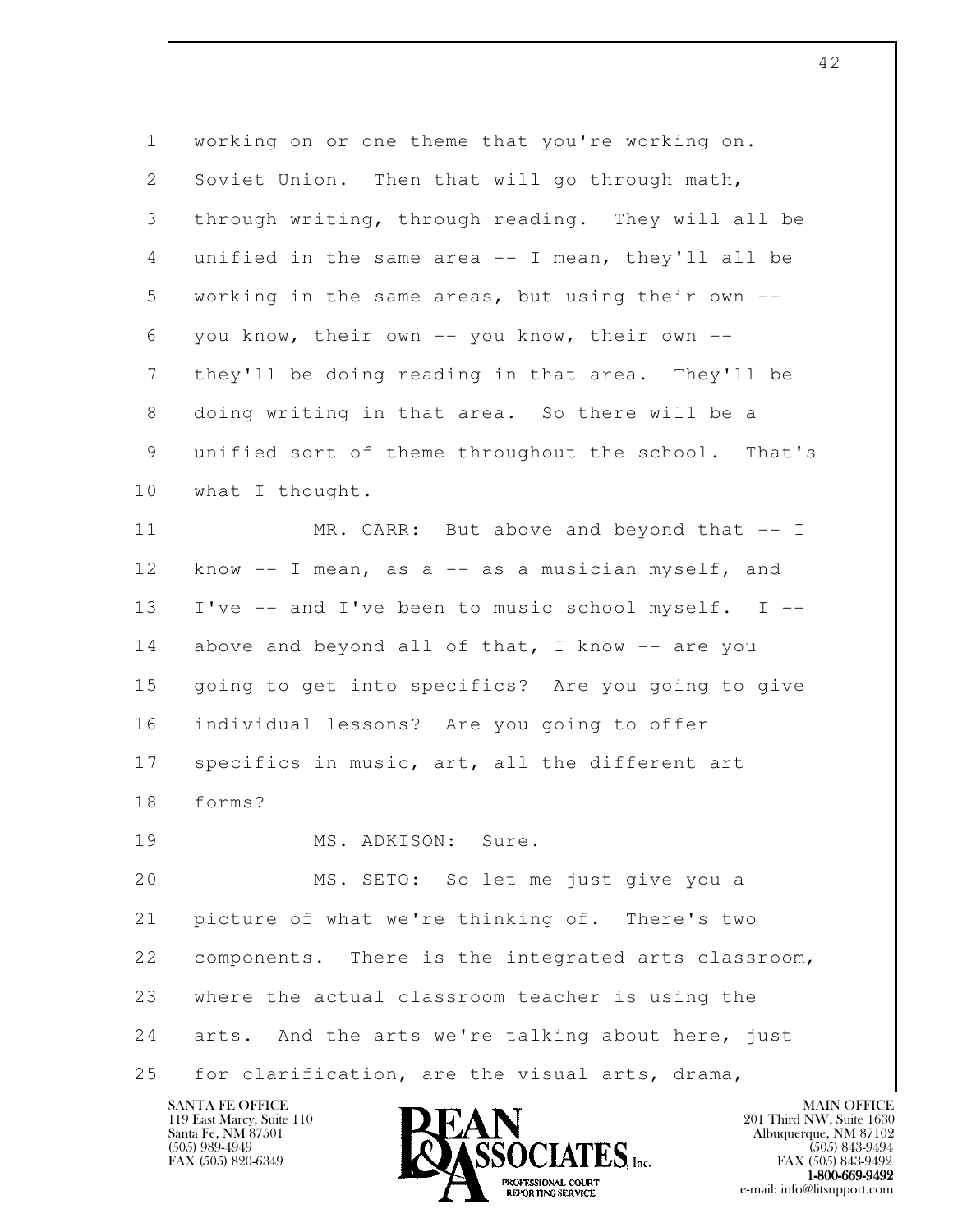l 1 music, and dance. You know, those are in the 2 standards in New Mexico. 3 And so the classroom teacher is going to 4 be really permeating the curriculum with that. So 5 looking at that and saying, How can I present this 6 in an artistic way? How can I  $-$  what kind of 7 projects? What kind of lessons am I going to 8 present to these students that are -- you know, that 9 I can use these with? That is not being a 10 question -- that is not a question that's asked at 11 | the moment in any schools here that I know of. 12 The arts -- traditionally, the arts here 13 in this community in the schools, that I've 14 observed, it's more that it's put on top of the 15 curriculum. It is not infused into the curriculum. 16 | We're talking about infusing it in there. 17 And the other component to it is also 18 wanting to bring artists into the schools of the 19 various subjects and actually working with them and 20 having some trainings that actually train teachers 21 and artists to work together. So it would be on  $22$  the  $-$  in the vein of programs like CAPE, which is 23 the Chicago Arts Partnership project, where they 24 actually have artists here, they have teachers here. 25 They train them to work together, where the artists

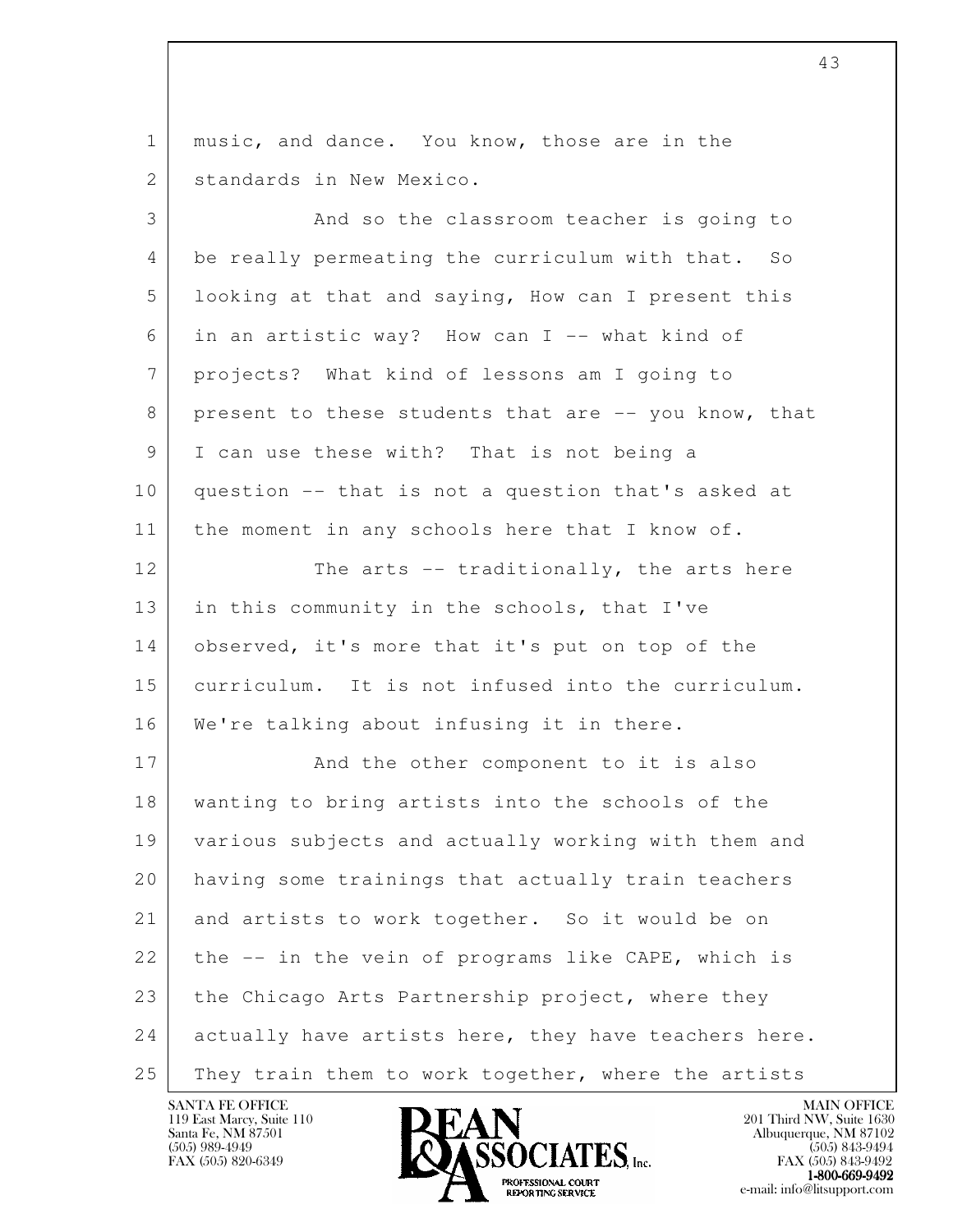l SANTA FE OFFICE MAIN OFFICE MAIN OFFICE MAIN OFFICE MAIN OFFICE 119 East Marcy, Suite 110<br>Santa Fe, NM 87501 1 are actually enriching the curriculum, what the 2 curriculum is. 3 They're not bringing in work, for example, 4 into a second grade, where it has no relation to 5 what the children are learning. It's really 6 relating, motivating, you know, and, in that way, 7 enriching of the curriculum. 8 MS. WOODALL: I have one more piece. The 9 thematic nature allows the artist to assist in a 10 | very functional way for the artist himself. In 11 fact, it allows the artist to be working on his own 12 career and style, because it's his -- something he's 13 very excellent at. So having an opportunity to do 14 an exchange with children allows him to get feedback 15 as well. It's a very copacetic situation. 16 MS. ADKISON: May I just say one more 17 | thing? 18 THE CHAIR: Let's not just keep on 19 elongating this, please. 20 MR. CARR: That -- I'm through, Madam 21 Chair. 22 | THE CHAIR: All right. Thank you. 23 Ms. Shearman? 24 MS. SHEARMAN: If we can go back to the 25 budget just for a minute, please. Under Property.

Santa Fe, NM 87501 Albuquerque, NM 87102  $\overline{\text{S5OCIATS}}$  [505) 989-4949<br>FAX (505) 843-9494 (505) 843-9494

FAX (505) 843-9492  $1-800-669-9492$ <br>PROFESSIONAL COURT **EXPORTING SERVICE** EXPLORER THE REPORTING SERVICE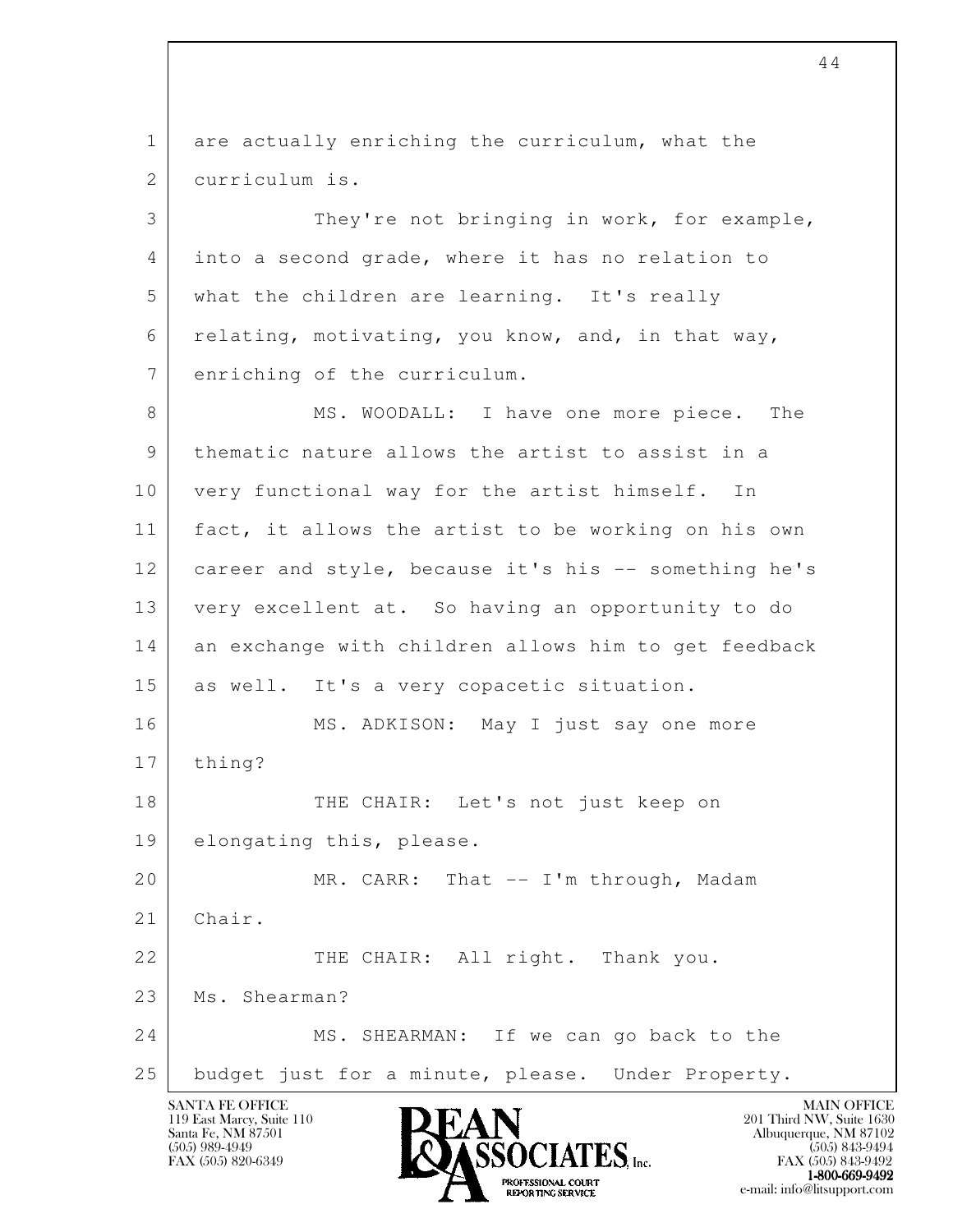l 1 I don't know how your printout is. 2 MS. SETO: What page number are you on in 3 the application? 4 MS. SHEARMAN: I've got a line number. 5 It's 286, if that'll help you. 6 MS. SETO: I don't know if that'll help 7 me. 8 MS. SHEARMAN: We've been doing this for 9 days. Yes. 10 THE CHAIR: We're having trouble with line 11 numbers and pages, and we're making suggestions to 12 the staff about what next year's application is 13 | going to look like to help clarify this, because it 14 has been a weeklong problem with us trying to get 15 everybody on the same page and the same line. 16 MS. SETO: Are you looking at the 17 | narrative, or are you looking at --18 MS. SHEARMAN: No. The actual spreadsheet 19 budget. 20 MS. SETO: Okay. That's what I need to 21 know. I don't know what line that is. 22 MS. SHEARMAN: Do you have line numbers, 23 | or do I need to tell you the code numbers? 24 MS. SETO: Let me find the budget here. 25 And we're looking at the expenditure sheet. Is that

119 East Marcy, Suite 110<br>Santa Fe, NM 87501



FAX (505) 843-9492  $1-800-669-9492$ <br>PROFESSIONAL COURT **EXPORTING SERVICE** EXPLORER THE REPORTING SERVICE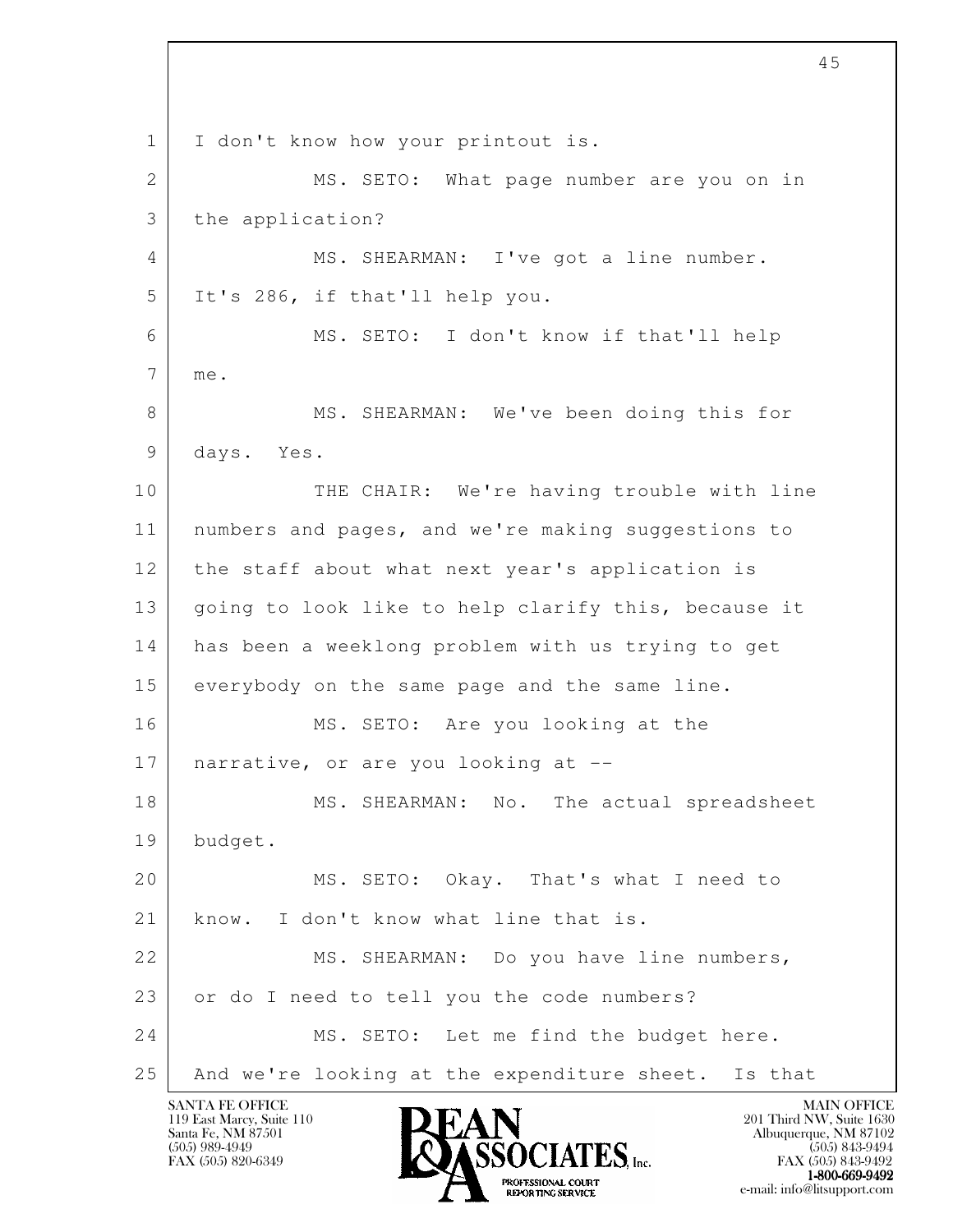l 1 | what you're looking at? 2 MS. SHEARMAN: Yes. Yes. 3 MS. SETO: Okay. And what section are you 4 looking at? 5 MS. SHEARMAN: Under Property, 11000, 6 2400, 57331. 7 MS. SETO: Property, 11000 -- okay. And 8 what was it? 9 MS. SHEARMAN: It's Fixed Assets More Than  $10 \mid$ \$5,000. 11 MS. SETO: That's the place. Purchased 12 Property? Or it's after that? 13 MS. KRIVITZKY: She's in 2400. 14 | MS. SETO: Oh. You're in 2400. Okay. I 15 understand those numbers. Okay. 2400. And --16 | MS. SHEARMAN: 57331. 17 MS. SETO: Yes. I'm there. Fixed Assets. 18 MS. SHEARMAN: Right. First year at 19 | \$65,000. Then a dramatic drop the second year to  $20 \mid$ \$7,000. 21 MS. SETO: That's because we are looking 22 towards purchasing a lot of those fixed assets with 23 the implementation grant, and so hoping to do a lot 24 of purchasing with that so that we won't have as big 25 | expenditures in those later years.

119 East Marcy, Suite 110<br>Santa Fe, NM 87501

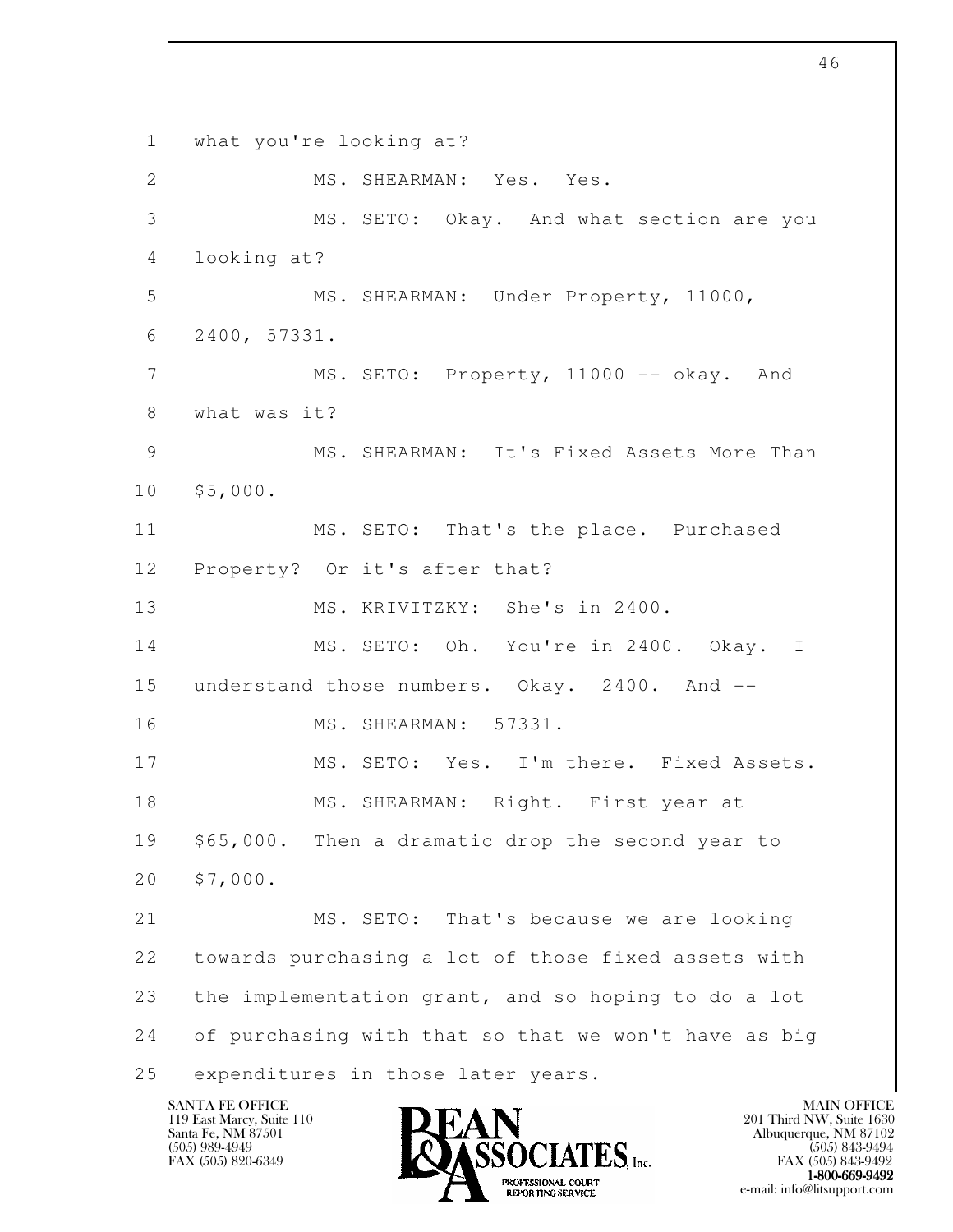l 1 MS. SHEARMAN: Okay. The other thing I 2 | noticed is you have nothing budgeted for speech, 3 occupational therapy, physical therapy, any of 4 those. Or if you do -- 5 MS. SETO: I think there's a line that 6 has -- has some monies put aside for Special -- 7 MS. SHEARMAN: Is it that 87 --8 MS. SETO: Contracted Services. 9 MS. SHEARMAN: Is that \$8,700? 10 MS. SETO: \$8,750 on Page 2 of this? 11 MS. SHEARMAN: In the 2100s? 12 MS. SETO: Yes. 5218. What we are 13 hoping -- we are going to be a very small school out 14 of 120 to 180 students. And we are hoping to 15 collaborate with some of the other charter schools 16 in the district to attract that. 17 MS. SHEARMAN: That was one of my other 18 questions. I noticed that you talked about that in 19 your application. 20 MS. SETO: I talked to one school. But 21 | since -- nothing definite can be talked about until 22 you're chartered. But I'm really pushing for that,  $23$  that we would be collaborating. That's the only way 24 I see that we could do it. 25 MS. SHEARMAN: Because if that

47

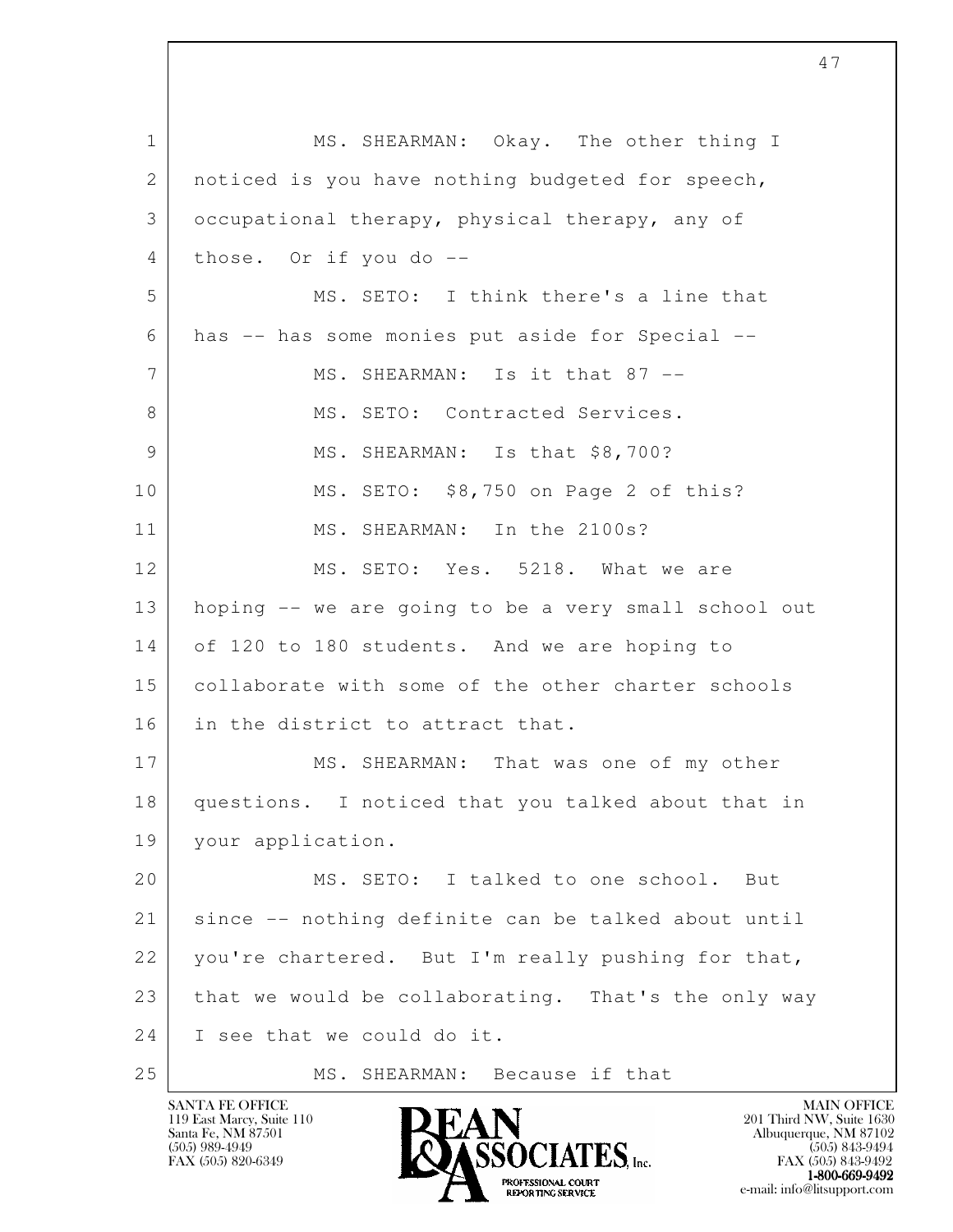l 1 collaboration doesn't come out, I'm not sure \$8,700 2 is enough for those kinds of pretty expensive 3 specialists. 4 MS. SETO: Right. Exactly. 5 MS. SHEARMAN: Have to turn the paper. 6 I'm out of the budget. I'm back to have you 7 collaborated yet with the other schools? They -- in 8 the -- in the preliminary analysis, they had a 9 question about your audit, your understanding of the 10 audit process. 11 MS. SETO: Uh-huh. 12 | MS. SHEARMAN: Have you reviewed that and 13 clarified that process? 14 MS. SETO: Yeah. Yeah. Let me read you 15 what we wrote on that one. That would be in the 16 fiscal section that they questioned? Is that 17 correct? 18 MS. SHEARMAN: Uh-huh. Annual Audit of 19 Financial Operations. 20 MS. SETO: The annual audit is identified 21 as being contracted. Yeah. We are going to have a 22 | yearly audit, as we stated, performed on its 23 financial records as required by Section 12-63 NMSA 24 1978. The school is budgeted for an outside 25 auditor, and the financial reports required by the

48

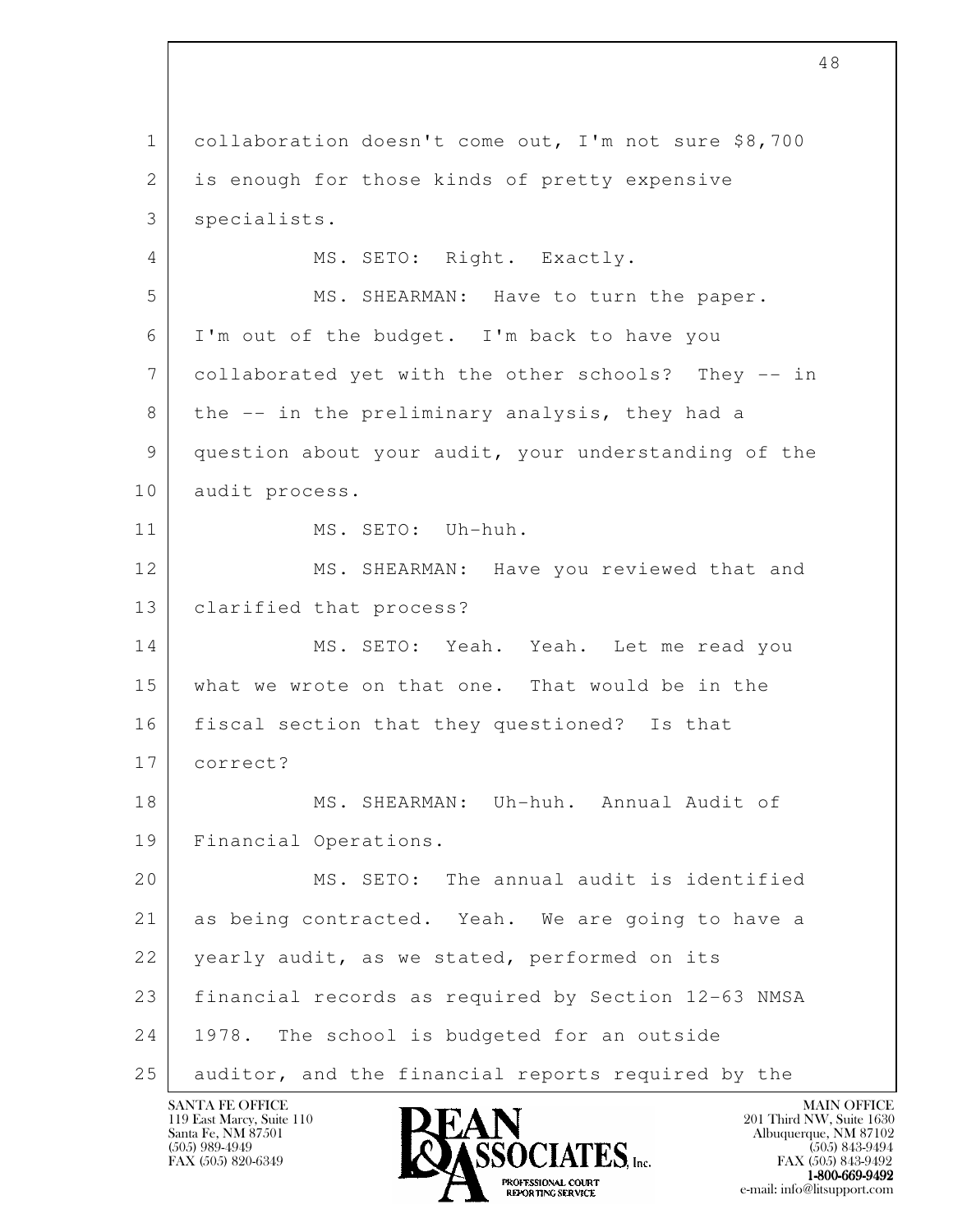| $\mathbf{1}$ | Public Education Department will be submitted to     |
|--------------|------------------------------------------------------|
| 2            | them on a timely basis. And we will be talking to    |
| 3            | our school business manager about that and making    |
| 4            | sure that we're in compliance with the State.        |
| 5            | MS. SHEARMAN: That goes through PED;                 |
| 6            | right?                                               |
| 7            | MS. SETO: Right.                                     |
| 8            | MS. SHEARMAN: And you're aware of that.              |
| 9            | MS. SETO: Yeah. And I wrote that it will             |
| 10           | be a component of the PED.                           |
| 11           | MS. SHEARMAN: And I have just one more               |
| 12           | question, and it has, again, to do with a question   |
| 13           | that was raised in the preliminary evaluation. And   |
| 14           | it has to do with food service and counseling and    |
| 15           | all those kinds of things.                           |
| 16           | MS. SETO: Yeah.                                      |
| 17           | In the preliminary finding,<br>MS. SHEARMAN:         |
| 18           | it says there's no mention of providing Title I      |
| 19           | services, and yet this is where the free and reduced |
| 20           | lunch program is generally generated from. So is     |
| 21           | that a consideration for the school?                 |
| 22           | MS. SETO: Yes, it is.                                |
| 23           | MS. SHEARMAN: Do you plan to offer food              |
| 24           | service?                                             |
| 25           | MS. SETO: To those students that qualify             |

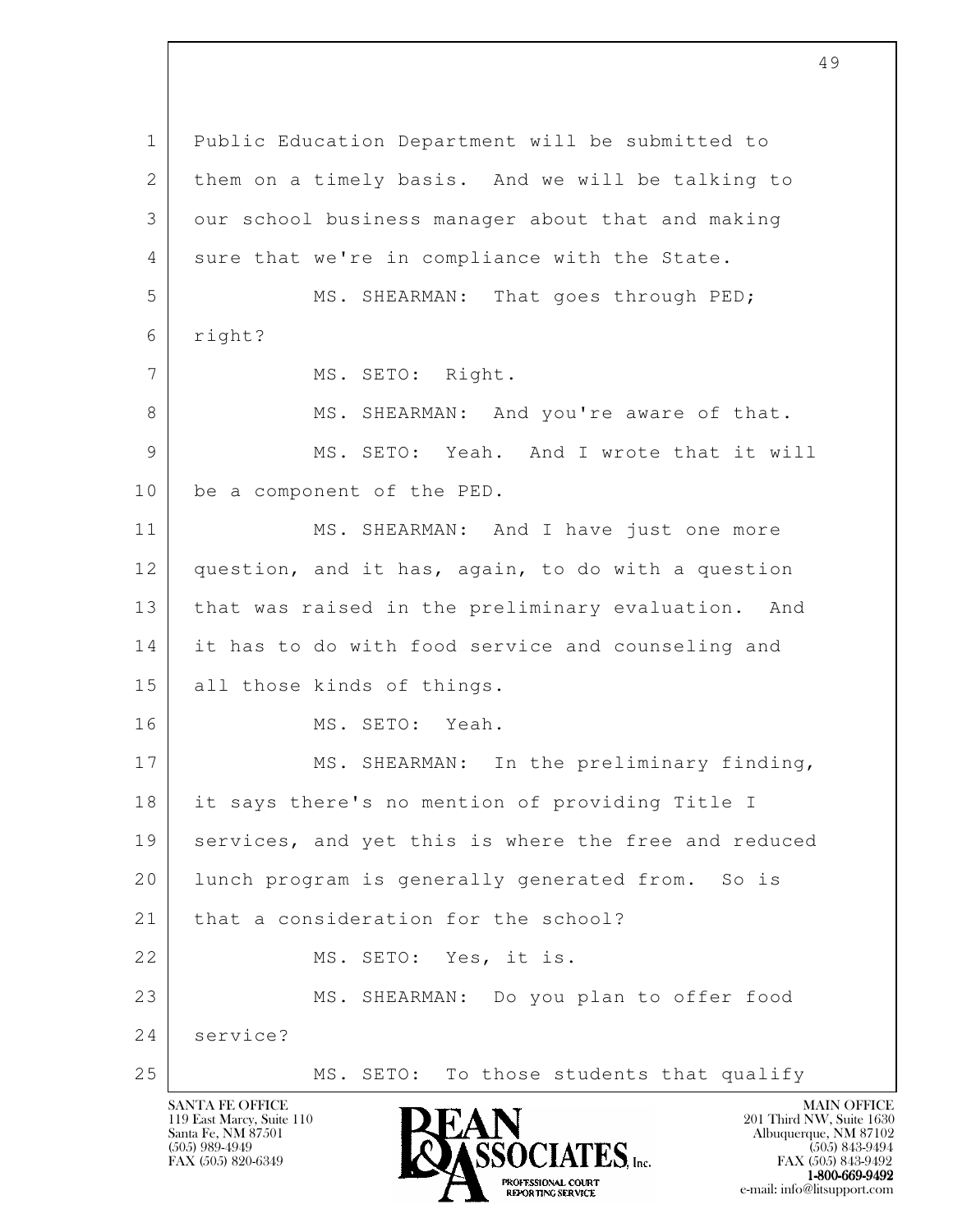| $\mathbf{1}$    | for that. We're going to -- we're going to apply     |
|-----------------|------------------------------------------------------|
| $\overline{2}$  | for the Provision 2 Natural School Lunch Act program |
| 3               | for our students. In the event that our facility     |
| 4               | has no provisions for preparing hot lunches, we will |
| 5               | proceed in the following manner. TISA intends to     |
| 6               | contract and purchase products and nutritional       |
| $7\phantom{.0}$ | snacks through a certified and local outsource lunch |
| 8               | provider at the school site for those students who   |
| 9               | qualify for free or reduced lunch. All other         |
| 10              | students will be required to bring their own lunches |
| 11              | or have the opportunity to purchase lunch.           |
| 12              | This is the -- what the other charter                |
| 13              | schools do here. Anansi is -- has a location that's  |
| 14              | near the Arroyo. So what they do is they share --    |
| 15              | they share the cafeteria services. It's about a      |
| 16              | half mile between the schools, I think, half to a    |
| 17              | mile.                                                |
| 18              | So what happens is the Arroyo del Norte,             |
| 19              | which is a regular public school, has a cafeteria    |
| 20              | and a certified commercial kitchen. They prepare     |
| 21              | lunches there. They bring them over by bus or van    |
| 22              | or something --                                      |
| 23              | MS. SHEARMAN: But you're not doing that?             |
| 24              | MS. SETO: -- to Anansi. And the children             |
| 25              | there who qualify for free or reduced lunch get hot  |

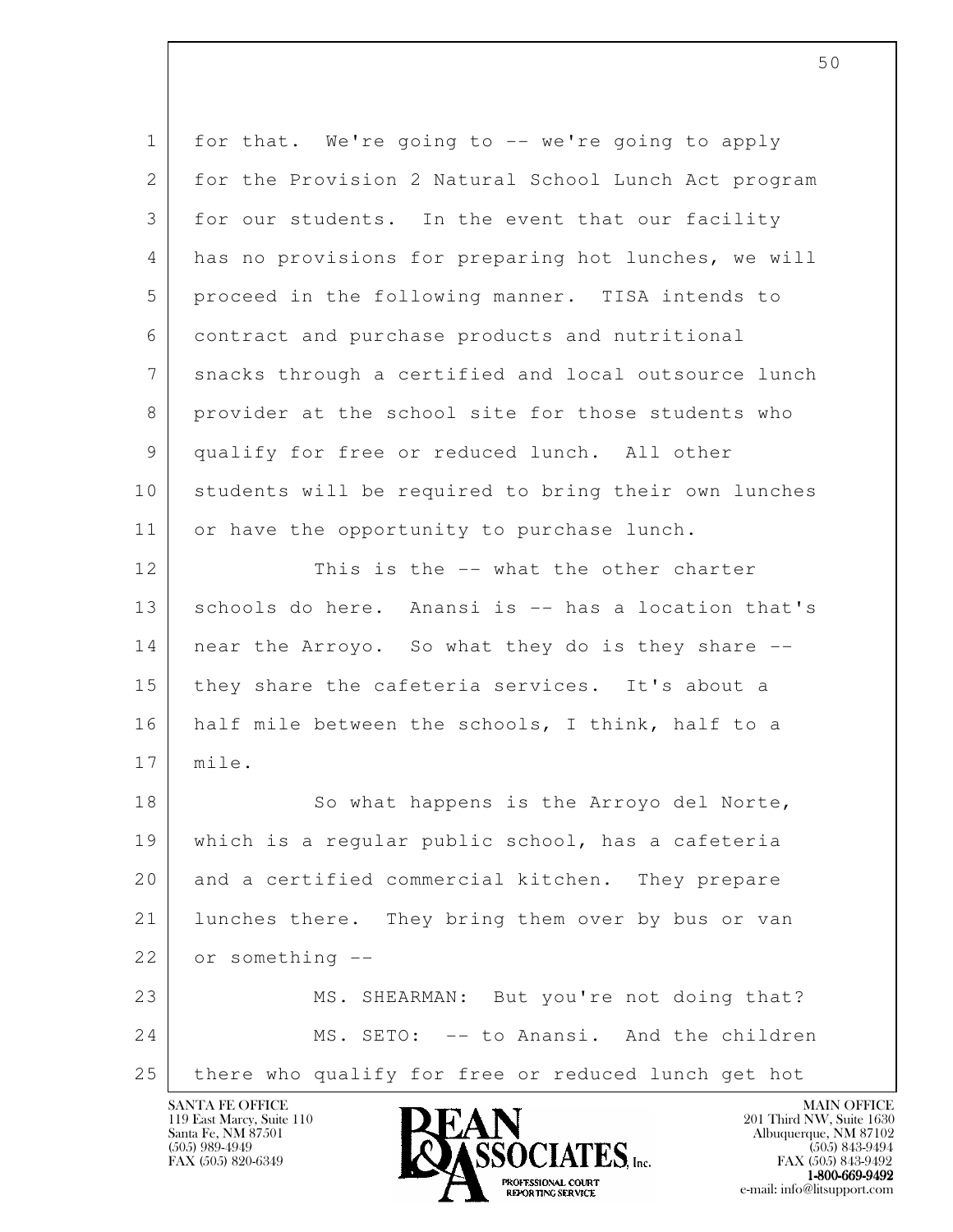l 1 | lunch there. And the other children, if they 2 choose, if their parents choose, they buy lunch. Or 3 they bring lunch. 4 MS. SHEARMAN: Doesn't that identify your 5 free and reduced lunch student children --  $6$  students  $-$  doesn't that identify them to everybody 7 else? And I thought you couldn't do that. 8 MS. SETO: I don't know. That's how they 9 do it at Taos Charter as well. Their lunch is 10 brought in. 11 THE CHAIR: At Taos Pueblo? Is that what 12 you said? 13 MS. SETO: There are two charter schools. 14 DR. DURAN: There is nothing in the 15 statute that would limit the -- you're not outwardly 16 identifying them. Those students who can buy -- you 17 can have a free lunch person who would buy lunch. 18 You can have someone who would not buy lunch. So if 19 | they pass through, whatever identification you have, 20 it would not matter. 21 MS. SHEARMAN: As long as it's not 22 obvious. 23 DR. DURAN: Yes. 24 MS. SHEARMAN: I just --25 | MS. SETO: I understand what your point

119 East Marcy, Suite 110<br>Santa Fe, NM 87501



FAX (505) 843-9492  $1-800-669-9492$ <br>PROFESSIONAL COURT **EXPORTING SERVICE** EXPLORER THE REPORTING SERVICE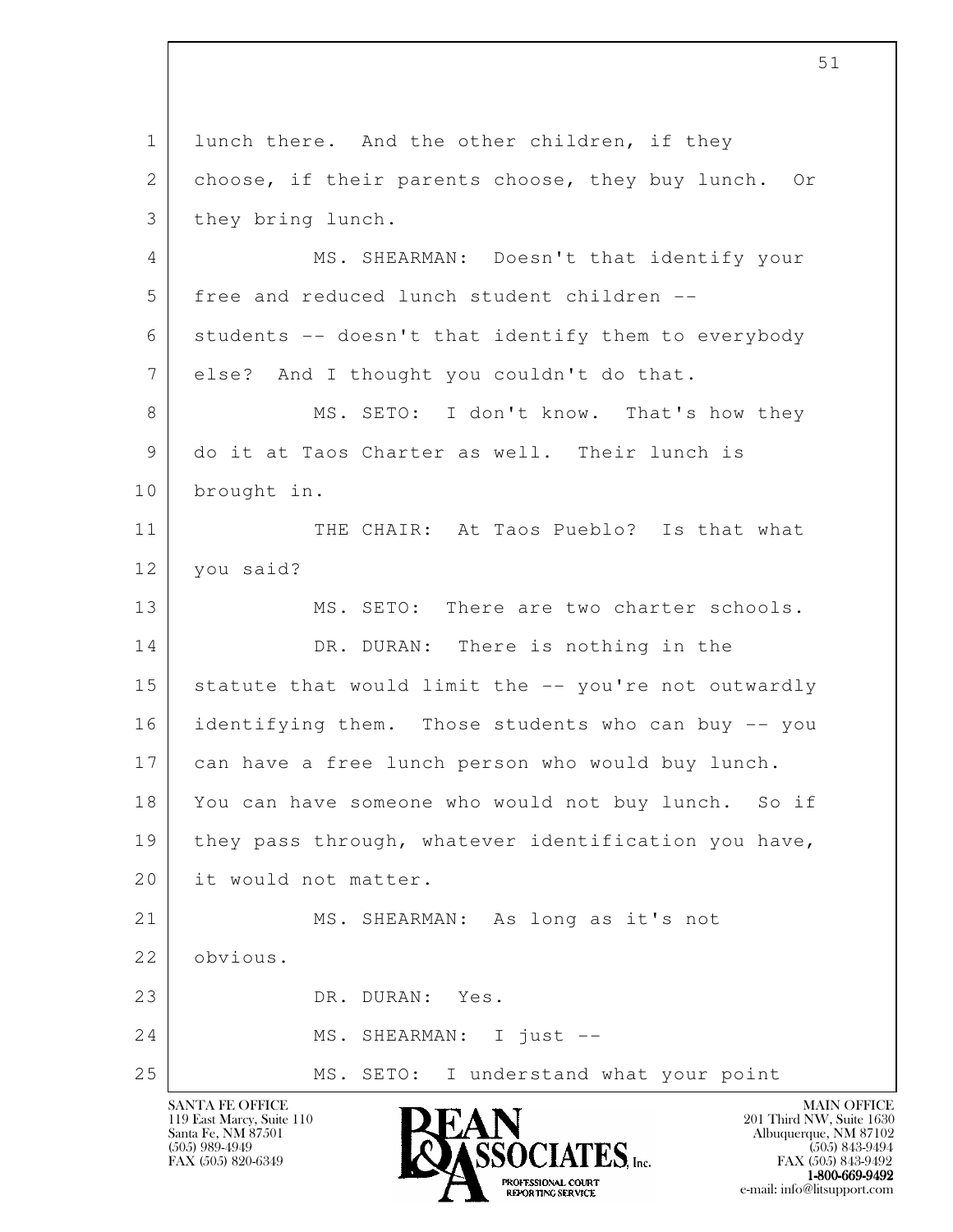l 1 is. No. 2 MS. SHEARMAN: Yeah. I don't want to 3 single out a child. 4 MS. SETO: Yeah. I agree with that. 5 That's totally relevant. 6 MS. SHEARMAN: My last question concerns 7 counseling. If you need counseling services, is it 8 going to be in that \$8,700 or in the consortium, 9 whichever one works out? 10 MS. SETO: In the consortium that we're 11 going to try to work out. 12 MS. SHEARMAN: But one way or another, 13 you're going to have counseling services? 14 MS. SETO: Yes. 15 | MS. SHEARMAN: That's all, Madam Chair. 16 THE CHAIR: Mr. Garrison? Mr. Carr? 17 MR. CARR: No, ma'am. 18 THE CHAIR: I quess I have one question 19 concerning Mr. Gonzales' comment for you about the 20 transportation services. Have you taken his concern 21 into -- into consideration? 22 MS. SETO: Yeah. We have the same  $-1$  23 mean, we've heard that a lot. That is a problem 24 here in Taos, I think, in Taos County, for both the 25 | charter schools and the regular public schools. And

119 East Marcy, Suite 110<br>Santa Fe, NM 87501

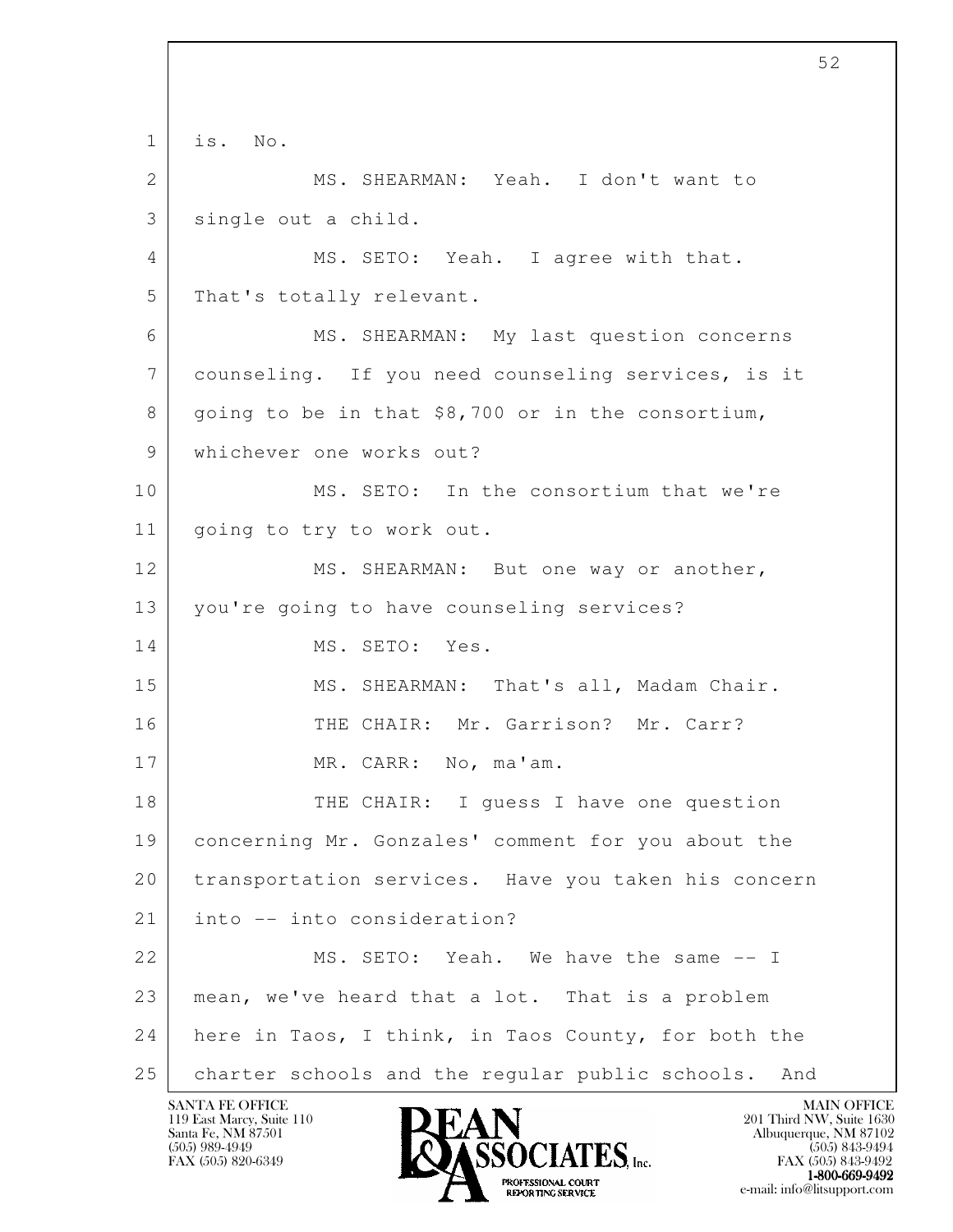l 1 at this -- that is why I know he's talking about 2 congestion and, et cetera. So I don't know at this 3 | moment where the facility will be. 4 And we do want -- on the one hand, you 5 need to provide transportation for those students 6 who can't get to the school. And, on the other 7 hand, transportation is so hard here. So that is a 8 quandary. 9 At the moment, we have said we are not 10 | going -- we are not planning to provide 11 transportation. It depends on where the facility 12 is. If, again, we can collab -- ideally, you know, 13 if you can collaborate with some of the other 14 charter schools, or if you're in a location near the 15 public schools where they can ride that bus, and it 16 | won't be any -- an additional bus, and use that 17 transportation that way  $-$  I don't know. 18 THE CHAIR: I can understand that at this 19 particular moment, when you do not know exactly 20 where you will be -- 21 MS. SETO: But we will definitely take his 22 points into consideration. 23 THE CHAIR: I'm appreciative of that, and 24 it sounds like the community is appreciative. 25 | MS. SETO: We don't want any more

119 East Marcy, Suite 110<br>Santa Fe, NM 87501

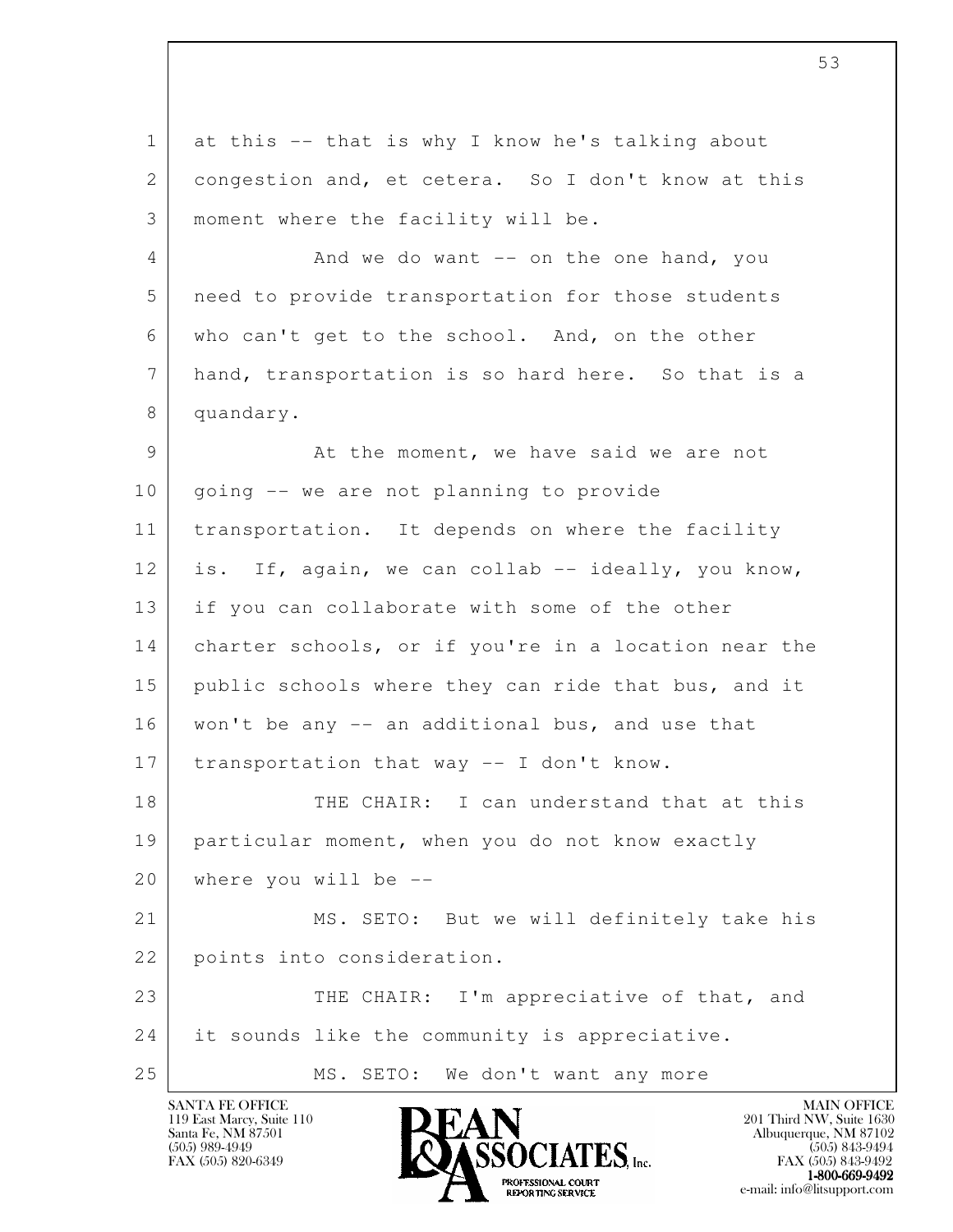l 1 congestion here in Taos. We've got plenty. 2 THE CHAIR: I understand that perfectly. 3 I don't know of a time of year one can come to Taos 4 that there isn't congestion anymore. It's not the 5 good old days anymore, Bobby. 6 MS. SETO: We actually need some good 7 public transportation here. Because I know I've 8 read some of the other charter applications. And 9 the ones in Albuquerque, they have that choice. At 10 least for the high school kids, they can ride public 11 | transportation, and they don't have to consider bus 12 service. And that's, I think, a great thing. Here 13 in Taos, we don't have that situation. 14 THE CHAIR: Okay. Well, thank you very 15 much. We appreciate your application and appreciate 16 your willingness to respond to our questions in the 17 | manner in which you have. 18 The Commission encourages continued public 19 input in writing until September 1, 2009, at 20 5:00 p.m. Written comments should be sent to Public 21 Education Commission, in care of Beverly Friedman, 22 300 Don Gaspar Avenue, Santa Fe, New Mexico, 87501. 23 Or you may e-mail comments to Ms. Friedman at 24 bev.friedman@state.nm.us. Do you need that again?

119 East Marcy, Suite 110<br>Santa Fe, NM 87501



25 MS. SETO: We have -- okay. Go ahead.

FAX (505) 843-9492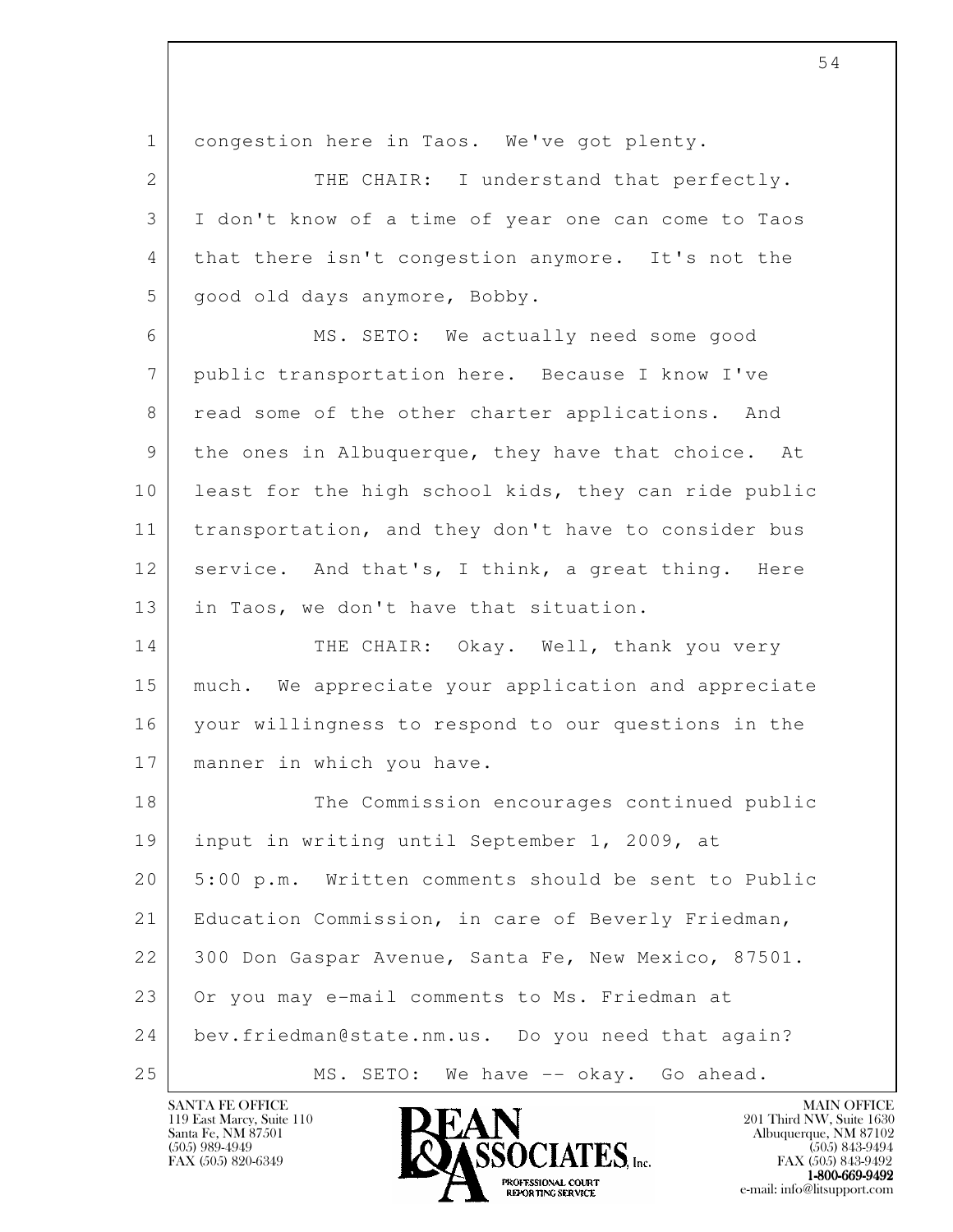l SANTA FE OFFICE MAIN OFFICE MAIN OFFICE MAIN OFFICE MAIN OFFICE 119 East Marcy, Suite 110<br>Santa Fe, NM 87501 Santa Fe, NM 87501 Albuquerque, NM 87102  $\overline{\text{S5OCIATS}}$  [505) 989-4949<br>FAX (505) 843-9494 (505) 843-9494 FAX (505) 843-9492 1 THE CHAIR: You have it? 2 MS. SETO: I do, but maybe she doesn't. 3 THE CHAIR: Bev.friedman@state.nm.us. 4 MS. WOODALL: Thank you. 5 MS. SETO: Thank you so much for your 6 time, Commissioners, and Charter School division. 7 THE CHAIR: The Commission would like to 8 | thank the community of Taos for their hospitality. 9 You've always been very kind to us, and we 10 appreciate that. In particular, we would like to 11 thank the Taos Convention Center for the use of 12 their facilities and for working so cooperatively 13 | with our staff. 14 And at this time, the Commission is 15 adjourned. We have concluded our weeklong series of 16 hearings. 17 (Proceedings concluded at 3:12 p.m.) 18 19 20 21 22 23 24 25

 $1-800-669-9492$ <br>PROFESSIONAL COURT **EXPORTING SERVICE** EXPLORER THE REPORTING SERVICE